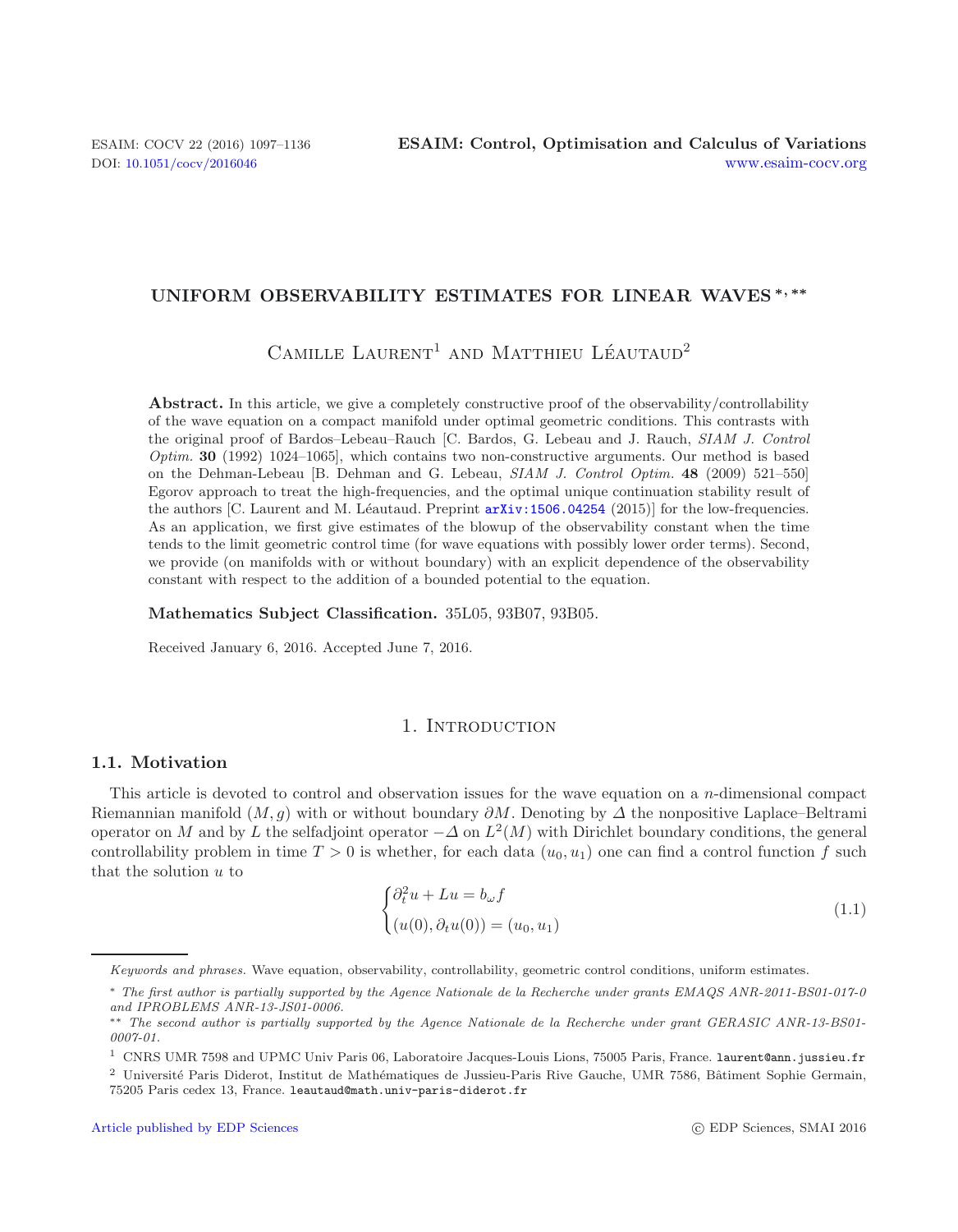satisfies  $(u(T), \partial_t u(T)) = (0, 0)$  (or, equivalently, any given state). In this equation the control f acts on the state u only in the set  $\omega := \{b_\omega \neq 0\}$  where  $b_\omega$  is, say, a continuous function. A classical functional analysis argument [\[12](#page-38-0)] reduces this existence problem to that of finding (for the same time  $T > 0$ ) a constant  $\mathfrak{C}_{obs} > 0$ , such that all solutions to

$$
\begin{cases} \partial_t^2 v + L^* v = 0 \\ (v(0), \partial_t v(0)) = (v_0, v_1) \end{cases}
$$
\n(1.2)

<span id="page-1-0"></span>with  $(v_0, v_1) \in H^1(M) \times L^2(M)$  satisfy the so called observability inequality

$$
\mathfrak{C}_{obs} \int_0^T \|b_\omega v(t)\|_{H^1(M)}^2 \, \mathrm{d}t \ge \mathcal{E}_1(v_0, v_1) = \frac{1}{2} \left( \|v_0\|_{H^1(M)}^2 + \|v_1\|_{L^2(M)}^2 \right). \tag{1.3}
$$

Such an estimate translates that the full energy of the state  $v$  (which is preserved through time) may be recovered from the sole observation on the (possibly small) set  $\omega$  during the time interval  $(0, T)$ .

Not only the controllability problem and the observability problem are equivalent, but also, in case [\(1.3\)](#page-1-0) holds, the constant  $\mathfrak{C}^{\frac{1}{2}}_{obs}$  bounds the norm of the control operator  $(u_0, u_1) \mapsto f$  mapping to the data to be controlled the associated optimal control function  $f$  (in appropriate spaces).

A first natural attempt at proving the energy inequality  $(1.3)$  in dimension  $n \geq 2$  consists in multiplying  $(1.2)$ by Mv, where M is an appropriate first order differential operator, and perform integrations by parts. Such "multiplier methods" have been developed in a large number of situations, leading to [\(1.3\)](#page-1-0) under strong geometric conditions on  $(\omega, T)$  (see Refs. [\[22](#page-38-1),[28\]](#page-39-0)): basically, in the case where M is an open subset of  $\mathbb{R}^n$ , given a point  $x_0 \in \mathbb{R}^n$ , it is required that  $\omega$  contains a neighborhood of the points x of the boundary where  $(x-x_0)\cdot n(x) > 0$ , n being the outgoing normal to  $\partial M$  and that  $T > 2 \sup_{x \in M} |x - x_0|$  (the multiplier is  $\mathfrak{M} = (x - x_0) \cdot \partial_x$ ).

Another constructive proof uses global Carleman estimates (see  $e.g.$  [\[3,](#page-38-2)[13\]](#page-38-3), which amount to prove positivity properties for  $P^*_{\psi}P_{\psi}$ , where  $P_{\psi} = e^{\tau \psi} (\partial_t^2 + L^*) e^{-\tau \psi}$  is a conjugated operator. Here,  $\tau$  is a large parameter and  $\psi$ an appropriately chosen weight function. Unfortunately, global weights  $\psi$  that give rise to positivity of  $P^*_{\psi}P_{\psi}$ require that  $(\omega, T)$  satisfy similar conditions as those coming from multiplier methods.

The advantage of these two direct computational methods is that the proofs are constructive and provide with effective bounds, that are uniform with respect to parameters. However, though very effective, they present an important drawback: they require very strong and inappropriate geometric conditions (see [\[32\]](#page-39-1) for a geometric discussion on multiplier methods). Indeed, they do not capture the main features of wave propagation, stating roughly that most of the energy should travel along rays of geometric optics.

The complete characterization of  $(\omega, T)$  for which the observability inequality [\(1.3\)](#page-1-0) holds was achieved in [\[1](#page-38-4)[,2](#page-38-5)]: observability holds if and only if the Geometric Control Condition (GCC) does: every ray of geometric optics enters  $\omega$  in the time interval  $(0, T)$  (see also [\[5](#page-38-6)] for the "only if" part). The proof of [\[1](#page-38-4), [2\]](#page-38-5) is based on a compactness-uniqueness argument and splits into two parts:

(1) Proving a relaxed observability inequality

$$
\mathfrak{C} \int_0^T \|b_\omega v(t)\|_{H^1(M)}^2 \mathrm{d}t \ge \mathcal{E}_1(v_0, v_1) - \mathfrak{C}' \mathcal{E}_0(v_0, v_1), \tag{1.4}
$$

<span id="page-1-2"></span>where  $\mathscr{E}_0(v_0, v_1) = \frac{1}{2} \left( \|v_0\|_{L^2(M)}^2 + \|v_1\|_{H^{-1}(M)}^2 \right)$  is a weaker energy of the data (or, equivalently, of the state). This estimate translates the high-frequency behavior, and relies on the propagation of singularities for the wave equation (see Cor. [2.6](#page-12-0) and Lem. [2.7](#page-13-0) for a justification of the terminology "high-frequency"). That  $(\omega, T)$  should satisfy GCC is used in this step.

(2) Getting rid of the additional term  $\mathcal{E}_0(v_0, v_1)$  in [\(1.4\)](#page-1-2). This step relies on unique continuation properties and requires less on  $(\omega, T)$ .

<span id="page-1-1"></span>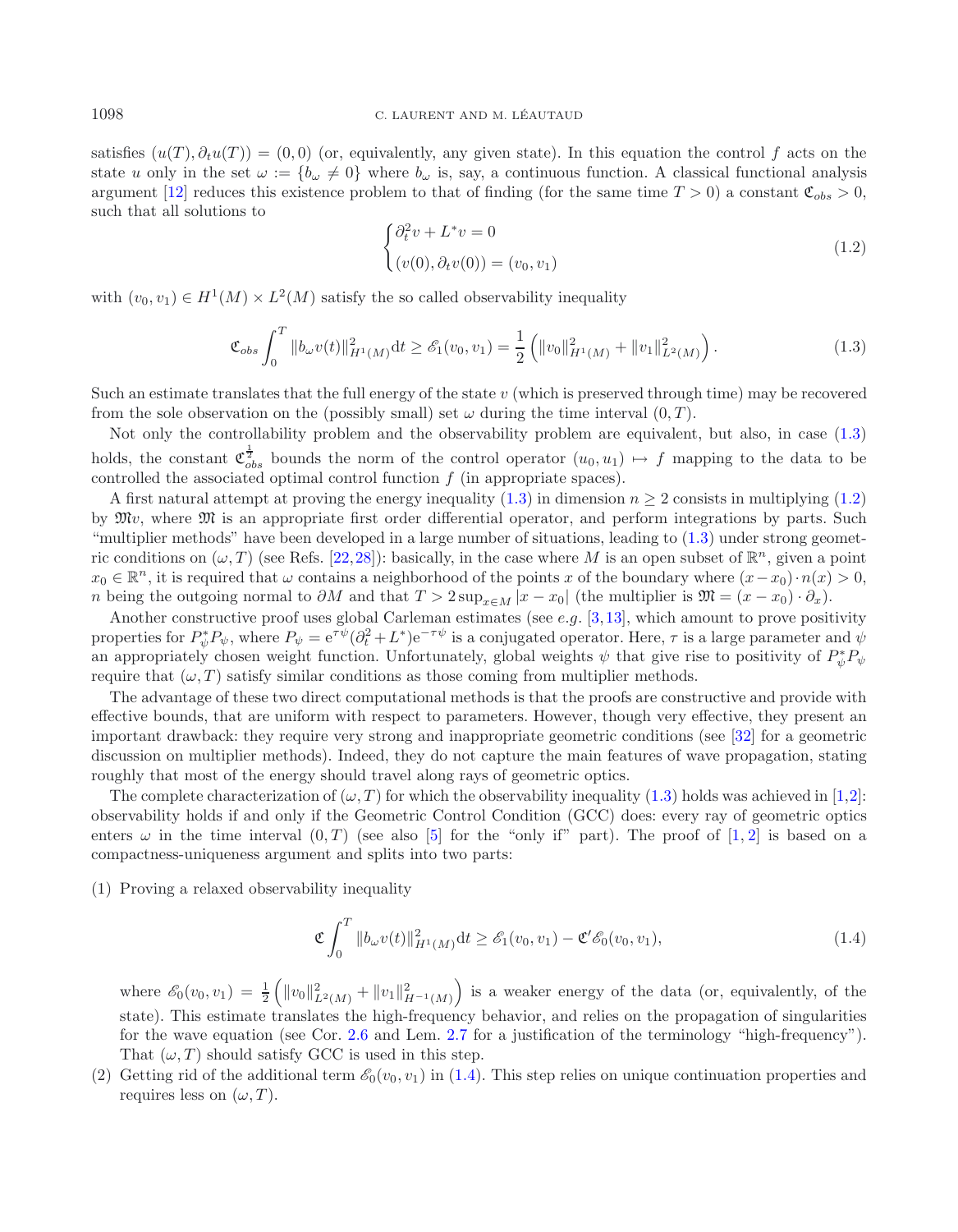Both parts of the proof rely on the understanding of two fondamental properties of the wave equation: (1) propagation of high-frequencies along the rays of geometric optics, and (2) "propagation" of low-frequencies according to the tunnel effect.

In the original proof [\[1](#page-38-4)[,2\]](#page-38-5), Step (1) relies on a closed graph theorem and the propagation of wave front sets. A variant of this proof, proposed by Lebeau [\[25\]](#page-39-2), relies instead on a contradiction argument and the propagation of microlocal defect measures of Gérard and Tartar  $[16, 47]$  $[16, 47]$  $[16, 47]$ .

After reductio ad absurdum, Step (2) is then equivalent to proving that any solution of [\(1.2\)](#page-1-1) vanishing on the set  $(0, T) \times \omega$  vanishes everywhere. This step can be performed using a global unique continuation results for waves: the global version of the Holmgren theorem, as proved by John [\[21\]](#page-38-8) in the analytic setting, or by Tataru, Robbiano-Zuily and Hörmander in  $[20, 42, 48]$  $[20, 42, 48]$  $[20, 42, 48]$  $[20, 42, 48]$  $[20, 42, 48]$  in the general case. At the time  $[1, 2]$  $[1, 2]$  $[1, 2]$  $[1, 2]$  were written, this general unique continuation theorem for waves (under optimal geometric conditions) was not known in the non-analytic case. Bardos–Lebeau–Rauch managed to bypass this argument by using strongly estimate [\(1.4\)](#page-1-2) and studying the set of invisible solutions, which then reduces the problem to a classical unique continuation result for eigenfunctions of  $L^*$ .

It is clear from this brief discussion that both steps are highly non constructive, so that the full proof may not seem well-suited for tracking the dependence/robustness of the observability constant  $\mathfrak{C}_{obs}$  with respect to parameters (e.g. w.r.t. the observation time T, lower order terms added in the operator  $L, \ldots$  ).

The aim of this paper is to provide with a constructive proof under optimal geometric conditions. For this, we explain:

- how to replace Step (2) above by the optimal unique continuation estimates obtained by the authors in [\[23](#page-39-6)];
- on a compact manifold without boundary, how to replace step (1) using the analysis of Dehman and Lebeau  $[10]$  $[10]$ .

We illustrate the interest of this approach by keeping track of some parameters in the analysis. Firstly, we give bounds on the blowup of the observability constant  $\mathfrak{C}_{obs}$  as a function of the observation time T when it goes to the limit control time associated to the open set  $\omega$ , namely  $T \to T_{GCC}(\omega)^+$ . Secondly, we provide with an explicit bound of the dependence of the observability constant  $\mathfrak{C}_{obs}$  when adding to the equation a potential, *i.e.* taking  $L = -\Delta + c(x)$  in  $(1.1)$ – $(1.2)$ .

We also hope that the method we develop here might be used for other purposes (e.g. inverse problems, data assimilation, big data, . . . ) where getting uniform estimates might be of importance.

### <span id="page-2-0"></span>**1.2. Main results**

Before stating our results, let us recall some geometric definitions needed to formulate them (see also Appendix [B\)](#page-7-0). For  $E \subset M$ , we define "the largest distance from E to a point in M" by

<span id="page-2-1"></span>
$$
\mathcal{L}(M, E) := \sup_{x \in M} \text{dist}(x, E). \tag{1.5}
$$

We shall also use the notation

<span id="page-2-2"></span>
$$
T_{UC}(E) = 2\mathcal{L}(M, E),\tag{1.6}
$$

which, in case  $E$  is open, is the minimal time of unique continuation for the wave equation from the set  $E$ (see [\[21\]](#page-38-8) in the analytic setting or [\[20,](#page-38-9) [42,](#page-39-4) [48\]](#page-39-5) in the general case). In turn, it also provides the optimal time of approximate controllability from the open set E.

Assume for a while that  $\partial M = \emptyset$ . According to [\[2](#page-38-5),[38](#page-39-7)], given an open set  $\omega$  and a time  $T > 0$ , we say  $(\omega, T)$ satisfies GCC if

for any 
$$
\rho \in S^*M
$$
, there exists  $t \in (0,T)$  so that  $\pi(\varphi_t(\rho)) \in \omega$ ,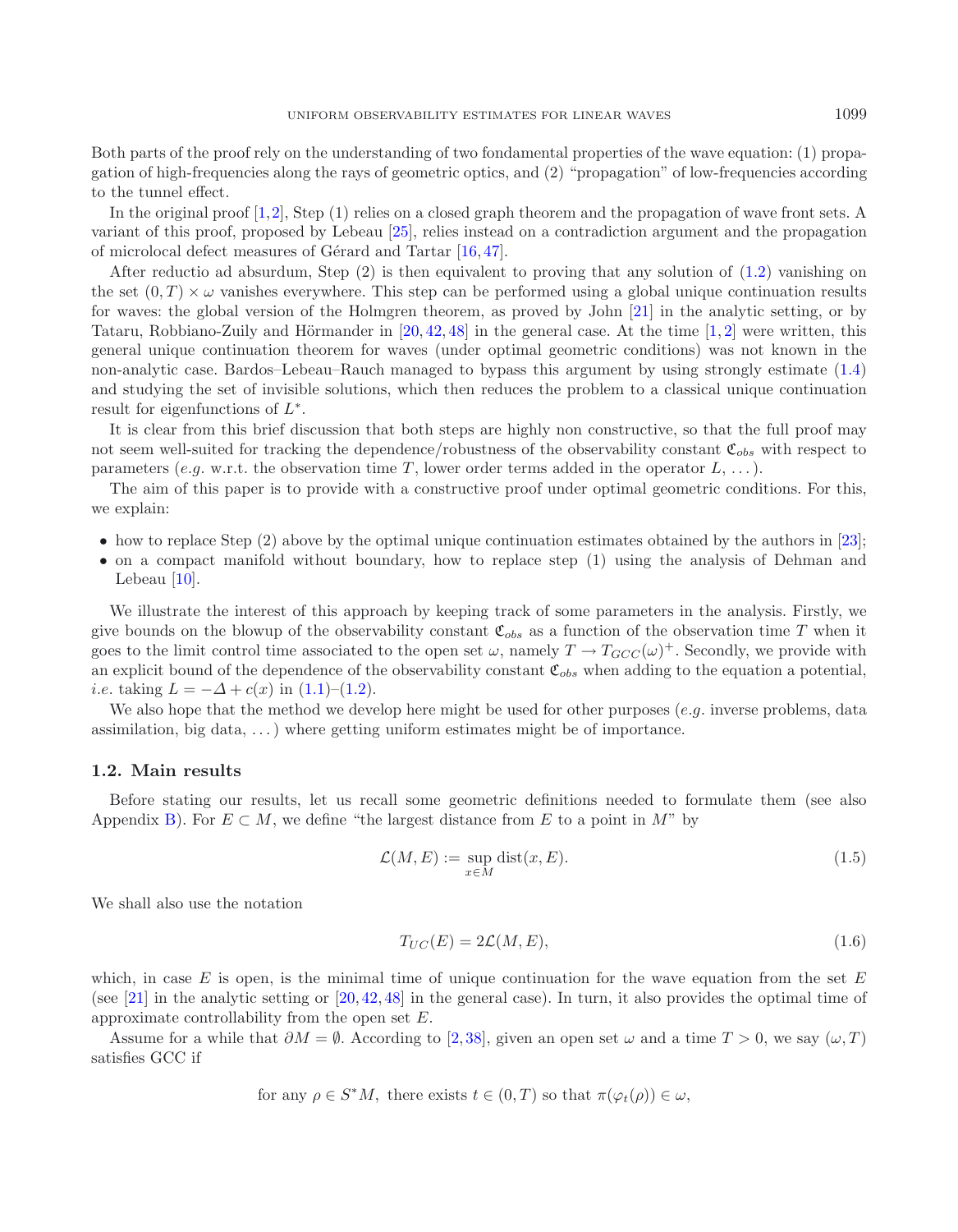where,  $\varphi_t$  is the geodesic flow on  $S^*M$  and  $\pi$  the canonical projection  $S^*M \to M$  (see Appendix [B\)](#page-7-0). We also say that  $\omega$  satisfies GCC if there is a time  $T > 0$  such that  $(\omega, T)$  does. If  $\omega$  satisfies GCC, then we may define the minimal control time associated to  $\omega$  by

$$
T_{GCC}(\omega) = \inf\{T > 0, (\omega, T) \text{ satisfies } GCC\}. \tag{1.7}
$$

We also have

<span id="page-3-3"></span> $T_{GCC}(\omega) = \sup{\{\text{length}(T), \Gamma \text{ geodesic curve on } M \text{ with } \Gamma \cap \omega = \emptyset\}}$  $=\inf\{T>0$  such that any geodesic curve  $\Gamma$  with  $\text{length}(\Gamma) \geq T$  satisfies  $\Gamma \cap \omega \neq \emptyset$ .

It can be proved that  $T_{GCC}(\omega) \geq T_{UC}(\omega)$  (a proof is given in Appendix [B](#page-7-0) Lemma [B.4\)](#page-11-0). Given a continuous function  $b_{\omega}$ , we also define the constant

<span id="page-3-1"></span><span id="page-3-0"></span>
$$
\mathfrak{K}(T) = \min_{\rho \in S^*M} \int_0^T b_\omega^2 \circ \pi \circ \varphi_t(\rho) \mathrm{d}t,\tag{1.8}
$$

which is the smallest average of the function  $b_{\omega}^2$  along geodesics of length T. With this definition, we also have  $T_{GCC}(\omega) = \inf\{T > 0, \mathfrak{K}(T) > 0\} = \sup\{T > 0, \mathfrak{K}(T) = 0\},\$  with  $\omega := \{b_{\omega} \neq 0\}.$ 

In the case  $\partial M \neq \emptyset$ , one may also define a (continuous) "broken" geodesic flow on the appropriate phase space (see [\[2\]](#page-38-5)), and the above definitions still allow to express that  $(\omega, T)$  satisfies GCC. When considering the boundary observation/control problem, we need the following definition [\[2\]](#page-38-5): given  $\Gamma \subset \partial M$  and  $T > 0$ , we say that  $(\Gamma, T)$  satisfy the Geometric Control Condition GCC $_{\partial}$  if every generalized geodesic (*i.e.* ray of geometric optics) traveling at speed one in M meets  $\Gamma$  on a non-diffractive point in a time  $t \in (0, T)$ .

<span id="page-3-2"></span>As already mentioned, we present here two different types of results: first, we estimate  $\mathfrak{C}_{obs}$  as a function of time T when  $T \to T_{GCC}^+(\omega)$ , and second, we estimate  $\mathfrak{C}_{obs}$  as a function of the potential  $c(x)$ , when taking  $L = -\Delta + c(x)$  in [\(1.1\)](#page-0-0) and [\(1.2\)](#page-1-1).

Our first results concern, in the case  $\partial M = \emptyset$ , the behaviour of the constant  $\mathfrak{C}_{obs}(T)$  as a function of the observation time T when the latter is close to  $T_{GCC}(\omega)$ . We first prove that the observability estimate [\(1.3\)](#page-1-0) always fails for the critical time  $T = T_{GCC}(\omega)$ , and give an explicit blowup rate when  $T \rightarrow T_{GCC}(\omega)^+$ . In all what follows, we assume that  $b_{\omega} \in \mathscr{C}^{\infty}(M)$  (or, at least  $\mathscr{C}^k(M)$  for some large k).

**Theorem 1.1.** *Assume that*  $\partial M = \emptyset$  *and* [\(1.3\)](#page-1-0) *holds for all solutions of* [\(1.2\)](#page-1-1) *with*  $L = -\Delta + 1$ *. Then,*  $\mathfrak{K}(T) > 0$ (i.e.  $(\omega, T)$  *satisfies GCC*) and we have  $\mathfrak{C}_{obs}(T) \geq \mathfrak{K}(T)^{-1}$ , where  $\mathfrak{K}(T)$  is defined in [\(1.8\)](#page-3-0).

That is to say that the observability constant  $\mathfrak{C}_{obs}(T)$  blows up at least like  $\mathfrak{K}(T)^{-1}$  as  $T \to T_{GCC}(\omega)^+$ .

We also obtain an upper bound on this blowup rate. Namely, we shall prove the following uniform observability estimate.

**Theorem 1.2** (Uniform observation theorem). Assume that  $\partial M = \emptyset$ ,  $\omega = \{b_\omega \neq 0\}$  satisfies GCC and that  $T_{UC}(\omega) < T_{GCC}(\omega)$ . Then, for any  $T_1 > T_{GCC}(\omega)$ , there exist  $C, \kappa > 0$  such that for any  $T \in (T_{GCC}(\omega), T_1]$ ,  $any (v_0, v_1) \in H^1(M) \times L^2(M)$  *and* v associated solution of [\(1.2\)](#page-1-1) with  $L = -\Delta + 1$ , we have

$$
\mathscr{E}_1(v_0, v_1) \leq C e^{\kappa \mathfrak{K}(T)^{-1}} \int_0^T \|b_\omega v(t)\|_{H^1(M)}^2 \mathrm{d}t,
$$

*where*  $\mathfrak{K}(T)$  *is defined in* [\(1.8\)](#page-3-0).

Summing up Theorems [1.1](#page-3-1) and [1.2,](#page-3-2) we have proved that, for  $T > T_{GCC}(\omega)$ , we have

$$
\mathfrak{K}(T)^{-1} \leq \mathfrak{C}_{obs}(T) \leq C e^{\kappa \mathfrak{K}(T)^{-1}},
$$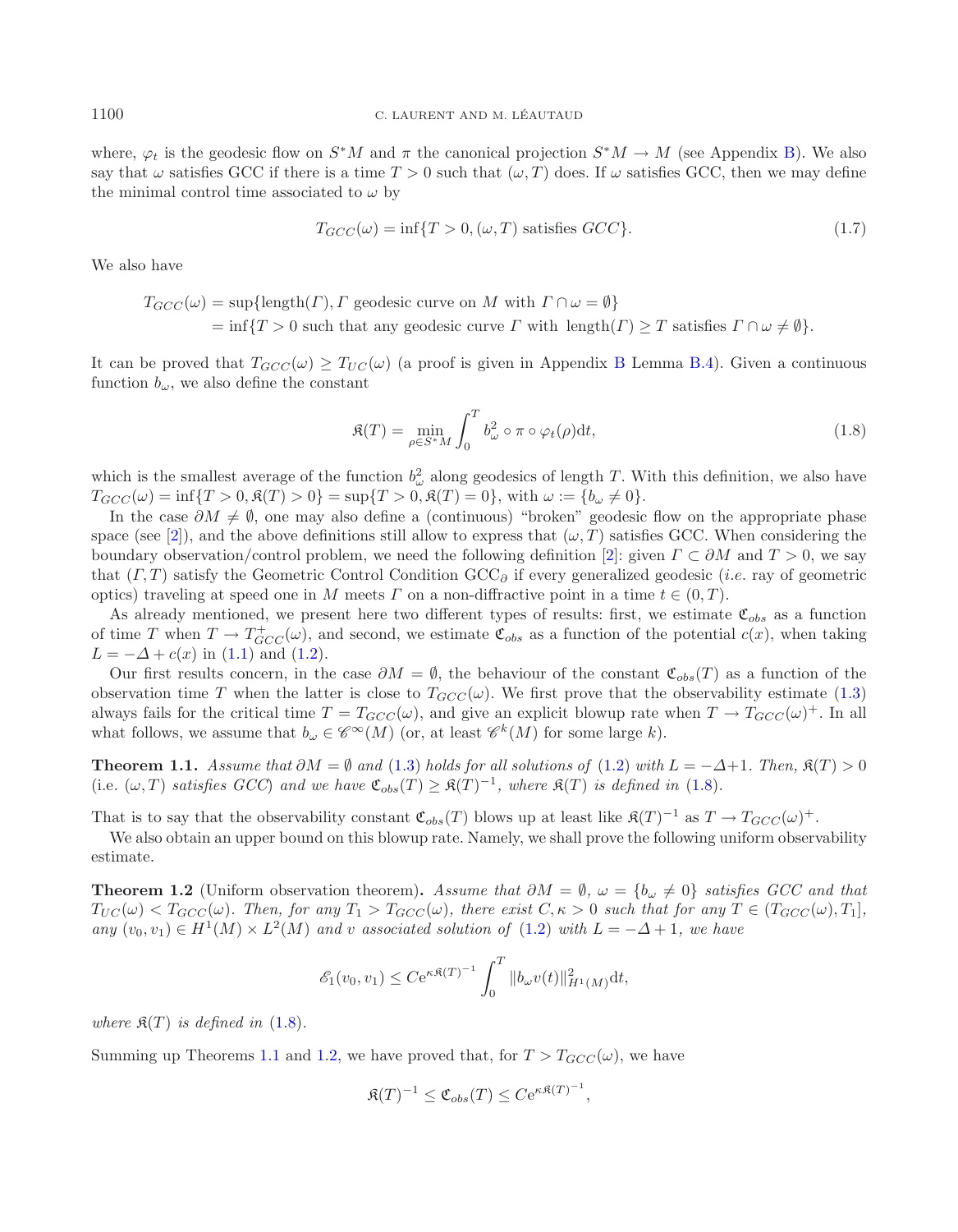<span id="page-4-1"></span>where the upper bound requires the assumption  $T_{UC}(\omega) < T_{GCC}(\omega)$ . Note also that, as an intermediate step of the proof of Theorem  $1.2$ , we obtain the following high frequency estimate:

$$
\int_0^T \|b_{\omega}v(t)\|_{H^1(M)}^2 dt \geq \mathfrak{K}(T)\mathscr{E}_1(v_0,v_1) - C_0\mathscr{E}_{1/2}(v_0,v_1),
$$

uniformly for T bounded, where  $2\mathscr{E}_{1/2}(v_0, v_1) = ||v_0||_{H^{1/2}}^2 + ||v_1||_{H^{-1/2}}^2$ . See Proposition [2.5.](#page-11-1) This is very close to estimate [\(1.4\)](#page-1-2) with an explicit constant in front of the energy norm. This, together with Theorem [1.1,](#page-3-1) stresses the fact that  $\mathfrak{K}(T)^{-1}$  is the optimal observability constant for high frequency data. See Corollary [2.6](#page-12-0) and Lemma [2.7](#page-13-0) for a discussion on this topic.

Using the classical duality argument [\[8](#page-38-11), [12,](#page-38-0) [28\]](#page-39-0), we deduce from Theorem [1.2](#page-3-2) the following uniform control result.

**Corollary 1.3** (Uniform control theorem). *Under the assumptions of Theorem* [1.2](#page-3-2)*, for any*  $T_1 > T_{GCC}(\omega)$ *, there exist*  $C, \kappa > 0$  *such that for any*  $T \in (T_{GCC}(\omega), T_1]$ *, any*  $(u_0, u_1) \in L^2(M) \times H^{-1}(M)$ *, there exists*  $f \in L^2(0,T; H^{-1}(M))$  *with* 

$$
||f||_{L^{2}(0,T;H^{-1}(M))}^{2} \leq C e^{\kappa \mathfrak{K}(T)^{-1}} \mathcal{E}_{0}(u_{0},u_{1}),
$$

(where  $\mathfrak{K}(T)$  is defined in [\(1.8\)](#page-3-0)) such that the associated solution u of [\(1.1\)](#page-0-0) satisfies  $(u(T), \partial_t u(T)) = (0, 0)$ *.* 

Note that from this result and a commutator argument (see  $[10,14]$  $[10,14]$ ) one may deduce a similar bound on the norm of the control in  $L^2(0,T;H^{s-1}(M))$  for data in  $H^s(M) \times H^{s-1}(M)$ .

In dimension  $n \geq 2$ , the condition  $T_{UC}(\omega) < T_{GCC}(\omega)$  is not very restrictive (and, in particular, is certainly generic with respect to the set  $\omega$  or the metric g). Indeed, we prove in Section [B.2](#page-9-0) that  $T_{UC}(\omega) = T_{GCC}(\omega)$ implies a very specific geometric situation. Roughly speaking, it shows that close to the points where the maximum of dist(x,  $\omega$ ) is reached,  $M \setminus \omega$  is a closed geodesic ball of radius  $T_{UC}(\omega)/2$ . A precise statement is given in Lemma [B.6.](#page-12-0)

The estimation of the cost of fast control has already been investigated in several situations: in finite dimension  $[45]$  $[45]$ , in different situations for the Schrödinger equation  $[30, 34, 35]$  $[30, 34, 35]$  $[30, 34, 35]$  $[30, 34, 35]$  $[30, 34, 35]$  $[30, 34, 35]$ , for the heat equation  $[30, 33]$  $[30, 33]$ , for the Stokes equation [\[6](#page-38-13)].

In all these cases, the equations under study are controllable in any time  $T > 0$  and the question is about to estimating how the observability constant blows up as  $T \to 0^+$ . We are not aware of any such results in the case of the wave equation in dimension  $n \geq 2$ , for which a minimal time is required to have observability. The case  $n = 1$  (to which Thm. [1.2](#page-3-2) above does not apply) has been recently investigated in [\[17](#page-38-14)]. The authors give an explicit expression of the observability constant with respect to several parameters. In turn, they provide with upper bounds of the cost as a power of  $T - T_{GCC}$  (which, in this context, is closely related to  $\mathfrak{K}(T)$ ). This power seems different from −1, but rather −6 (using [\[17\]](#page-38-14), Thm. 2 with  $\gamma = (T - T_{GCC})/8$  and  $\eta = (T - T_{GCC})/32$ ).

Note that short time estimates of the control cost for the heat equation are also known to imply uniform estimates of the control for a transport-diffusion equation in the vanishing viscosity limit, see [\[29\]](#page-39-13). This problem was originally studied by Coron and Guerrero in [\[7\]](#page-38-15). In this context, a minimal time also appears to obtain uniform observability. The question of getting uniform observability in the natural time related to the transport equation remains open.

The above results are particularly simple to write and prove in the case of the Klein–Gordon equation  $L = -\Delta + 1$ . However, they generalize (with some technicalities, but no additional conceptual difficulty) to wave equations with lower order terms. In that context, we wish to consider the control problem  $(1.1)$  in case the operator L is a general time-dependent perturbation of  $-\Delta$ , defined by

$$
Lu(t, x) = -\Delta u(t, x) + b_0(t, x)\partial_t u(t, x) + \langle du(t, x), b_1(t, x) \rangle_x + c(t, x)u(t, x), \tag{1.9}
$$

<span id="page-4-0"></span>where  $b_0$  and c are smooth functions on  $\mathbb{R} \times M$  and  $b_1$  is a smooth time dependent vector field on M. Note that we may equivalently rewrite  $\langle du(x), b_1(x) \rangle_x = g_x(\nabla u(x), b_1(x))$  (see Appendix [B](#page-7-0) for notations).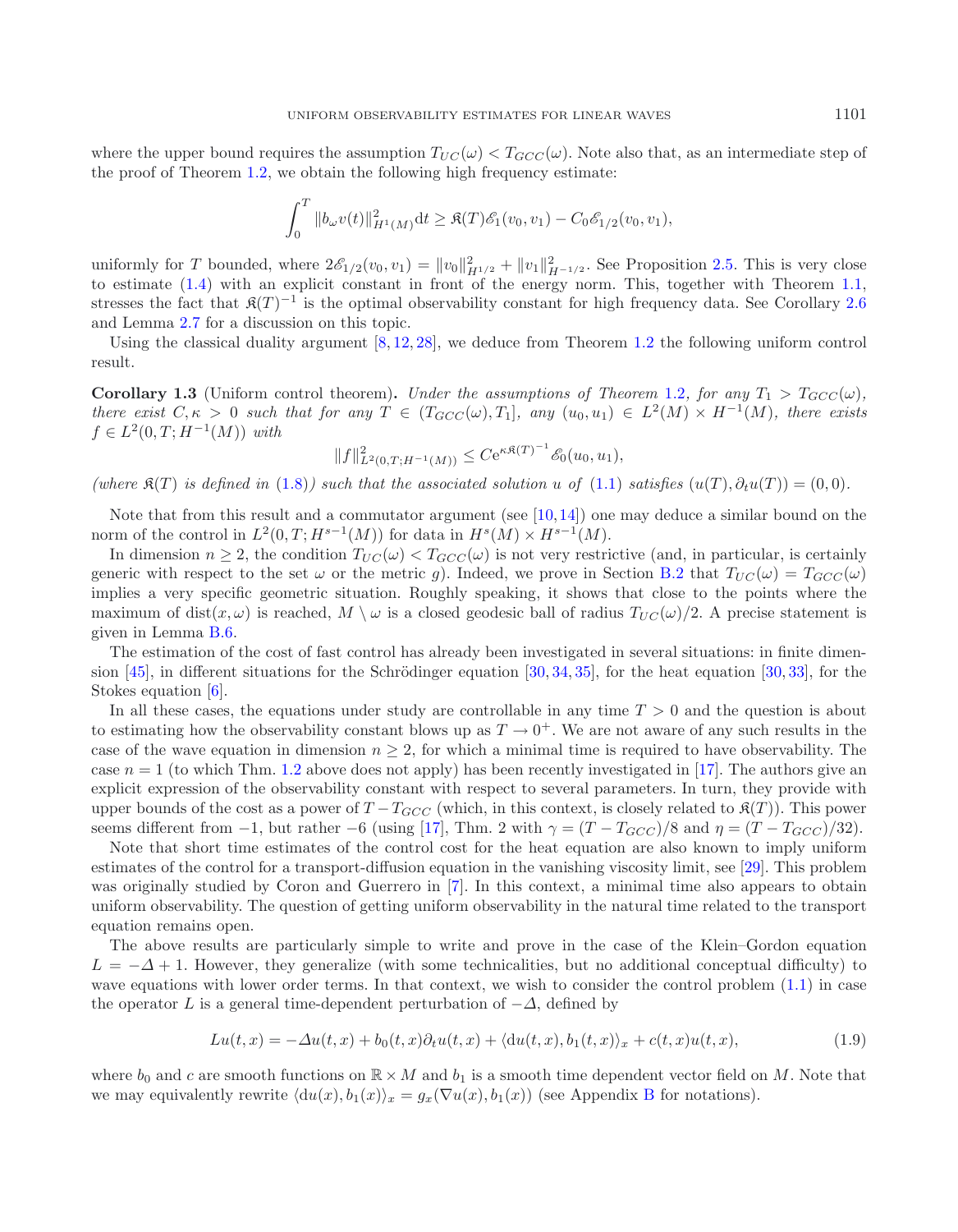The adjoint observation problem is [\(1.2\)](#page-1-1) with

$$
L^*v(t,x) = -\Delta v(t,x) - \overline{b_0}(t,x)\partial_t v(t,x) - \langle \mathrm{d}v(t,x), \overline{b_1}(t,x) \rangle_x + \left(\overline{c} - \partial_t \overline{b_0} - \mathrm{div}(\overline{b_1})\right)v(t,x),\tag{1.10}
$$

<span id="page-5-0"></span>and if u is a smooth solution to  $(1.1)$ – $(1.9)$  and v a smooth solution to  $(1.2)$ – $(1.10)$ , we have the duality identity

$$
[(\partial_t u, v)_{L^2(M)} - (u, \partial_t v)_{L^2(M)} + (b_0 u, v)_{L^2(M)}]_0^T = \int_0^T (f, b_\omega v)_{L^2(M)} dt.
$$

<span id="page-5-2"></span>In this general setting, we obtain the same results as in the case  $L = L^* = -\Delta + 1$ , with an analyticity assumption with respect to time on the coefficients, and where  $\mathfrak{K}(T)$  has to be appropriately modified.

**Theorem 1.4.** *Assume that the coefficients of*  $b_0$ , c and  $b_1$  are smooth and depend analytically on the variable t. *Then, the analogues of Theorems* [1.1](#page-3-1) *and* [1.2](#page-3-2) *hold for equation* [\(1.2\)](#page-1-1) *with* L<sup>∗</sup> *given by* [\(1.10\)](#page-5-0) *and*

<span id="page-5-4"></span><span id="page-5-3"></span>
$$
\mathfrak{K}(T) = \min_{\rho \in S^*M} g_T^+(\rho),\tag{1.11}
$$

*where, denoting by*  $(x(s), \xi(s)) = \varphi_s(x_0, \xi_0)$ *, we have* 

$$
g_T^+(x_0,\xi_0) = \int_0^T b_\omega^2(x(t)) \exp\left(\int_0^t \text{Re}(b_0)(\tau,x(\tau)) + \left\langle \frac{\xi(\tau)}{|\xi(\tau)|_{x(\tau)}}, \text{Re}(b_1)(\tau,x(\tau)) \right\rangle_{x(\tau)} d\tau\right) dt.
$$

In fact, the analogue of Theorem [1.1](#page-3-1) (lower bound) does not require the analyticity in time of the coefficients. Analyticity in time (on the time interval  $[0, T_1]$ , where  $T_1$  is given in the statement of Thm. [1.2\)](#page-3-2) is however strongly used in the proof of the analogue of Theorem [1.2](#page-3-2) (upper bound) which relies on the unique continuation argument of [\[20](#page-38-9), [23,](#page-39-6) [42](#page-39-4), [48\]](#page-39-5). Note that this result would be the same if we replaced the observation equation  $\partial_t^2 v + L^* v = 0$  by  $\partial_t^2 v + Lv = 0$ . Indeed, the symbol  $g_T^+(x,\xi)$  (and thus the constant  $\mathfrak{K}(T)$ ) only depends on  $\text{Re}(b_0)$  and  $\text{Re}(b_1)$ . Remark that the damped wave equation corresponds to the case  $c = 0, b_1 = 0$  and  $b_0$  real valued (see also Rem. [2.13](#page-19-0) below).

Let us now consider the problem of obtaining a uniform observability constant  $\mathfrak{C}_{obs}$  for perturbations of  $-\Delta$ by a potential  $c \in L^{\infty}(M)$ . Here, we no longer assume that M has no boundary, and our result work for boundary observation as well. In this setting, Dehman–Ervedoza [\[9](#page-38-16)] proved that the constant  $\mathfrak{C}_{obs}$  remains uniformly bounded for  $||c||_{L^{\infty}}$  bounded. The purpose of the following results is to establish an explicit bound. We have a rough result for general potentials, and a refined one in case  $c \in L^{\infty}_{\delta}(M)$ , where

$$
L^{\infty}_{\delta}(M) = \left\{ c \in L^{\infty}(M; \mathbb{R}), \delta \|u\|_{L^{2}(M)}^{2} \le \int_{M} |\nabla u|^{2} + c|u|^{2}, \text{ for all } u \in H_{0}^{1}(M) \right\}, \text{ for } \delta \ge 0. \tag{1.12}
$$

<span id="page-5-1"></span>Remark that functions in  $L^{\infty}_{\delta}(M)$  are real-valued. In case  $\partial M = \emptyset$ ,  $H_0^1(M)$  stands for  $H^1(M)$ .

**Theorem 1.5.** *Assume that*  $(\omega, T)$  *satisfies GCC, resp. that*  $(\Gamma, T)$  *satisfies GCC* $_0$ *. Then, for any*  $c \in L^{\infty}(M)$ *, any*  $V_0 = (v_0, v_1) \in H_0^1(M) \times L^2(M)$ *, and associated solution v of* 

$$
\begin{cases}\n\partial_t^2 v - \Delta v + c(x)v = 0, \\
v|_{\partial M} = 0, \quad \text{if } \partial M \neq \emptyset \\
(v(0), \partial_t v(0)) = (v_0, v_1),\n\end{cases}
$$
\n(1.13)

*we have the estimates*

$$
\mathfrak{C}_{obs} \int_0^T \|v(t)\|_{H^1(\omega)}^2 \mathrm{d}t \ge \mathcal{E}_1(V_0),\tag{1.14}
$$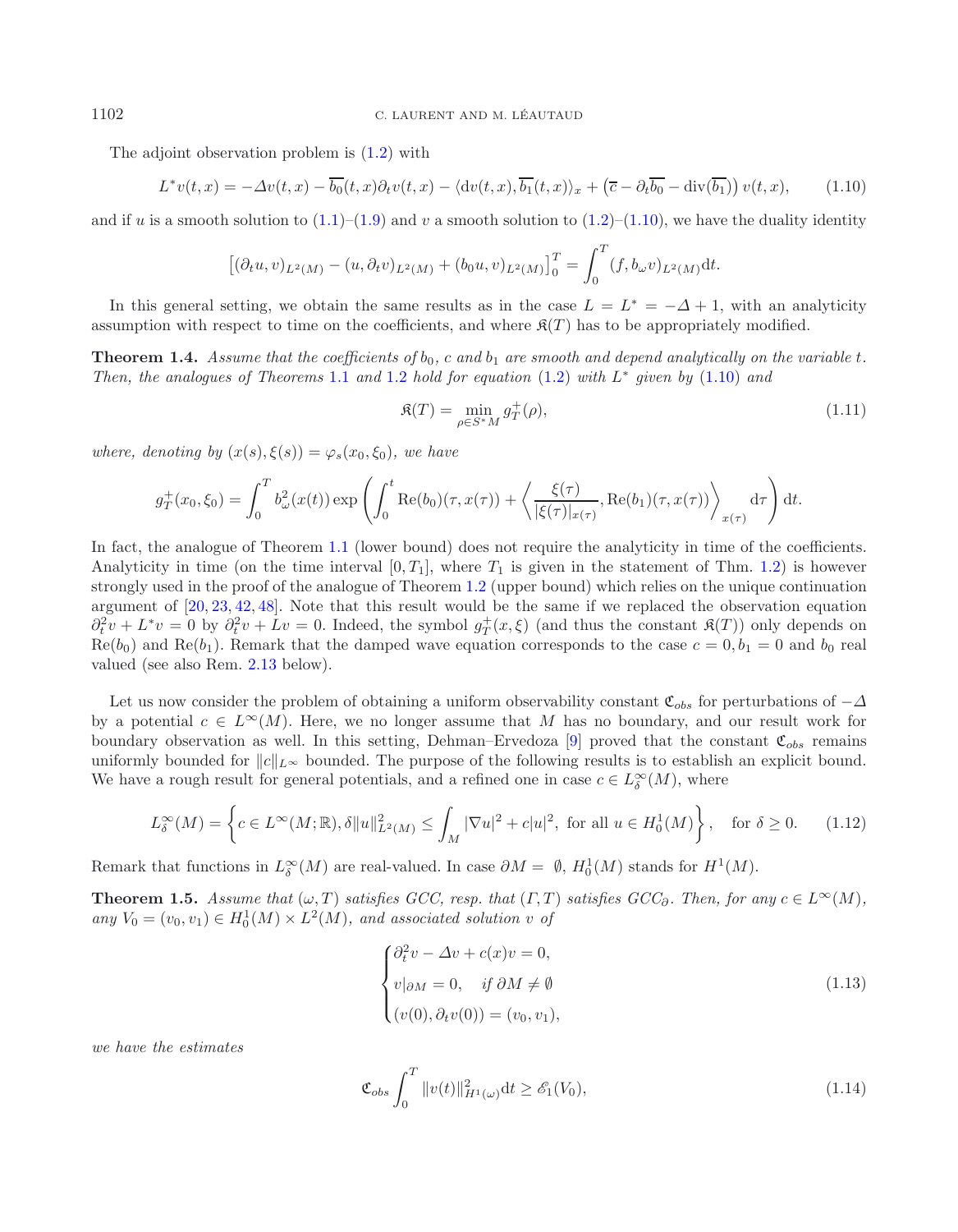*resp.,*

$$
\mathfrak{C}_{obs} \int_0^T \|\partial_\nu v(t)\|_{L^2(\Gamma)}^2 dt \ge \mathcal{E}_1(V_0). \tag{1.15}
$$

*with*  $\mathfrak{C}_{obs} = \mathfrak{C}_{obs}(\|c\|_{L^{\infty}})$  *where*  $\mathfrak{C}_{obs}(r) = C \exp(\exp(C\sqrt{r}))$ *.* 

 $If$   $c \in L^{\infty}_{\delta}(M)$ ,  $\delta > 0$ , then  $\mathfrak{C}_{obs} = \mathfrak{C}_{obs}(\delta, ||c||_{L^{\infty}})$  with  $\mathfrak{C}_{obs}(\delta, r) = C \exp(C(1 + \delta^{-1/2})r)$  *(where the constant*  $C > 0$  does not depend on  $\delta, r$ ).

Even the refined estimate in the case  $c \in L^{\infty}_\delta(M)$  does not reach the general conjecture of Duyckaerts–Zhang– Zuazua [\[13\]](#page-38-3), being that  $\mathfrak{C}_{obs}(r)$  should be of the form  $C \exp(Cr^{\frac{2}{3}})$  for all  $c \in L^{\infty}(M)$  in dimension  $n \geq 2$ . However, whereas the  $C \exp(Cr^{\frac{2}{3}})$  bound is proved (even for time dependent potentials  $c \in L^{\infty}((0,T) \times M)$ ) in [\[13](#page-38-3)] in case  $(\omega, T)$  satisfy a mutliplier-type condition, to our knowledge, Theorem [1.5](#page-5-1) is the first explicit bound under the sole GCC condition. We also refer to [\[53\]](#page-39-14) for the dependence w.r.t. potentials in dimension one.

<span id="page-6-0"></span>As can be seen in the proof, the loss with respect to the expected exponent is probably due to the rough energy estimates we perform and the use of the high and low-frequency results as black boxes.

Note finally that the uniform observability estimate (without explicit bounds) for potentials lying in bounded set of  $L^p(M)$ ,  $p>d$  is proved in [\[14\]](#page-38-12). A modification of the rough argument in the general case should probably allow to give an explicit bound for potentials  $c \in L^d(M)$ , for the unique continuation estimate of [\[23](#page-39-6)] also holds for such potentials (using the rough Sobolev estimate  $||cu||_{L^2} \leq ||c||_{L^d} ||u||_{H^1}$  in the proofs of that reference).

### <span id="page-6-2"></span>**1.3. Idea of the proof and plan of the article**

All proofs of the present paper rely on the optimal quantitative unique continuation results proved by the authors in [\[23\]](#page-39-6). To explain the spirit of the proof, let us formulate a typical instance of this result (see [\[23](#page-39-6)], Thm. 1.1) in the case  $\partial M = \emptyset$  and  $L = L^* = -\Delta + 1$  (the case of Dirichlet boundary conditions may also be considered).

**Theorem 1.6** (Quantitative unique continuation for waves). For any nonempty open subset  $\omega_0$  of M and any  $T > T_{UC}(\omega_0)$ , there exist  $C, \kappa, \mu_0 > 0$  such that for any  $(v_0, v_1) \in H^1(M) \times L^2(M)$  and associated solution  $v \in C^{0}(0,T; H^{1}(M))$  *of* [\(1.2\)](#page-1-1)*, for any*  $\mu \geq \mu_{0}$ *, we have* 

$$
\|(v_0, v_1)\|_{L^2(M)\times H^{-1}(M)} \le C\mathrm{e}^{\kappa\mu} \|v\|_{L^2(0,T;H^1(\omega_0))} + \frac{1}{\mu} \|(v_0, v_1)\|_{H^1(M)\times L^2(M)}.
$$
\n(1.16)

<span id="page-6-1"></span>In the analytic setting, this result is a global quantitative version of the Holmgren theorem and can be proved with the theory developed by Lebeau in [\[24\]](#page-39-15). In the  $C^{\infty}$  case, the qualitative unique continuation result in optimal time was proved by Tataru  $[48]$  $[48]$  (see also  $[20, 42, 50]$  $[20, 42, 50]$  $[20, 42, 50]$  $[20, 42, 50]$  $[20, 42, 50]$  $[20, 42, 50]$  for more general operators). This followed a series of papers: [\[26](#page-39-17)[,37](#page-39-18)] in infinite time, and then [\[19](#page-38-17),[39](#page-39-19)]. Concerning quantitative results, Robbiano [\[40](#page-39-20)] first proved inequality [\(1.6\)](#page-6-0) for T sufficiently large and  $Ce^{\kappa\mu}$  replaced by  $Ce^{\kappa\mu^2}$ . This was improved by Phung [\[36](#page-39-21)] to  $C_{\varepsilon}e^{\kappa\mu^{1+\varepsilon}}$ , still in large time. In [\[49](#page-39-22)], Tataru suggested a strategy to obtain  $C_{\varepsilon}e^{\kappa\mu^{1+\varepsilon}}$  in optimal time (in domains without boundaries). At the same time we proved the above Theorem [1.6](#page-6-0) (in a more general framework than the above statement, see [\[23\]](#page-39-6), Thm. 1.1), Bosi, Kurylev and Lassas [\[4\]](#page-38-18) obtained  $C_{\varepsilon}e^{\kappa\mu^{1+\varepsilon}}$ , still in domains without boundaries (but with constants uniform with respect to the operators involved, for applications to inverse problems). We refer to the introduction of [\[23\]](#page-39-6) for a more detailed discussion on this issue. One of the motivations for Theorem [1.6](#page-6-0) is that it provides the cost of approximate controls for waves (see  $[23, 40]$  $[23, 40]$  $[23, 40]$ ).

One of the advantages of this result is that it is proved via Carleman estimates and hence furnishes computable constants. In particular, a uniform version with respect to lower order terms is also furnished in [\[23](#page-39-6)], which we shall use for the proof of Theorem [1.5.](#page-5-1)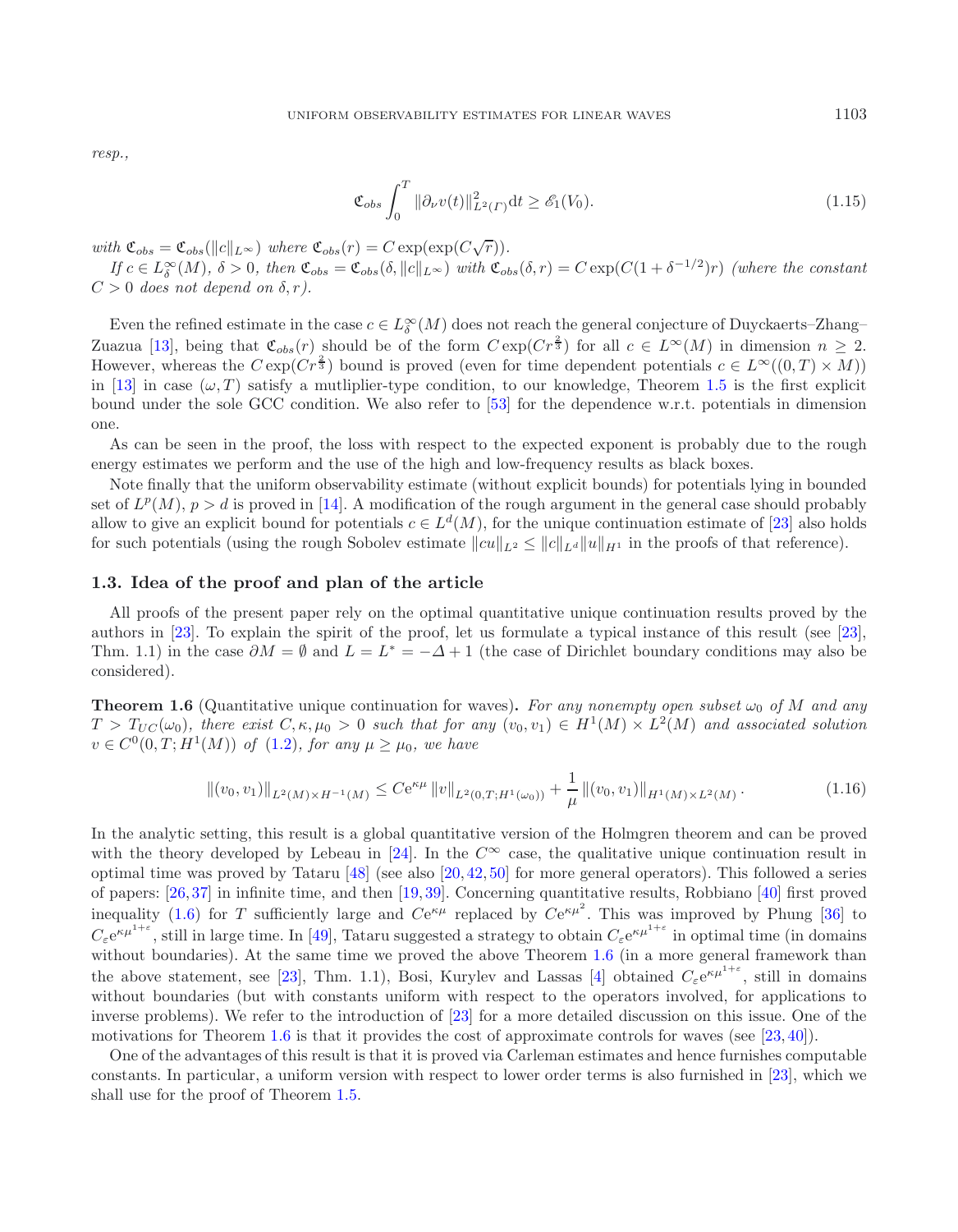#### 1104 C. LAURENT AND M. LEAUTAUD ´

With this in hand, the starting point of this paper is a proof of the full observability estimate [\(1.3\)](#page-1-0) from the high-frequency one  $(1.4)$  and  $(1.16)$ . This is the following very basic observation: plugging  $(1.16)$  in  $(1.4)$  yields, for all  $\mu > \mu_0$ ,

$$
\left(1-\frac{2\mathfrak{C}'}{\mu^2}\right)\mathscr{E}_1(v_0,v_1) \leq \mathfrak{C}\int_0^T\|b_\omega v(t)\|_{H^1(M)}^2\mathrm{d}t + 2\mathfrak{C}'C^2\mathrm{e}^{2\kappa\mu}\int_0^T\|v(t)\|_{H^1(\omega_0)}^2\,\mathrm{d}t.
$$

Taking also  $\mu \geq \sqrt{2\mathfrak{C}'}$ , this eventually proves  $(1.3)$  with  $\mathfrak{C}_{obs} \simeq \mathfrak{C} + \mathfrak{C}'C^2 e^{2\kappa \sqrt{2\mathfrak{C}'}}$ , provided that  $\overline{\omega_0} \subset \omega$  and  $T_{UC}(\omega_0) \leq T_{GCC}(\omega)$  (which we may always assume, see Appendix [B.2\)](#page-9-0). This directly provides a quantitative treatment of Step (2): passing from the relaxed observability inequality [\(1.4\)](#page-1-2) to the full observability inequality [\(1.3\)](#page-1-0).

On a compact manifold without boundary, we also explain how to prove  $(1.4)$  in a constructive way. This follows the spirit of the paper by Dehman and Lebeau [\[10\]](#page-38-10). We write the observation as

$$
\int_0^T \|b_\omega v(t)\|_{H^1(M)}^2 dt = (\mathscr{G}_T V_0, V_0), \quad V_0 = (v_0, v_1),
$$

where  $\mathscr{G}_T$  is the Gramian operator of the control problem. As in [\[10\]](#page-38-10), we prove essentially that  $\mathscr{G}_T$  is a pseudodifferential operator of order zero with principal symbol  $\sigma_0(\mathscr{G}_T) = \int_0^T b_\omega^2 \circ \pi \circ \varphi_t(\rho) dt$ . We have  $\sigma_0(\mathscr{G}_T) \geq \mathfrak{K}(T)$ uniformly on  $S^*M$ ; the use of the Sharp Gårding inequality then proves that  $(\mathscr{G}_T V_0, V_0) \geq \mathfrak{K}(T) \mathfrak{K}_1(V_0)$ , modulo lower order terms  $C\mathscr{E}_0(V_0)$ , which (if  $\mathfrak{K}(T) > 0$ ) is exactly  $(1.4)$  with  $\mathfrak{C} = \frac{1}{\mathfrak{K}(T)}$  and  $\mathfrak{C}' = \frac{C}{\mathfrak{K}(T)}$ .

The plan of the paper is the following. Section [2](#page-7-0) is devoted to the study of the limit  $T \to T_{GCC}(\omega)^+$ . In Section [2.1,](#page-8-0) we introduce some notation used throughout the paper. Then, in Section [2.2](#page-9-0) we perform the highfrequency analysis of a model case, namely the Klein–Gordon equation, corresponding to  $L = L^* = -\Delta + 1$  (and prove in particular Thm. [1.1\)](#page-3-1). In this case, the proofs are simpler to write, so we chose to expose it separately. Then, we conclude in this case the proof of Theorem [1.2](#page-3-2) in Section [2.3.](#page-13-1) Finally, we consider the general case of Theorem [1.4](#page-5-2) in Section [2.4.](#page-15-0) Only the high-frequency analysis needs care, for the low-frequency analysis is exactly that of Section [2.3.](#page-13-1)

Then, in Section [3,](#page-22-0) we consider the problem of uniform observation with respect to potentials. We first prove the refined low-frequency estimates in this case in Section [3.1.](#page-22-1) Second, we conclude the proof of Theorem [1.5](#page-5-1) in Section [3.2,](#page-25-0) using as a black box the high-frequency estimates of  $[1, 2]$  $[1, 2]$  $[1, 2]$  $[1, 2]$ .

The article ends with two appendices. Appendix [A](#page-0-1) concerns general facts on pseudodifferential calculus. It contains in particular a proof of a non-autonomous non-selfadjoint Egorov theorem (Appendix [A.2\)](#page-2-0), of some smoothing properties of operators (Appendix [A.3\)](#page-6-2) and some uniform calculus estimates on compact manifolds (Appendix [A.4\)](#page-33-0). The second Appendix [B](#page-7-0) is devoted to geometry and contains some elementary properties of  $T_{GCC}(\omega)$  and  $T_{UC}(\omega)$  (Appendix [B.2\)](#page-9-0).

# 2. THE OBSERVABILITY CONSTANT AS  $T \to T_{GCC}(\omega)^+$

<span id="page-7-0"></span>In all this section,  $\partial M = \emptyset$ . In Sections [2.2](#page-9-0) and [2.3,](#page-13-1) we first prove Theorems [1.1](#page-3-1) and [1.2:](#page-3-2) in these two sections, the operator L is  $-\Delta+1$ . In Section [2.4,](#page-15-0) we then prove their generalization, namely Theorem [1.4:](#page-5-2) in that section,  $L$  has the general form given in  $(1.10)$ . The reason why the analysis is simpler in the Klein–Gordon case is that we have the exact factorization formula, for  $\Lambda = (-\Delta + 1)^{\frac{1}{2}}$ ,

<span id="page-7-1"></span>
$$
\partial_t^2 - \Delta + 1 = \partial_t^2 + \Lambda^2 = (\partial_t - i\Lambda)(\partial_t + i\Lambda). \tag{2.1}
$$

Of course, this formula is not needed (as shown in Sect. [2.4\)](#page-15-0) but it gives rise to several simplifications. We refer to Remark [2.11](#page-18-0) concerning the use of an exact square root of  $-\Delta + 1$ .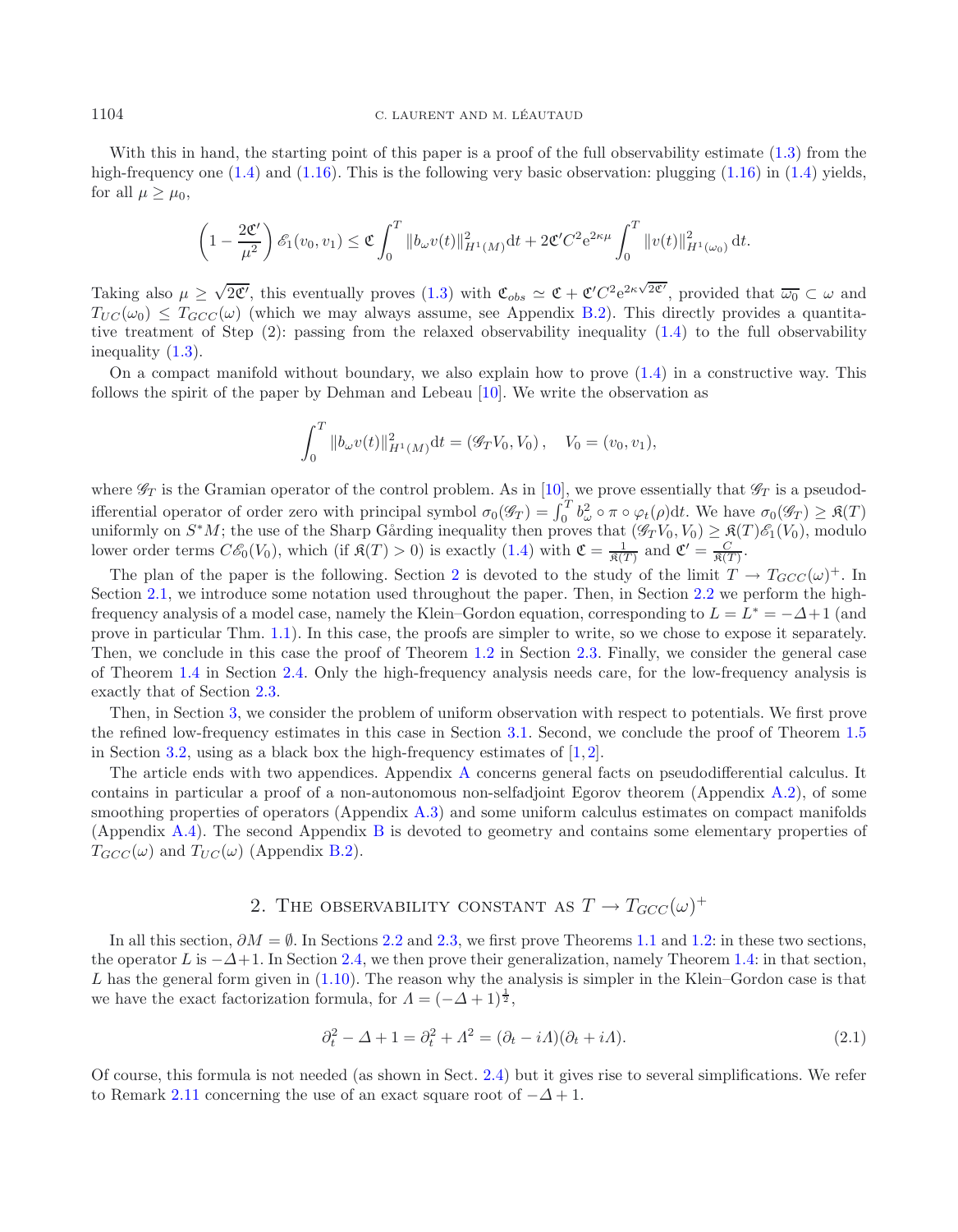# <span id="page-8-0"></span>**2.1. Preliminaries**

We denote by  $(e_i)_{i\in\mathbb{N}}$  a Hilbert basis of eigenfunctions of the Laplace–Beltrami operator, associated to the eigenvalues  $(\kappa_j)_{j\in\mathbb{N}}$ . In particular, we have  $e_j \in \mathscr{C}^{\infty}(M)$ ,  $-\Delta e_j = \kappa_j e_j$ ,  $\kappa_j \geq 0$ , and  $(e_j, e_k)_{L^2(M)} = \delta_{jk}$ .

For  $s \in \mathbb{R}$ , we shall often use the operator  $\Lambda^s = (-\Delta + 1)^{\frac{s}{2}}$ :  $\mathscr{C}^{\infty}(M) \to \mathscr{C}^{\infty}(M)$ , defined spectrally by

<span id="page-8-1"></span>
$$
\Lambda^s f = \sum_{j \in \mathbb{N}} (\kappa_j + 1)^{\frac{s}{2}} (f, e_j)_{L^2(M)} e_j, \quad s \in \mathbb{R}.
$$

By duality, it may be extended as an operator  $\Lambda^s : \mathscr{D}'(M) \to \mathscr{D}'(M)$ . We define the Sobolev spaces

$$
H^s(M) = \{ f \in \mathcal{D}'(M), A^s f \in L^2(M) \}, \quad s \in \mathbb{R},
$$

and associated inner products

$$
(f,g)_{H^s(M)} = (A^s f, A^s g)_{L^2(M)}, \quad ((f_1, f_2), (g_1, g_2)))_{H^s(M) \times H^{\sigma}(M)} = (f_1, g_1)_{H^s(M)} + (f_2, g_2)_{H^{\sigma}(M)},
$$

and norms

$$
||f||_{H^{s}(M)}^{2} = ||A^{s}f||_{L^{2}(M)}^{2}, \quad ||(f_{1}, f_{2})||_{H^{s}(M) \times H^{\sigma}(M)}^{2} = ||f_{1}||_{H^{s}(M)}^{2} + ||f_{2}||_{H^{\sigma}(M)}^{2}.
$$
\n(2.2)

We also sometimes write  $H^s(M; \mathbb{C}^2) = H^s(M) \times H^s(M)$ . On any  $H^{\sigma}(M)$ ,  $\sigma \in \mathbb{R}$ , the operator  $\Lambda^s$  is an unbounded selfadjoint operator with domain  $H^{\sigma+s}(M)$ . In particular,  $\Lambda^s$  is an isomorphism from  $H^{\sigma+s}(M)$ onto  $H^{\sigma}(M)$ .

Let us also recall that, given an open set  $\Omega \subset M$ , we may define the local  $H^1$ -norm on  $\Omega$  by

<span id="page-8-2"></span>
$$
||v||_{H^{1}(\Omega)}^{2} = \int_{\Omega} |\nabla v|^{2} + |v|^{2} dx, \quad \text{with } |\nabla v|^{2}(x) = g_{x}(\nabla v(x), \nabla v(x)),
$$

which, in case  $\Omega = M$ , is equal to the global  $H^1$ -norm defined by [\(2.2\)](#page-8-1).

We shall also use the energy-spaces  $\mathcal{H}^{s}(M) = H^{s}(M) \times H^{s-1}(M)$  associated to the energy norms

$$
\|(v_0,v_1)\|_{\mathcal{H}^s(M)}^2:=\|v_0\|_{H^s}^2+\|v_1\|_{H^{s-1}}^2,\qquad \mathscr{E}_s(v_0,v_1):=\frac{1}{2}\|(v_0,v_1)\|_{\mathcal{H}^s(M)}^2.
$$

According to  $[44]$  $[44]$  (or  $[46]$  $[46]$ , Thm. 11.2), we have

$$
\varLambda^s \in \varPsi^s_{\mathrm{phg}}(M), \quad \text{with} \quad \sigma_s(\varLambda^s)(x,\xi) := \lambda^s(x,\xi) = |\xi|_x^s, \quad (x,\xi) \in T^*M \setminus 0,
$$

where all notations are defined in Appendix [B.](#page-7-0) We denote by  $(e^{\pm itA})_{t\in\mathbb{R}}$  the group of operators acting on  $H^s(M)$ generated by  $\pm i\Lambda$ .

We denote by  $\varphi_t = \varphi_t^+$  (both notations will be used) the hamiltonian flow of  $\lambda(x, \xi) = |\xi|_x$  on  $T^*M \setminus 0$ , and  $\varphi_t^-$  that of  $-\lambda$ . They are linked by  $\varphi_t^- = \varphi_{-t}^+$ , according to Lemma [B.2,](#page-9-1) but is is convenient to keep two different notations.

We conclude this notation section with the following definition.

**Definition 2.1.** Assume we are given  $I = \mathcal{I}_1 \times \ldots \times \mathcal{I}_N$  a product of intervals of R (possibly reduced to a single interval) and  $S$  an application from  $I$  with value in the set of bounded linear operators acting from a Banach space  $B_1$  to another one  $B_2$ . We shall say that  $S \in \mathcal{B}(I; \mathcal{L}(B_1; B_2))$  if

- (1) there exists  $C > 0$  such that  $||S(t)u||_{B_2} \leq C ||u||_{B_1}$  for any  $u \in B_1$  and  $t \in I$ ;
- (2) for any  $j \in \{1, \ldots, N\}$  and any  $(t_1, \ldots, t_{j-1}, t_{j+1}, \ldots, t_N) \in \mathcal{I}_1 \times \ldots \times \mathcal{I}_{j-1} \times \mathcal{I}_{j+1} \times \ldots \times \mathcal{I}_N$ , the map  $t_i \to S(t_1,\ldots,t_N)u$  is in  $\mathscr{C}^0(\mathcal{I}_i;B_2)$  for any  $u \in B_1$ .

Similarly, we write  $S \in \mathcal{B}_{\text{loc}}(I; \mathcal{L}(B_1; B_2))$  if this estimate is satisfied on any compact set of I.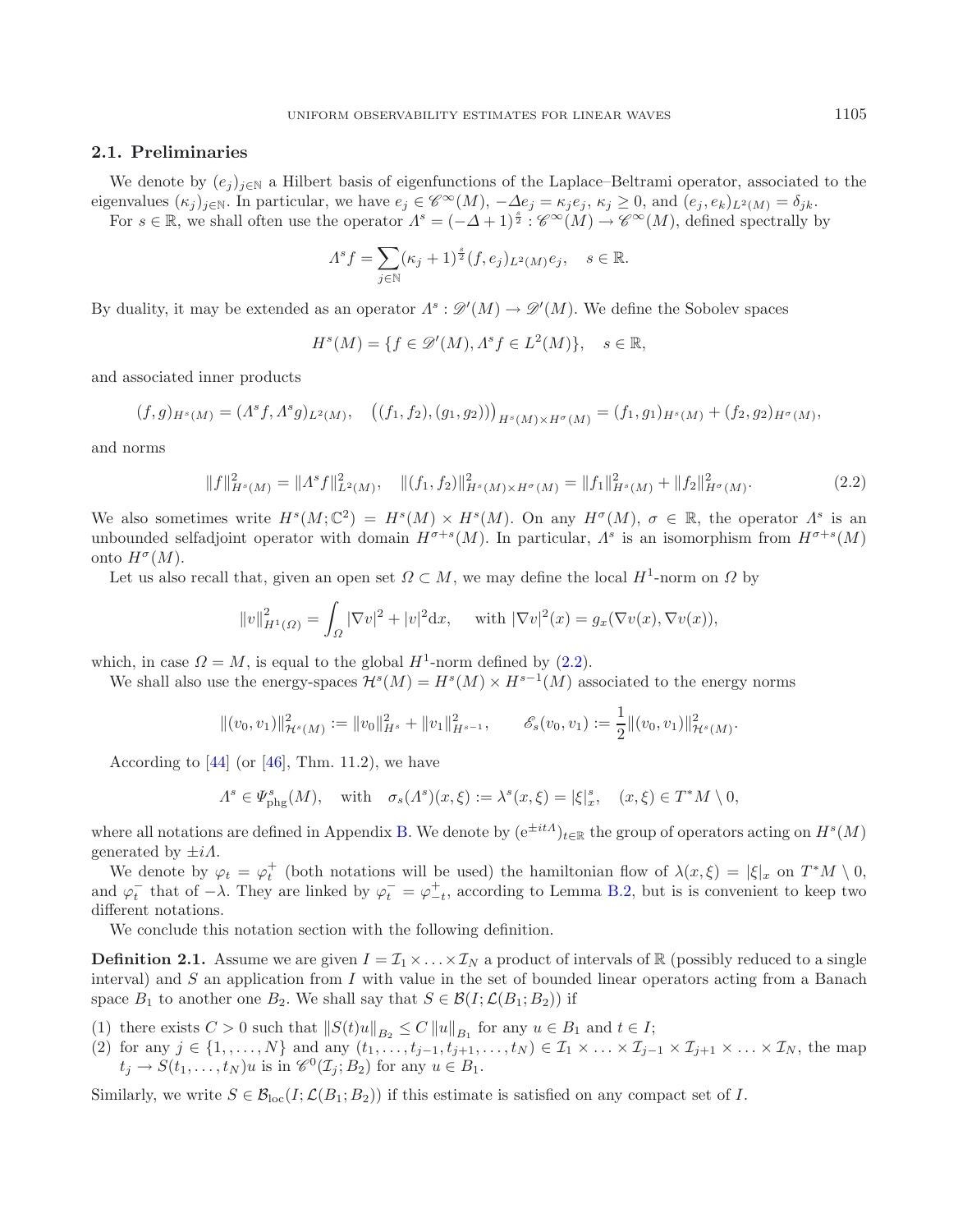In the applications, we always have  $I \subset \mathbb{R}$  or  $I = \mathcal{I} \times \mathcal{I}$  with  $\mathcal{I}$  an interval of  $\mathbb{R}$ , in particular when studying the solution operator associated to a strictly hyperbolic Cauchy problem, see Appendix [A.1.](#page-0-2)

Note that if  $S \in \mathcal{B}(I; \mathcal{L}(B_1; B_2))$  and  $T \in \mathcal{B}(I; \mathcal{L}(B_2; B_3))$ , then we have  $TS \in \mathcal{B}(I; \mathcal{L}(B_1; B_3))$ .

Note also that the space  $\mathcal{B}(I; \mathcal{L}(B_1; B_2))$  is not included in  $L^{\infty}(I; \mathcal{L}(B_1; B_2))$ , for maps in  $S \in \mathcal{B}(I; \mathcal{L}(B_1; B_2))$ are not *a priori* measurable in the Bochner sense. However, for all  $u \in B_1$  and  $(t_1,\ldots,t_{i-1},t_{i+1},\ldots,t_N)$  $\mathcal{I}_1 \times \ldots \times \mathcal{I}_{j-1} \times \mathcal{I}_{j+1} \times \ldots \times \mathcal{I}_N$  fixed, the partial map  $t_j \to S(t_1,\ldots,t_N)u$  is in  $\mathscr{C}^0(\mathcal{I}_j;B_2)$  and hence (Bochner) integrable. With a usual abuse of notation, for  $T_j \in \mathcal{I}_j$  (and assume  $0 \in \mathcal{I}_j$ ), we shall write  $\int_0^{T_j} S(t_1,\ldots,t_N) dt_j$ the linear map

<span id="page-9-2"></span>
$$
u \mapsto \int_0^{T_j} \big(S(t_1,\ldots,t_N)u\big) \mathrm{d} t_j.
$$

Remark then that  $(t_1,\ldots,t_{j-1},T_j,t_{j+1},\ldots,t_N) \mapsto \int_0^{T_j} S(t_1,\ldots,t_N) dt_j$  belongs to  $\mathcal{B}_{loc}(I;\mathcal{L}(B_1;B_2))$  if S does. Also, we have  $\mathscr{C}^0(I; \Psi_{\text{phg}}^m(M)) \subset \mathcal{B}_{\text{loc}}(I; \mathcal{L}(H^{\sigma}(M); H^{\sigma-m}(M))),$  according to Corollary [A.10.](#page-33-1)

These facts will be used throughout the section.

#### <span id="page-9-0"></span>**2.2. The high-frequency estimate for the Klein–Gordon equation**

<span id="page-9-5"></span>In the present case of the Klein–Gordon equation, that is [\(1.2\)](#page-1-1) with  $L^* = -\Delta + 1$ , and in view of the factorization formula  $(2.1)$ , we use the following splitting:

$$
v_{+} = \frac{1}{2} (v_0 - i \Lambda^{-1} v_1), \qquad v_{-} = \frac{1}{2} (v_0 + i \Lambda^{-1} v_1), \tag{2.3}
$$

so that

$$
v_0 = v_+ + v_-, \qquad v_1 = iA(v_+ - v_-).
$$

we denote by  $\Sigma$  the *isomorphism* corresponding to the splitting  $(2.3)$ :

$$
\Sigma: H^s(M) \times H^{s-1}(M) \to H^s(M) \times H^s(M)
$$
  
 $(v_0, v_1) \mapsto (v_+, v_-).$ 

<span id="page-9-3"></span>that is

<span id="page-9-4"></span>
$$
\Sigma = \frac{1}{2} \begin{pmatrix} 1 - i\Lambda^{-1} \\ 1 & i\Lambda^{-1} \end{pmatrix}, \qquad \Sigma^{-1} = \begin{pmatrix} 1 & 1 \\ i\Lambda - i\Lambda \end{pmatrix}.
$$
 (2.4)

Notice that the operator  $\Sigma$  is (almost) an *isometry*  $H^s(M) \times H^{s-1}(M) \to H^s(M) \times H^s(M)$ . Indeed, if  $(v_+, v_-) = \Sigma(v_0, v_1)$ , we have

$$
\|(v_0, v_1)\|_{H^s(M)\times H^{s-1}(M)}^2 = \|v_+ + v_-\|_{H^s(M)}^2 + \|v_+ - v_-\|_{H^s(M)}^2 = 2\left(\|v_+\|_{H^s(M)}^2 + \|v_-\|_{H^s(M)}^2\right),\tag{2.5}
$$

that is

$$
||v_{+}||_{H^{s}(M)}^{2} + ||v_{-}||_{H^{s}(M)}^{2} = \mathscr{E}_{s}(v_{0}, v_{1}) = \mathscr{E}_{s}(\Sigma^{-1}(v_{+}, v_{-})).
$$
\n(2.6)

According to  $(2.1)$ , the expression of the solution of System  $(1.2)$  is simply

$$
v(t) = e^{itA}v_{+} + e^{-itA}v_{-}.
$$
\n(2.7)

<span id="page-9-1"></span>We can now recall a result of [\[10\]](#page-38-10) (in a slightly different context), providing a characterization of the Gramian operator (in the wave splitting  $(2.3)$ ).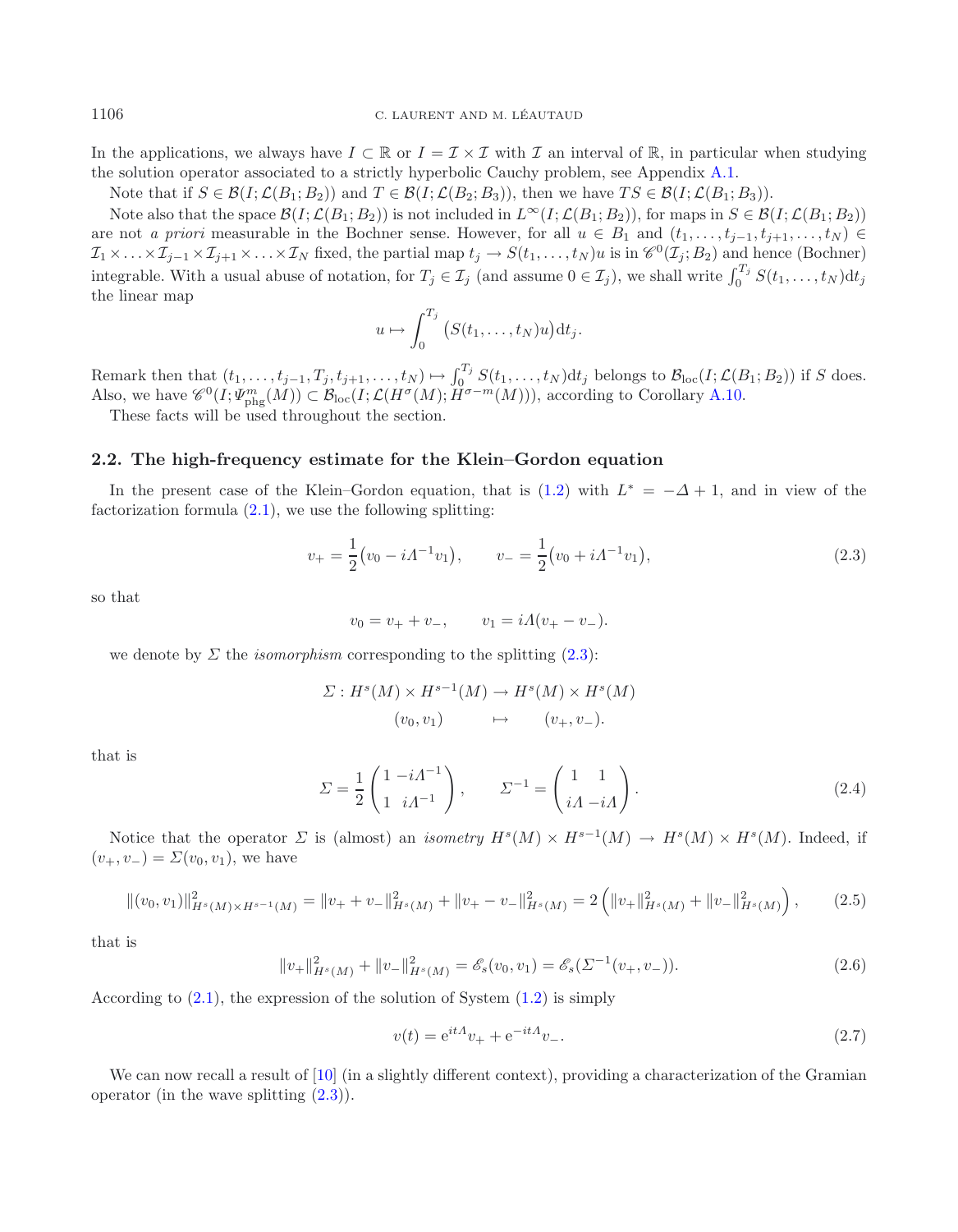<span id="page-10-0"></span>**Proposition 2.2.** *Denoting by*  $V_0 = (v_0, v_1) \in H^s(M) \times H^{s-1}(M)$  *the initial data for System* [\(1.2\)](#page-1-1)*, we have* 

<span id="page-10-1"></span>
$$
\int_0^T \|b_{\omega}v(t)\|_{H^s(M)}^2 dt = \left(\mathcal{G}_T \Sigma V_0, \Sigma V_0\right)_{H^s(M) \times H^s(M)},\tag{2.8}
$$

*where*

$$
\mathcal{G}_T = \int_0^T \begin{pmatrix} e^{-itA} B e^{itA} & e^{-itA} B e^{-itA} \\ e^{itA} B e^{itA} & e^{itA} B e^{-itA} \end{pmatrix} dt, \qquad B = \Lambda^{-2s} b_\omega \Lambda^{2s} b_\omega.
$$
 (2.9)

*Moreover, the operator*  $\mathcal{G}_T$  *can be decomposed as*  $\mathcal{G}_T = G_T + R_T$  *with* 

$$
R_T \in \mathcal{B}_{loc}(\mathbb{R}^+;\mathcal{L}(H^{\sigma}(M;\mathbb{C}^2);H^{\sigma+1}(M;\mathbb{C}^2)), \text{ for all } \sigma \in \mathbb{R},
$$

and  $G_T \in \mathscr{C}^{\infty}(\mathbb{R}_T; \Psi^0_{\text{phg}}(M; \mathbb{C}^{2 \times 2}))$  has principal symbol

$$
\sigma_0(G_T) = \begin{pmatrix} \int_0^T b_\omega^2 \circ \varphi_t^{\top} dt & 0\\ 0 & \int_0^T b_\omega^2 \circ \varphi_t^{\top} dt \end{pmatrix} \in S_{\text{phg}}^0(T^*M, \mathbb{C}^{2 \times 2}). \tag{2.10}
$$

Note that the Gramian operator  $\mathcal{G}_T$  actually depends on the space  $H^s(M)$  (even not written in the notation). An interesting fact is that its principal symbol does not depend on s. The result of Proposition [2.2](#page-9-1) is essentially proved in ([\[10](#page-38-10)], Sect. 4.1) and we reproduce a proof below for the sake of completeness.

<span id="page-10-3"></span>**Remark 2.3.** Note that the operator  $B = \Lambda^{-2s} b_{\omega} \Lambda^{2s} b_{\omega}$  is symmetric on  $H^s(M)$  since

$$
(Bg, h)_{H^s(M)} = (A^s(A^{-2s}b_\omega A^{2s}b_\omega)g, A^s h)_{L^2(M)} = (b_\omega g, b_\omega h)_{H^s(M)}, \qquad g, h \in H^s(M).
$$

*Proof of Proposition* [2.2](#page-9-1). We write  $\Sigma V_0 = (v_+, v_-), v(t) = e^{it\Lambda}v_+ + e^{-it\Lambda}v_-$  the associated solution, and develop the inner product

$$
\int_0^T \|b_\omega v(t)\|_{H^s(M)}^2 dt = \int_0^T \left( A^s b_\omega (e^{itA} v_+ + e^{-itA} v_-), A^s b_\omega (e^{itA} v_+ + e^{-itA} v_-) \right)_{L^2(M)} dt \tag{2.11}
$$

$$
= \int_0^T \left( \Lambda^{-2s} b_\omega \Lambda^{2s} b_\omega (e^{it\Lambda} v_+ + e^{-it\Lambda} v_-), (e^{it\Lambda} v_+ + e^{-it\Lambda} v_-) \right)_{H^s(M)} dt. \tag{2.12}
$$

This directly yields the sought form for the operator  $\mathcal{G}_T$  given by [\(2.9\)](#page-10-0). The Egorov Theorem [A.3](#page-4-1) (see also Rem. [A.5\)](#page-5-1) in the Appendix then implies that

$$
\begin{pmatrix}\n\int_0^T e^{-itA} B e^{itA} dt & 0 \\
0 & \int_0^T e^{itA} B e^{-itA} dt\n\end{pmatrix} = G_T + R_T^0,
$$
\n(2.13)

with  $G_T \in \mathscr{C}^{\infty}(\mathbb{R}_T; \Psi_{\text{phg}}^0(M; \mathbb{C}^{2 \times 2}))$  has principal symbol given by  $(2.10)$  and  $R_T^0 \in$  $\mathcal{B}_{\text{loc}}(\mathbb{R}^+;\mathcal{L}(H^\sigma(M;\mathbb{C}^2);H^{\sigma+1}(M;\mathbb{C}^2))$  for all  $\sigma \in \mathbb{R}$ . Finally, Lemma [A.6](#page-6-0) implies that

$$
R_T^1 = \begin{pmatrix} 0 & \int_0^T e^{-itA} B e^{-itA} dt \\ \int_0^T e^{itA} B e^{itA} dt & 0 \end{pmatrix},
$$
\n(2.14)

is also in  $\mathcal{B}_{loc}(\mathbb{R}^+;\mathcal{L}(H^{\sigma}(M);H^{\sigma+1}(M))$  for all  $\sigma \in \mathbb{R}$ , which concludes the proof with  $R_T = R_T^0 + R_T^1$ .  $\Box$ 

As a first consequence of Proposition [2.2,](#page-9-1) we deduce a proof of Theorem [1.1.](#page-3-1)

<span id="page-10-2"></span>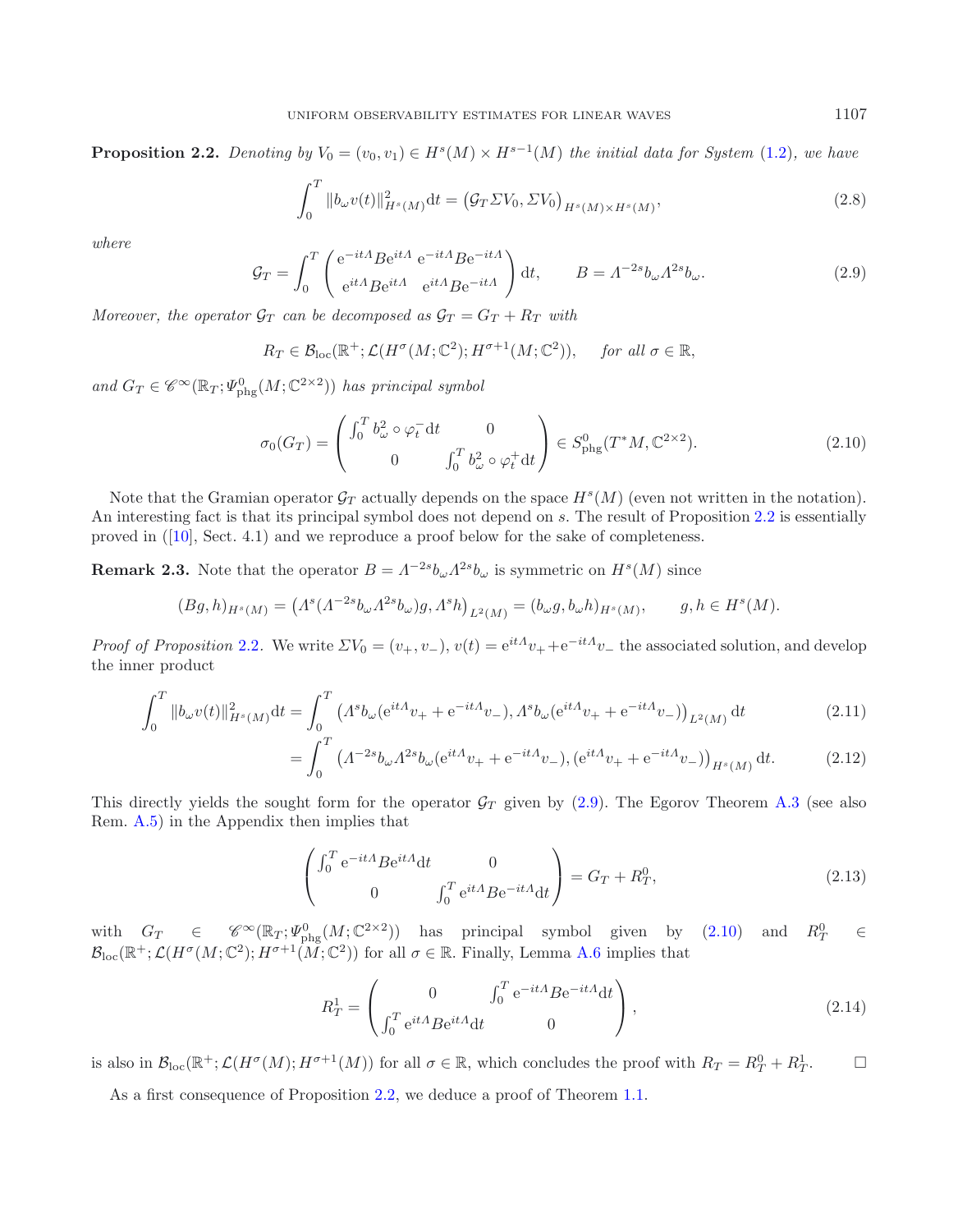<span id="page-11-3"></span>*Proof of Theorem* [1.1](#page-3-1). Let  $\rho_0 = (x_0, \xi_0) \in S^*M$  that realizes the minimum in [\(1.8\)](#page-3-0), that is,

<span id="page-11-2"></span>
$$
\mathfrak{K}(T) = \min_{\rho \in S^*M} \int_0^T b_\omega^2 \circ \pi \circ \varphi_t(\rho) \mathrm{d}t = \int_0^T b_\omega^2 \circ \pi \circ \varphi_t(\rho_0) \mathrm{d}t.
$$
 (2.15)

Take a local chart  $(U_{\kappa}, \kappa)$  of M such that  $x_0 \in U_{\kappa}$ . We denote by  $(y_0, \eta_0)$  the coordinates of  $\rho_0$  in this chart. We choose  $\psi \in \mathscr{C}_c^{\infty}(\mathbb{R}^n)$  such that  $\text{supp}(\psi) \subset \kappa(U_\kappa)$ , and  $\psi = 1$  in a neighborhood of  $y_0$ . Next we define

$$
w^{k}(y) = C_0 k^{\frac{n}{4}} e^{ik\varphi(y)} \psi(y)
$$
, with  $\varphi(y) = y \cdot \eta_0 + i(y - y_0)^2$  and  $C_0 > 0$ .

Setting now

$$
v_+^k = \Lambda^{-s} \kappa^* w^k \in \mathcal{C}_c^\infty(M),\tag{2.16}
$$

we have  $v_+^k \rightharpoonup 0$  in  $H^s(M)$ ,  $\lim_{k\to\infty} ||v_+^k||_{H^s(M)} = 1$  for an appropriate choice of  $C_0$ . Moreover, a classical computation on  $(w^k)_{k \in \mathbb{N}}$  shows that  $(v^k_+)_{k \in \mathbb{N}}$  satisfies

$$
(Av_{+}^{k}, v_{+}^{k})_{H^{s}(M)} \to \sigma_{0}(A)(\rho_{0}), \quad \text{ for all } A \in \Psi_{\text{phg}}^{0}(M).
$$
 (2.17)

Next, we set  $v_{-}^{k} = 0$  for all  $k \in \mathbb{N}$ , and  $V^{k} = \Sigma^{-1}(v_{+}^{k}, v_{-}^{k}) \in H^{s}(M) \times H^{s-1}(M)$ , so that  $\mathscr{E}_{s}(V^{k}) \to 1$  as  $k \to \infty$ . Applying now  $(2.8)$  to  $V^k$ , we have

$$
\int_0^T \|b_\omega v^k(t)\|_{H^s(M)}^2 \mathrm{d}t = \left(\mathcal{G}_T \Sigma V^k, \Sigma V^k\right)_{H^s(M) \times H^s(M)},
$$

where  $v^k(t)$  is the solution to System [\(1.2\)](#page-1-1) with initial data  $V^k$ . Proposition [2.2](#page-9-1) and [\(2.17\)](#page-11-2) also imply

$$
\lim_{k \to \infty} (\mathcal{G}_T \Sigma V^k, \Sigma V^k)_{H^s(M) \times H^s(M)} = \lim_{k \to \infty} ((G_T + R_T) \Sigma V^k, \Sigma V^k)_{H^s(M) \times H^s(M)}
$$
  

$$
= \lim_{k \to \infty} (G_T \Sigma V^k, \Sigma V^k)_{H^s(M) \times H^s(M)}
$$
  

$$
= \int_0^T b_\omega^2 \circ \pi \circ \varphi_t(\rho_0) dt = \mathfrak{K}(T),
$$

where we used that  $R_T$  is 1-smoothing, that  $G_T \in \Psi_{\text{phg}}^0(M)$  has principal symbol given by  $(2.10)$ , and the choice of  $\rho_0$  in [\(2.15\)](#page-11-3). Finally using the assumed observability estimate [\(1.3\)](#page-1-0) with  $V^k$ , and taking the limit  $k \to \infty$ yields

$$
\mathfrak{C}_{obs}(T)\mathfrak{K}(T) \leftarrow \mathfrak{C}_{obs}(T) \int_0^T \|b_\omega v^k(t)\|_{H^s(M)}^2 \, \mathrm{d}t \ge \mathscr{E}_s(V^k) \to 1.
$$

This implies  $\mathfrak{C}_{obs}(T) \geq \mathfrak{K}(T)^{-1}$ , and concludes the proof of Theorem [1.1.](#page-3-1)

<span id="page-11-0"></span>**Remark 2.4.** Note that  $(2.17)$  translates the fact that the sequence  $(v^k_+)_{k \in \mathbb{N}}$  is a pure sequence admitting the  $H^s$ -microlocal defect measure  $\delta_{\rho=\rho_0}$  in the sense of [\[16,](#page-38-7)[47\]](#page-39-3). Similarly, the  $H^s$ -microlocal defect measure of the sequence  $(V^k)_{k\in\mathbb{N}}$  is

$$
\mu = \begin{pmatrix} \delta_{\rho_0} & 0 \\ 0 & 0 \end{pmatrix}.
$$

<span id="page-11-1"></span>As a second consequence of Proposition [2.2,](#page-9-1) we also obtain the following high-frequency observability inequality.

 $\Box$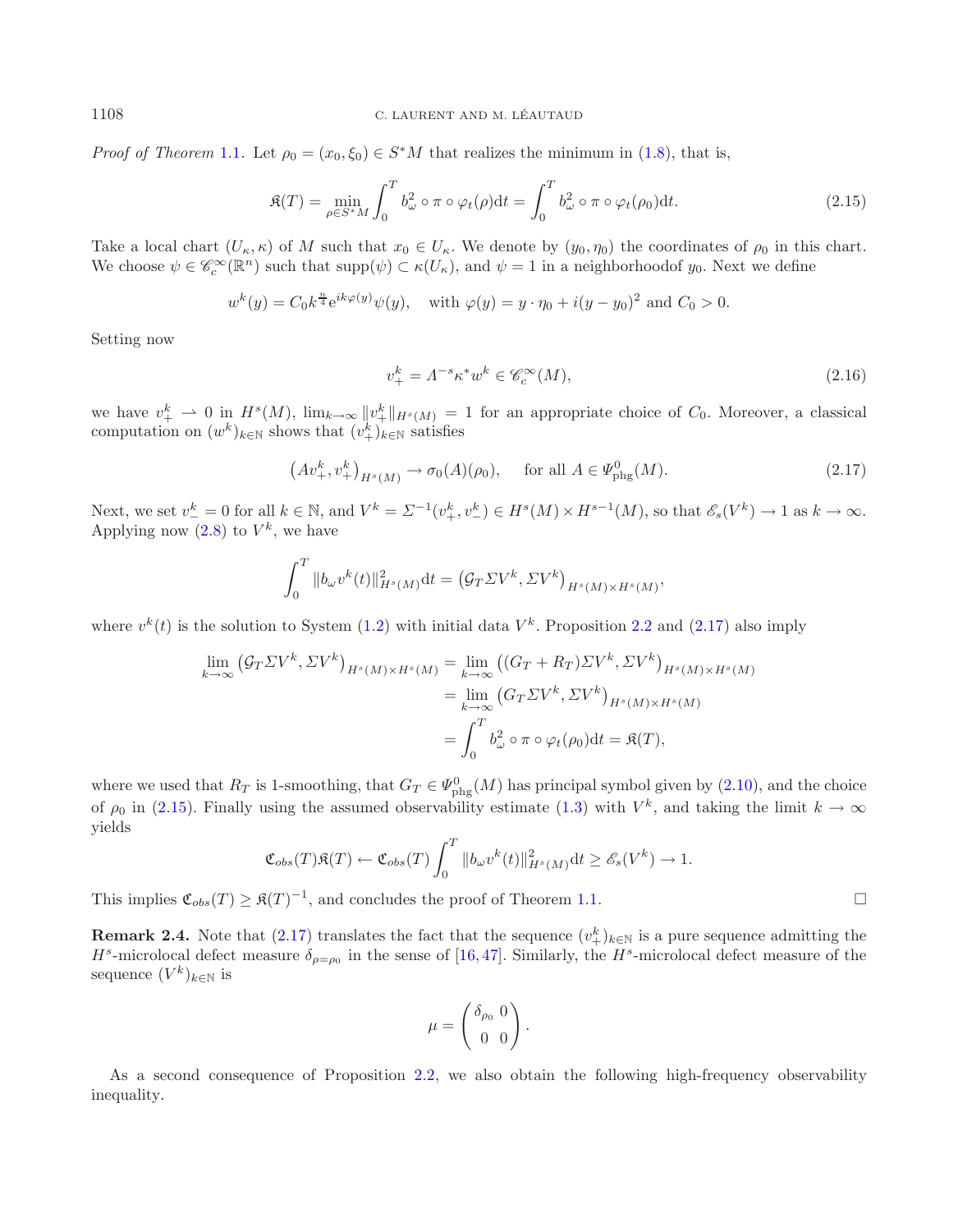**Proposition 2.5.** For any  $T_0 > 0$ , there exists a constant  $C_0 > 0$  such that for all  $T \in [0, T_0]$ , for all  $V_0 =$  $(v_0, v_1) \in H^s(M) \times H^{s-1}(M)$  and associated solution v of  $(1.2)$ , we have

<span id="page-12-4"></span><span id="page-12-2"></span>
$$
\int_0^T \|b_\omega v(t)\|_{H^s(M)}^2 dt \ge \mathfrak{K}(T)\mathcal{E}_s(V_0) - C_0 \mathcal{E}_{s-1/2}(V_0),\tag{2.18}
$$

*where*  $\mathfrak{K}(T)$  *is defined by* [\(1.8\)](#page-3-0) *and*  $L^* = -\Delta + 1$ *.* 

*Proof of Proposition* [2.5](#page-11-1). We first write  $\Sigma V_0 = (v_+, v_-) = V$ , and use [\(2.8\)](#page-10-2). We have

$$
(\mathcal{G}_T V, V)_{H^s(M; \mathbb{C}^2)} = (G_T V, V)_{H^s(M; \mathbb{C}^2)} + (R_T V, V)_{H^s(M; \mathbb{C}^2)}.
$$
\n(2.19)

Using that  $R_T \in \mathcal{B}_{loc}(\mathbb{R}^+;\mathcal{L}(H^{s-1/2}(M;\mathbb{C}^2);H^{s+1/2}(M;\mathbb{C}^2)),$  we have

$$
(R_T V, V)_{H^s(M; \mathbb{C}^2)} \leq \|R_T V\|_{H^{s+1/2}(M; \mathbb{C}^2)} \|V\|_{H^{s-1/2}(M; \mathbb{C}^2)} \leq C_T \|V\|_{H^{s-1/2}(M; \mathbb{C}^2)}^2,
$$
\n(2.20)

where  $C_T$  is bounded on compact time intervals.

<span id="page-12-0"></span> $\left($ 

Next, according to [\(2.10\)](#page-10-1), the principal symbol of the operator  $G_T - \mathfrak{K}(T)$  Id  $\in \Psi_{\text{phg}}^0(M; \mathbb{C}^{2 \times 2})$  is

$$
\sigma_0(G_T - \mathfrak{K}(T) \operatorname{Id}) = \begin{pmatrix} \int_0^T b_\omega^2 \circ \varphi_t^{\scriptscriptstyle -} \mathrm{d}t - \mathfrak{K}(T) & 0 \\ 0 & \int_0^T b_\omega^2 \circ \varphi_t^{\scriptscriptstyle +} \mathrm{d}t - \mathfrak{K}(T) \end{pmatrix},
$$

which is diagonal with nonnegative components since, according to Corollary [B.3,](#page-10-3) we have

$$
\mathfrak{K}(T) = \min_{\rho \in S^*M} \int_0^T b_\omega^2 \circ \varphi_t(\rho) \mathrm{d}t = \min_{\rho \in S^*M} \int_0^T b_\omega^2 \circ \varphi_t^-(\rho) \mathrm{d}t.
$$

Using the Gårding inequality of Theorem [A.9](#page-33-2) gives the existence of  $C > 0$  such that, for all  $V \in H<sup>s</sup>(M; \mathbb{C}^2)$  all  $T \in [0, T_0],$ 

$$
((G_T - \mathfrak{K}(T) \mathrm{Id})V, V)_{H^s(M; \mathbb{C}^2)} \ge -C\|V\|_{H^{s-1/2}(M; \mathbb{C}^2)}^2.
$$
\n(2.21)

Combining [\(2.19\)](#page-12-1), [\(2.20\)](#page-12-2) and [\(2.21\)](#page-12-3) now yields the existence of  $C > 0$  such that, for all  $V \in H<sup>s</sup>(M; \mathbb{C}^2)$  all  $T \in [0, T_0],$ 

$$
\mathcal{G}_T V, V)_{H^s(M) \times H^s(M)} \geq \mathfrak{K}(T) \|V\|_{H^s(M; \mathbb{C}^2)}^2 - C \|V\|_{H^{s-1/2}(M; \mathbb{C}^2)}^2.
$$

Recalling [\(2.6\)](#page-9-3) that  $||V||^2_{H^{\sigma}(M; \mathbb{C}^2)} = \mathscr{E}_{\sigma}(V_0)$  concludes the proof of [\(2.18\)](#page-12-4).

To conclude this section, we explain the terminology "high-frequency observability estimates". Let first  $T_0$  >  $T_{GCC}(\omega)$  be fixed and denote by  $C_0 > 0$  the associated constant given by Proposition [2.5.](#page-11-1) We define the following T-dependent subset of  $\mathcal{H}^s$  by

$$
\mathcal{H}_{HF}^s(T) = \left\{ V_0 \in \mathcal{H}^s, \quad \mathscr{E}_{s-\frac{1}{2}}(V_0) \leq \frac{\mathfrak{K}(T)}{4C_0} \mathscr{E}_s(V_0) \right\}.
$$

Note that this space is nonlinear. It is however homogeneous in the sense that  $V_0 \in H^s_{HF}(T) \implies \mathbb{R}V_0 \in$  $\mathcal{H}_{HF}^s(T)$ . Remark also that  $\mathcal{H}_{HF}^s(T) = \{0\}$  if  $T \leq T_{GCC}(\omega)$ , since  $\mathfrak{K}(T) = 0$  in this case. We may now formulate an immediate corollary of Proposition [2.5,](#page-11-1) only consisting in a rewriting of that statement for data in  $\mathcal{H}_{HF}^s(T)$ , yielding a full observability inequality.

**Corollary 2.6.** For all  $V_0 = (v_0, v_1) \in \mathcal{H}_{HF}^s(T)$  and associated solution v of [\(1.2\)](#page-1-1), we have

$$
\int_0^T \Vert b_\omega v(t) \Vert_{H^s(M)}^2 dt \ge \frac{\mathfrak{K}(T)}{2} \mathcal{E}_s(V_0). \tag{2.22}
$$

<span id="page-12-3"></span><span id="page-12-1"></span>

<span id="page-12-5"></span> $\Box$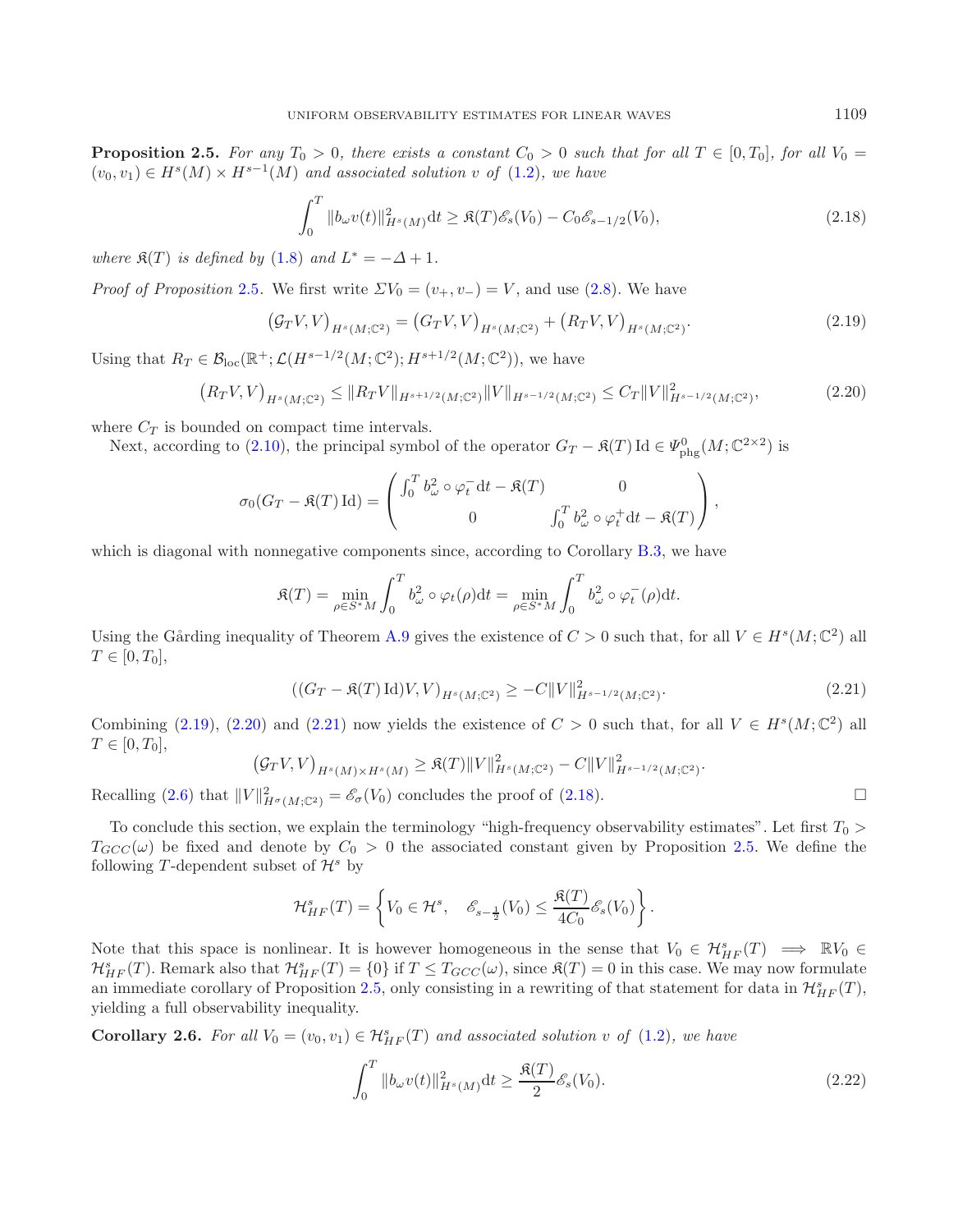Finally, the following Lemma states that data spectrally supported at high-frequency (in terms of the spectral theory of  $-\Delta$ ) are in  $\mathcal{H}_{HF}^s(T)$ . As such, they satisfy the full observability inequality [\(2.22\)](#page-12-5).

**Lemma 2.7.** *Denoting by*

$$
F_{\kappa}^{s} = \{V_{0} \in \mathcal{H}^{s}, \Pi_{\kappa}V_{0} = 0\}, \quad \text{with} \quad \Pi_{\kappa}(v_{0}, v_{1}) = \left(\sum_{\kappa_{j} \leq \kappa} (v_{0}, e_{j})_{L^{2}(M)} e_{j}, \sum_{\kappa_{j} \leq \kappa} (v_{1}, e_{j})_{L^{2}(M)} e_{j}\right),
$$

*we have*

<span id="page-13-0"></span>
$$
\kappa \ge \left(\frac{4C_0}{\mathfrak{K}(T)}\right)^2 - 1 \quad \Longrightarrow \quad F^s_{\kappa} \subset \mathcal{H}^s_{HF}(T).
$$

When doing this, notice that we compare the typical frequency  $\kappa^{\frac{1}{2}}$  to the blow up of the observation  $\mathfrak{K}(T)^{-1}$ . We recall that  $\left(\frac{4C_0}{\mathfrak{K}(T)}\right)^2 \xrightarrow[T \to T_{GCC}^+(\omega)]$ +∞.

*Proof.* If  $(u, v) \in F_\kappa^s$ , then we have  $\Pi_\kappa(u, v) = 0$  so that, with  $u_j = (u, e_j)_{L^2(M)}$  and  $v_j = (v, e_j)_{L^2(M)}$ , we obtain

$$
2\mathscr{E}_{s-\frac{1}{2}}(u,v) = \sum_{\kappa_j > \kappa} (\kappa_j + 1)^{s-\frac{1}{2}} |u_j|^2 + (\kappa_j + 1)^{s-\frac{3}{2}} |v_j|^2
$$
  
\n
$$
\leq (\kappa + 1)^{-\frac{1}{2}} \sum_{\kappa_j > \kappa} (\kappa_j + 1)^s |u_j|^2 + (\kappa_j + 1)^{s-1} |v_j|^2
$$
  
\n
$$
\leq (\kappa + 1)^{-\frac{1}{2}} 2\mathscr{E}_s(u,v).
$$

If now  $\kappa + 1 \ge \left(\frac{4C_0}{\mathfrak{K}(T)}\right)^2$ , this directly implies  $(u, v) \in \mathcal{H}_{HF}^s(T)$ .

### <span id="page-13-1"></span>**2.3. The full observability estimate**

Once the high-frequency observability estimate is proved, it remains to say something on the low-frequencies, *i.e.* remove the term  $\mathcal{E}_{s-1/2}(V_0)$  in the right hand-side of [\(2.18\)](#page-12-4) for general data (as opposed to the result in Cor. [2.6\)](#page-12-0). This is based on [\[23\]](#page-39-6). We only use the case  $s = 1$  in [\(2.18\)](#page-12-4) to which [\[23](#page-39-6)] is more adapted. As a corollary of Theorem [1.6](#page-6-0) (*i.e.* [\[23](#page-39-6)], Thm. 1.1), we have the following intermediate estimates.

<span id="page-13-3"></span>**Corollary 2.8.** Let  $\omega_0$  be an open set of M and fix  $T_0 > T_{UC}(\omega_0)$ . Then, there exist  $\kappa, \mu_0 > 0$  such that for *any*  $s \in [0,1)$  *there is*  $C > 0$  *such that for all*  $(v_0, v_1) \in H^1(M)$  *and associated solution*  $v \in \mathscr{C}^0(0,T;H^1(M))$ *of* [\(1.2\)](#page-1-1)*, for any*  $T \geq T_0$  *and*  $\mu \geq \mu_0^{1-s}$ *, we have* 

$$
\|(v_0,v_1)\|_{\mathcal{H}^s(M)} \leq CC_s(\mu) \|v\|_{L^2(0,T;H^1(\omega_0))} + \frac{C}{\mu} \|(v_0,v_1)\|_{\mathcal{H}^1(M)},
$$

with  $C_s(\mu) = \mu^{\frac{s}{1-s}} e^{\kappa \mu^{\frac{1}{1-s}}}$ . In particular, for any  $T \ge T_0$  and  $\mu \ge \mu_0^{1/2}$ , we have

$$
\|(v_0, v_1)\|_{\mathcal{H}^{1/2}(M)} \le C\mu e^{\kappa \mu^2} \|v\|_{L^2(0,T;H^1(\omega_0))} + \frac{C}{\mu} \|(v_0, v_1)\|_{\mathcal{H}^1(M)}.
$$
\n(2.23)

<span id="page-13-2"></span>*Proof.* We denote by  $V_0 = (v_0, v_1)$  all along the proof. Using an interpolation estimate and Young inequality, with  $\eta > 0$ , we obtain for  $C > 0$  (depending on s)

$$
||V_0||_{\mathcal{H}^s(M)} \leq C ||V_0||_{\mathcal{H}^0(M)}^{1-s} ||V_0||_{\mathcal{H}^1(M)}^s \leq C(1-s)\eta^{-1/(1-s)} ||V_0||_{\mathcal{H}^0(M)} + Cs\eta^{1/s} ||V_0||_{\mathcal{H}^1(M)}.
$$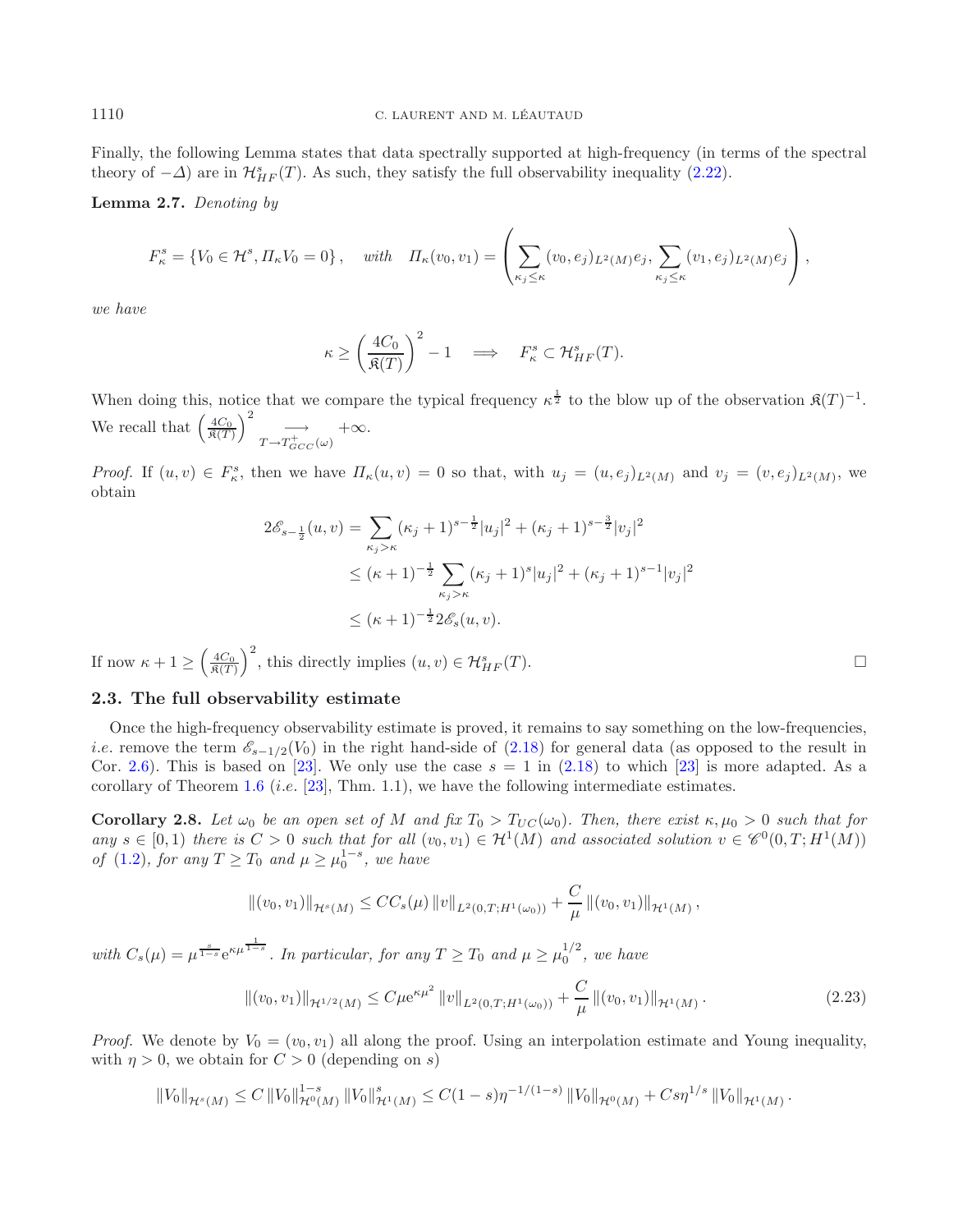Then using [\(1.16\)](#page-6-1) for  $T = T_0 > T_{UC}(\omega_0)$  yields, for  $\mu \ge \mu_0$ ,

$$
||V_0||_{\mathcal{H}^s(M)} \le C\eta^{-1/(1-s)} \left[ C_0(\mu) ||v||_{L^2(0,T_0;H^1(\omega_0))} + \frac{1}{\mu} ||V_0||_{\mathcal{H}^1(M)} \right] + C\eta^{1/s} ||V_0||_{\mathcal{H}^1(M)}
$$

Now, we take  $\eta$  such that  $\eta^{\frac{1}{s(1-s)}} = \frac{1}{\mu}$ , implying, for  $\mu \ge \mu_0$ ,

$$
||V_0||_{\mathcal{H}^s(M)} \leq C\mu^s C_0(\mu) ||v||_{L^2(0,T_0;H^1(\omega_0))} + \frac{C}{\mu^{1-s}} ||V_0||_{\mathcal{H}^1(M)}.
$$

Finally, writing  $\tilde{\mu} = \mu^{1-s}$ , there is  $C > 0$  (depending on s) such that for any  $\tilde{\mu} \ge \mu_0^{1-s}$ , we have

$$
||V_0||_{\mathcal{H}^s(M)} \leq C\tilde{\mu}^{\frac{s}{1-s}} C_0(\tilde{\mu}^{\frac{1}{1-s}}) ||v||_{L^2(0,T_0;H^1(\omega_0))} + \frac{C}{\tilde{\mu}} ||V_0||_{\mathcal{H}^1(M)}.
$$

Using that  $||v||_{L^2(0,T_0;H^1(\omega_0))} \le ||v||_{L^2(0,T;H^1(\omega_0))}$  for all  $T \ge T_0$  concludes the proof of the corollary.

We can now conclude the proof of the main theorem in the model case of the Klein–Gordon equation by combining the high-frequency estimate [\(2.18\)](#page-12-4) and the low-frequency estimate [\(2.23\)](#page-13-2).

*Proof of the observability Theorem* [1.2](#page-3-2). First, according to Lemma [B.8](#page-13-3) and the assumption  $T_{UC}(\omega) < T_{GCC}(\omega)$ , there is an open subset  $\omega_0$  of M such that

$$
\overline{\omega}_0 \subset \omega
$$
, and  $T_{UC}(\omega_0) < T_{GCC}(\omega)$ .

We now choose  $T_0$ , so that we have

$$
0 < T_{UC}(\omega) \le T_{UC}(\omega_0) < T_0 < T_{GCC}(\omega) < T_1
$$

(note that the assumption  $T_{UC}(\omega) < T_{GCC}(\omega)$  implies  $T_{GCC}(\omega) > 0$  and hence  $\overline{\omega} \neq M$  and hence  $T_{UC}(\omega_0) \geq$  $T_{UC}(\omega) > 0$ ).

The high-frequency estimate [\(2.18\)](#page-12-4) for  $s = 1$ , yields the existence of  $C_0 > 0$  such that for all  $T \in [0, T_1]$ ,  $V_0 = (v_0, v_1)$ , and associated solution  $v \in \mathscr{C}^0(0,T;H^1(M))$  of [\(1.2\)](#page-1-1), we have

$$
\int_0^T \|b_\omega v(t)\|_{H^1(M)}^2 dt \ge \mathfrak{K}(T)\mathcal{E}_1(V_0) - C_0 \mathcal{E}_{1/2}(V_0). \tag{2.24}
$$

The low-frequency estimate [\(2.23\)](#page-13-2) (squared) gives the existence of  $C, \kappa, \mu_0 > 0$ , such that one has

$$
\mathcal{E}_{1/2}(V_0) \le C\mu^2 e^{2\kappa \mu^2} \int_0^T \|v\|_{H^1(\omega_0)}^2 dt + \frac{C}{\mu^2} \mathcal{E}_1(V_0),\tag{2.25}
$$

for all  $\mu \ge \mu_0^{\frac{1}{2}}$  and all  $T \ge T_0$ . Changing  $\mu^2$  into  $\mu$ , these last two estimates yield, for any  $\mu \ge \mu_0$  and  $T \in [T_0, T_1]$ (the constant  $C > 0$  may change from line to line, but remains uniform with respect to the parameters T and  $\mu$ ),

$$
\int_0^T \|b_\omega v(t)\|_{H^1(M)}^2 \, \mathrm{d}t \geq \Re(T)\mathscr{E}_1(V_0) - C \left( e^{\tilde{\kappa}\mu} \int_0^T \|v\|_{H^1(\omega_0)}^2 \, \mathrm{d}t + \frac{1}{\mu} \mathscr{E}_1(V_0) \right),
$$

that is

$$
\int_0^T \|b_\omega v(t)\|_{H^1(M)}^2 \mathrm{d}t + C e^{\tilde{\kappa}\mu} \int_0^T \|v\|_{H^1(\omega_0)}^2 \, \mathrm{d}t \ge \left(\Re(T) - \frac{C}{\mu}\right) \mathscr{E}_1(V_0).
$$

 $\Box$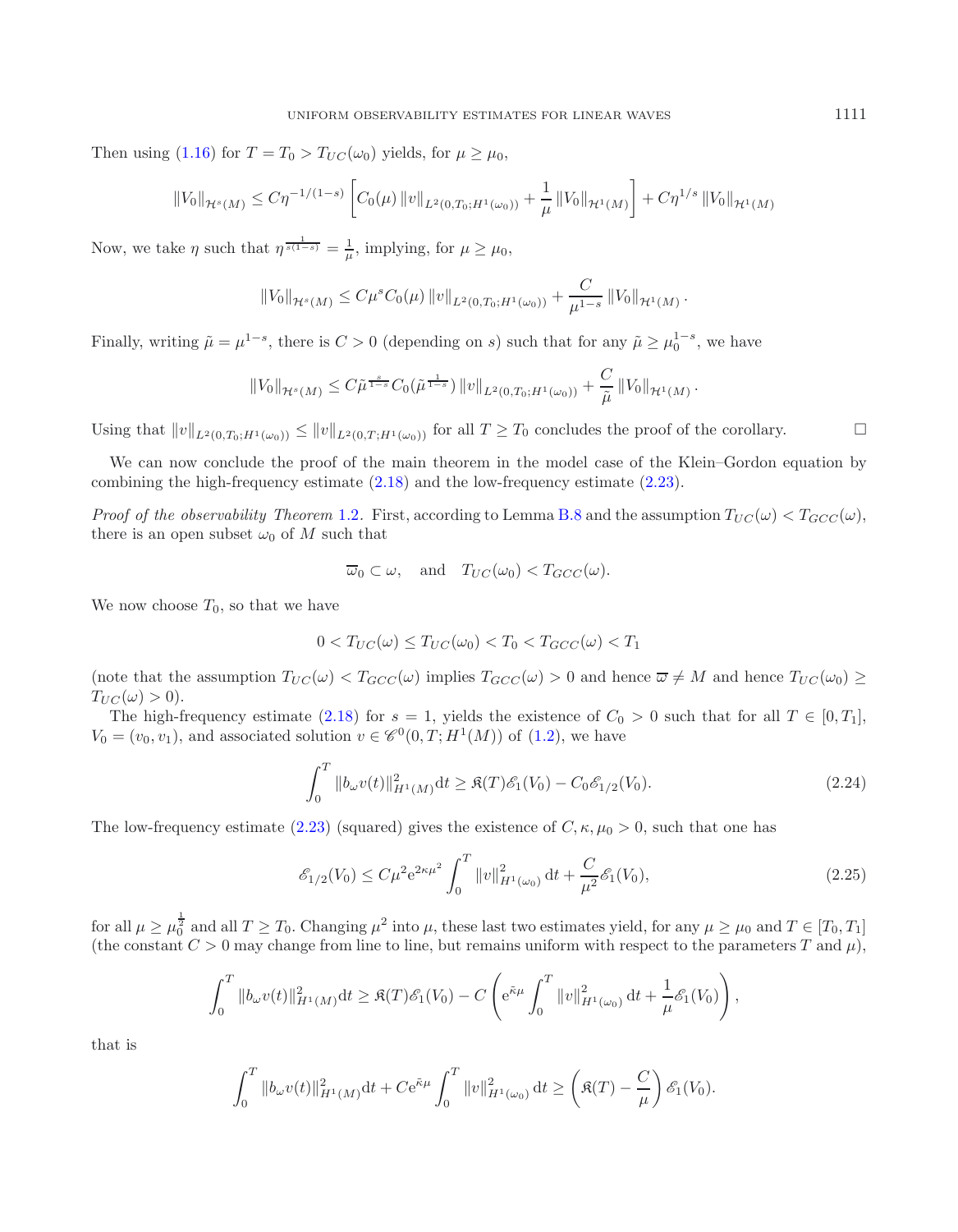#### 1112 C. LAURENT AND M. LÉAUTAUD

Assuming now that  $T > T_{GCC}(\omega)$ , we have  $\mathfrak{K}(T) > 0$ , and may choose  $\mu = \max\left\{\frac{2C}{\mathfrak{K}(T)}, \mu_0\right\}$  to obtain, for some  $\kappa^* > 0, C > 0$ 

$$
\int_0^T \|b_\omega v(t)\|_{H^1(M)}^2 dt + C e^{\kappa^* \max\{\mathfrak{K}(T)^{-1}, \mu_0\}} \int_0^T \|v\|_{H^1(\omega_0)}^2 dt \ge \frac{\mathfrak{K}(T)}{2} \mathcal{E}_1(V_0). \tag{2.26}
$$

<span id="page-15-1"></span>Note that until this point, we did not use the assumptions on the relative location of the sets  $\omega_0$  and  $\omega = \{b_\omega \neq 0\}$ (except that  $T_{UC}(\omega_0) < T_{GCC}(\omega)$ ).

Finally, using that  $\overline{\omega}_0 \subset \omega = \{b_\omega \neq 0\}$ , we have  $|b_\omega| \ge c_0^{-1} > 0$  on  $\omega_0$  and  $1 = \frac{b_\omega}{b_\omega}$  on this set, so that

$$
||v||_{H^1(\omega_0)}^2 = \int_{\omega_0} |\nabla v|^2 + |v|^2 dx = \int_{\omega_0} |\nabla (b_{\omega}^{-1} b_{\omega} v)|^2 + |b_{\omega}^{-1} b_{\omega} v|^2 dx
$$
  
\n
$$
\leq \int_{\omega_0} |\nabla b_{\omega}^{-1}|^2 |b_{\omega} v|^2 + c_0^2 \int_{\omega_0} |\nabla (b_{\omega} v)|^2 + |b_{\omega} v|^2 dx
$$
  
\n
$$
\leq C \int_{\omega_0} |\nabla (b_{\omega} v)|^2 + |b_{\omega} v|^2 dx \leq C ||b_{\omega} v||_{H^1(M)}^2.
$$

As a consequence, coming back to [\(2.26\)](#page-15-1), there is  $C, \kappa' > 0$  such that for all  $T \in (T_{GCC}(\omega), T_1]$ , we have

$$
C e^{\kappa' \mathfrak{K}(T)^{-1}} \int_0^T \|b_\omega v(t)\|_{H^1(M)}^2 \mathrm{d}t \geq \mathscr{E}_1(V_0),
$$

<span id="page-15-0"></span>which concludes the proof of Theorem [1.2.](#page-3-2)  $\Box$ 

### **2.4. The high-frequency estimate in the general case**

We now consider the general case of the observability problem  $(1.2)$ – $(1.10)$  (dual to the controllability problem  $(1.1)$ – $(1.9)$ ), and give a proof of Theorem [1.4.](#page-5-2) We only provide below the high-frequency part of the analysis. The analogue of Theorem [1.1](#page-3-1) (the lower bound) directly follows (and does not require the analyticity of the coefficients). Concerning the analogue of Theorem [1.2](#page-3-2) (the upper bound), its low-frequency part uses ([\[23](#page-39-6)], Thm. 6.1) (instead of Theorem [1.6](#page-6-0) which only deals with  $L^* = -\Delta$ ), which requires the coefficients to be analytic in time. The proof of the full observability estimate from the high-frequency one then follows Section [2.3,](#page-13-1) without any modification.

<span id="page-15-2"></span>The main purpose of the following subsection is therefore the proof of Proposition [2.14](#page-21-0) below, which is the generalization of Proposition [2.5.](#page-11-1) As in the Klein–Gordon case, the proof proceeds in several steps:

- Writing the equation as a  $2 \times 2$  system.
- Using a trick due to Taylor to eliminate the anti-diagonal lower order terms, this is the object of Proposition [2.9.](#page-17-0)
- Applying an Egorov theorem to get a nice pseudodifferential representation. This is Proposition [2.12.](#page-19-1)
- Concluding by the Gårding inequality.

When performing the high-frequency analysis of this observation problem, it is convenient to recast it in a more general framework. More precisely, given a fixed time  $T_0 > 0$ , we shall study the HUM control operator for the problem

$$
\begin{cases} \partial_t^2 v - \Delta v + v + A_0 D_t v + A_1 v = 0, & \text{on } [0, T_0] \times M \\ (v(0), \partial_t v(0)) = (v_0, v_1) \end{cases}
$$
\n(2.27)

where  $A_0 \in \mathscr{C}^{\infty}(0,T_0;\mathcal{V}_{\text{phg}}^0(M))$ ,  $D_t = \frac{\partial_t}{i}$  and  $A_1 \in \mathscr{C}^{\infty}(0,T_0;\mathcal{V}_{\text{phg}}^1(M))$  have symbols

$$
a_0 = \sigma_0(A_0) \in \mathscr{C}^{\infty}(0,T_0;S^0_{\text{phg}}(M)), \quad a_1 = \sigma_1(A_1) \in \mathscr{C}^{\infty}(0,T_0;S^1_{\text{phg}}(M)).
$$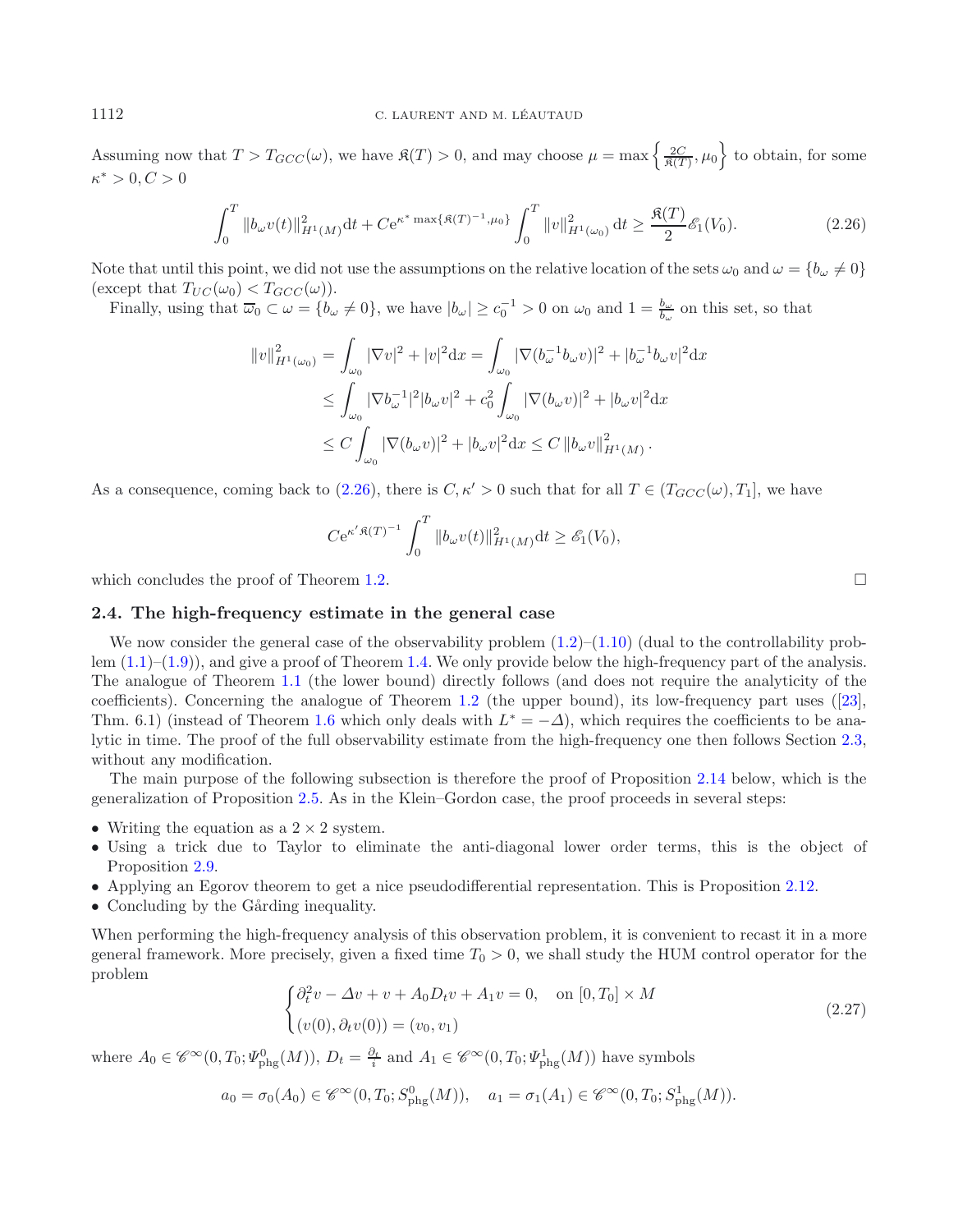The main additional difficulty with respect to the model case of Section [2.2](#page-9-0) is that we do not have the simple representation formula [\(2.7\)](#page-9-4) for the solution.

The equation  $(1.2)$ – $(1.10)$  under interest is a particular case of  $(2.27)$  with

<span id="page-16-2"></span>
$$
A_0 = -i\overline{b_0}, \quad \text{with } a_0(t, x, \xi) = -i\overline{b_0}(t, x), \tag{2.28}
$$

$$
A_1 = -\langle d \cdot \overline{b_1} \rangle_x + \left( \overline{c} - \partial_t \overline{b_0} - \text{div}(\overline{b_1}) \right), \quad \text{with } a_1(t, x, \xi) = -i \langle \xi, \overline{b_1}(t, x) \rangle_x,
$$
\n(2.29)

and all (high-frequency) results proved for  $(2.27)$  yield a counterpart for  $(1.2)$ – $(1.10)$ .

We now focus on equation [\(2.27\)](#page-15-2). For  $(v_0, v_1) \in H^s \times H^{s-1}$ , we recall that there exists a unique solution  $v \in \mathscr{C}^0(0,T_0;H^s(M)) \cap \mathscr{C}^1(0,T_0;H^{s-1}(M))$  to [\(2.27\)](#page-15-2). We set

$$
v^{+}(t) = (D_t + A)v(t), \qquad v^{-}(t) = (D_t - A)v(t)
$$
\n(2.30)

so that  $v^{\pm} \in \mathscr{C}^0(0,T_0; H^{s-1}(M))$  for  $(v_0, v_1) \in H^s \times H^{s-1}$ . We have

$$
v(t) = \frac{1}{2}A^{-1}(v^+(t) - v^-(t)), \qquad D_t v(t) = \frac{1}{2}(v^+(t) + v^-(t)).
$$
\n(2.31)

<span id="page-16-1"></span>This corresponds to the splitting  $(v^+, v^-) = \widetilde{\Sigma}(v, \partial_t v)$  with

$$
\widetilde{\Sigma} = \begin{pmatrix} \Lambda & 1/i \\ -\Lambda & 1/i \end{pmatrix}, \qquad \widetilde{\Sigma}^{-1} = \frac{1}{2} \begin{pmatrix} \Lambda^{-1} & -\Lambda^{-1} \\ i & i \end{pmatrix}.
$$
\n(2.32)

Note that this is not exactly the splitting  $\Sigma$  introduced in [\(2.4\)](#page-9-5) but we have

$$
\Sigma = \frac{1}{2} \Lambda^{-1} \begin{pmatrix} 1 & 0 \\ 0 & -1 \end{pmatrix} \widetilde{\Sigma}.
$$

We could also have performed the analysis in Section [2.2](#page-9-0) with  $\widetilde{\Sigma}$ , but in the case of the Klein–Gordon equation,  $\Sigma$  was more convenient to work with in  $H^s \times H^s$ .

<span id="page-16-0"></span>Then, writing  $\partial_t^2 - \Delta + 1 = -\left(D_t + A\right)(D_t - A)$ , equation [\(2.27\)](#page-15-2) can be recast as a system of two first order hyperbolic equation in terms of  $v^{\pm}$ , namely

$$
\begin{cases}\n-(D_t - A)v^+ + \frac{A_0}{2}(v^+ + v^-) + \frac{A_1 A^{-1}}{2}(v^+ - v^-) = 0\\ \n-(D_t + A)v^- + \frac{A_0}{2}(v^+ + v^-) + \frac{A_1 A^{-1}}{2}(v^+ - v^-) = 0.\n\end{cases}
$$
\n(2.33)

This is a striclty hyperbolic Cauchy problem ([\[52\]](#page-39-25), Chap. 7.7) with solution operator  $\mathscr{S}(t, s)$ . As in the scalar case (see Cor. [A.2\)](#page-3-2), it enjoys the regularity

$$
\mathscr{S}(t,s) \in \mathcal{B}((0,T_0)^2; \mathcal{L}(H^{\sigma}(M;\mathbb{C}^2))),
$$
  

$$
\partial_t \mathscr{S}(t,s), \partial_s \mathscr{S}(t,s) \in \mathcal{B}((0,T_0)^2; \mathcal{L}(H^{\sigma}(M;\mathbb{C}^2)); H^{\sigma-1}(M;\mathbb{C}^2))),
$$

for all  $\sigma \in \mathbb{R}$ . The definition of the operators  $\partial_t \mathscr{S}(t, s)$ ,  $\partial_s \mathscr{S}(t, s)$  is given in Corollary [A.2](#page-3-2) (in the scalar case). It can be rewritten as

$$
\begin{cases}\n(D_t - A)v^+ - A_+v^+ - A_-v^- = 0, \\
(D_t + A)v^- - A_+v^+ - A_-v^- = 0,\n\end{cases}
$$
\n(2.34)

with

$$
A_{+} = \frac{1}{2}(A_0 + A_1 \Lambda^{-1}), \qquad A_{-} = \frac{1}{2}(A_0 - A_1 \Lambda^{-1}),
$$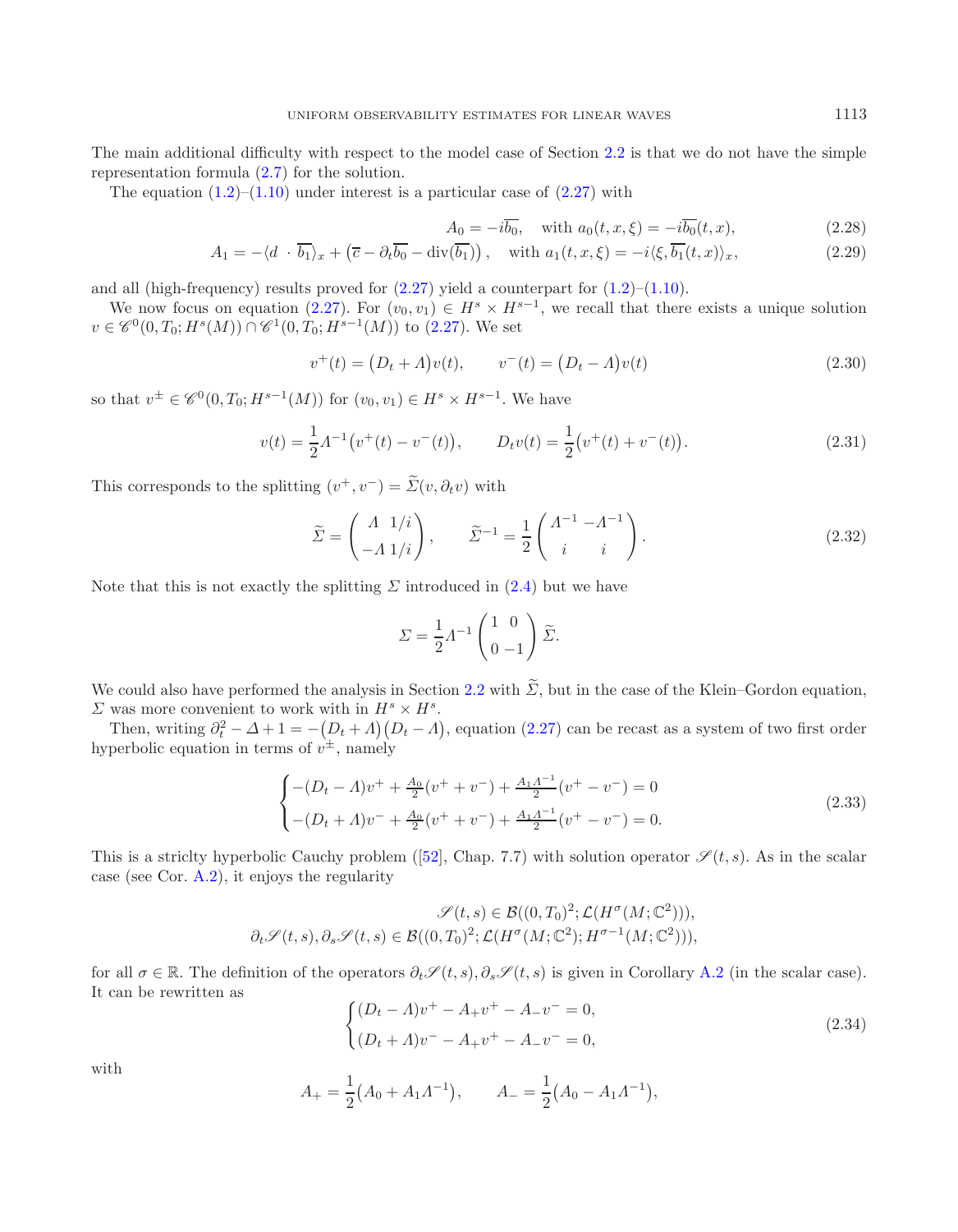### <span id="page-17-0"></span>1114 C. LAURENT AND M. LÉAUTAUD

both belonging to  $\mathscr{C}^{\infty}(0,T_0;\Psi_{\text{phg}}^0(M))$ . Note that the equations are only coupled by zero order terms. Again, this is  $PV = 0$  with  $V = {}^{t}(v^+, v^-)$  and

$$
P = D_t + M - A, \qquad M = \begin{pmatrix} -A & 0 \\ 0 & A \end{pmatrix}, \qquad A = \begin{pmatrix} A_+ & A_- \\ A_+ & A_- \end{pmatrix}.
$$
 (2.35)

<span id="page-17-3"></span>With this splitting in hand, we first have the following high-frequency representation formula for solutions of [\(2.27\)](#page-15-2) or [\(2.34\)](#page-16-0).

**Proposition 2.9.** We denote by  $S_{\pm}(t, s)$  the solution operator associated to  $(\partial_t \pm i\Lambda - iA_{\pm})$ , that is  $y(s') =$  $S_{\pm}(s', s)y(s)$  *if and only if* 

<span id="page-17-5"></span>
$$
(\partial_t \pm i\Lambda - iA_{\pm}(t))y(t) = 0, \quad \text{for all } t \in [s, s'].
$$
\n
$$
(2.36)
$$

<span id="page-17-7"></span>*We also define*

$$
\mathcal{S}(t,s) = \begin{pmatrix} S_+(t,s) & 0 \\ 0 & S_-(t,s) \end{pmatrix}.
$$
\n(2.37)

*Then the solution operator*  $\mathcal{S}(t,s)$  *of* [\(2.34\)](#page-16-0) *satisfies* 

$$
\mathscr{S}(t,s) = \mathcal{S}(t,s) + \mathcal{R}(t,s), \qquad (t,s) \in [0,T_0]^2,
$$

<span id="page-17-6"></span>*where, for all*  $\sigma \in \mathbb{R}$ *,* 

$$
\mathcal{R}(t,s) \in \mathcal{B}((0,T_0)^2; \mathcal{L}(H^{\sigma}(M;\mathbb{C}^2); H^{\sigma+1}(M;\mathbb{C}^2))), \tag{2.38}
$$

$$
\partial_t \mathcal{R}(t,s), \partial_s \mathcal{R}(t,s) \in \mathcal{B}((0,T_0)^2; \mathcal{L}(H^{\sigma}(M;\mathbb{C}^2))).
$$
\n(2.39)

*Proof of Proposition* [2.9](#page-17-0)*.* We use a trick (due to Taylor [\[51](#page-39-26)], Sect. 2) to decouple the equations. More precisely, we look for  $K \in \mathscr{C}^{\infty}(0,T_0;\Psi_{\text{phg}}^{-1}(M;\mathbb{C}^2))$  so that the function  $W = (\text{Id}-K)V$  solves a diagonal system, up to appropriate remainders (on the variable  $V$ ). We have on the one hand

$$
(\mathrm{Id} + K)W = V - K^2 V,
$$

<span id="page-17-1"></span>and hence

$$
(\text{Id} - K)P(\text{Id} + K)W = (\text{Id} - K)P(V - K^2V) = -(\text{Id} - K)PK^2V = RV,
$$
\n(2.40)

since  $PV = 0$ . Moreover, the remainder satisfies  $R \in \mathcal{R}^{-1}$ , where

$$
\mathcal{R}^{-1} = \mathcal{C}^{\infty}(0, T_0; \Psi_{\text{phg}}^{-1}(M; \mathbb{C}^2)) + \mathcal{C}^{\infty}(0, T_0; \Psi_{\text{phg}}^{-2}(M; \mathbb{C}^2))D_t
$$

<span id="page-17-2"></span>is the admissible class of remainders in the present context. On the other hand, we have

<span id="page-17-4"></span>
$$
(\text{Id}-K)P(\text{Id}+K)W = PW + [P, K]W - KPKW,
$$
\n
$$
(2.41)
$$

with  $KPK \in \mathscr{R}^{-1}$ . We then remark that  $[D_t, K]W = (D_t K)W$  so that  $[D_t, K] \in \mathscr{C}^{\infty}(0, T_0; \Psi_{\text{phg}}^{-1}(M; \mathbb{C}^2)) \subset$  $\mathscr{R}^{-1}$ , and as well  $[A, K] \in \mathscr{R}^{-1}$ . Hence, if we can find K such that

$$
-\left(\begin{array}{c} 0 & A_- \\ A_+ & 0 \end{array}\right) + [M, K] \in \mathcal{R}^{-1},\tag{2.42}
$$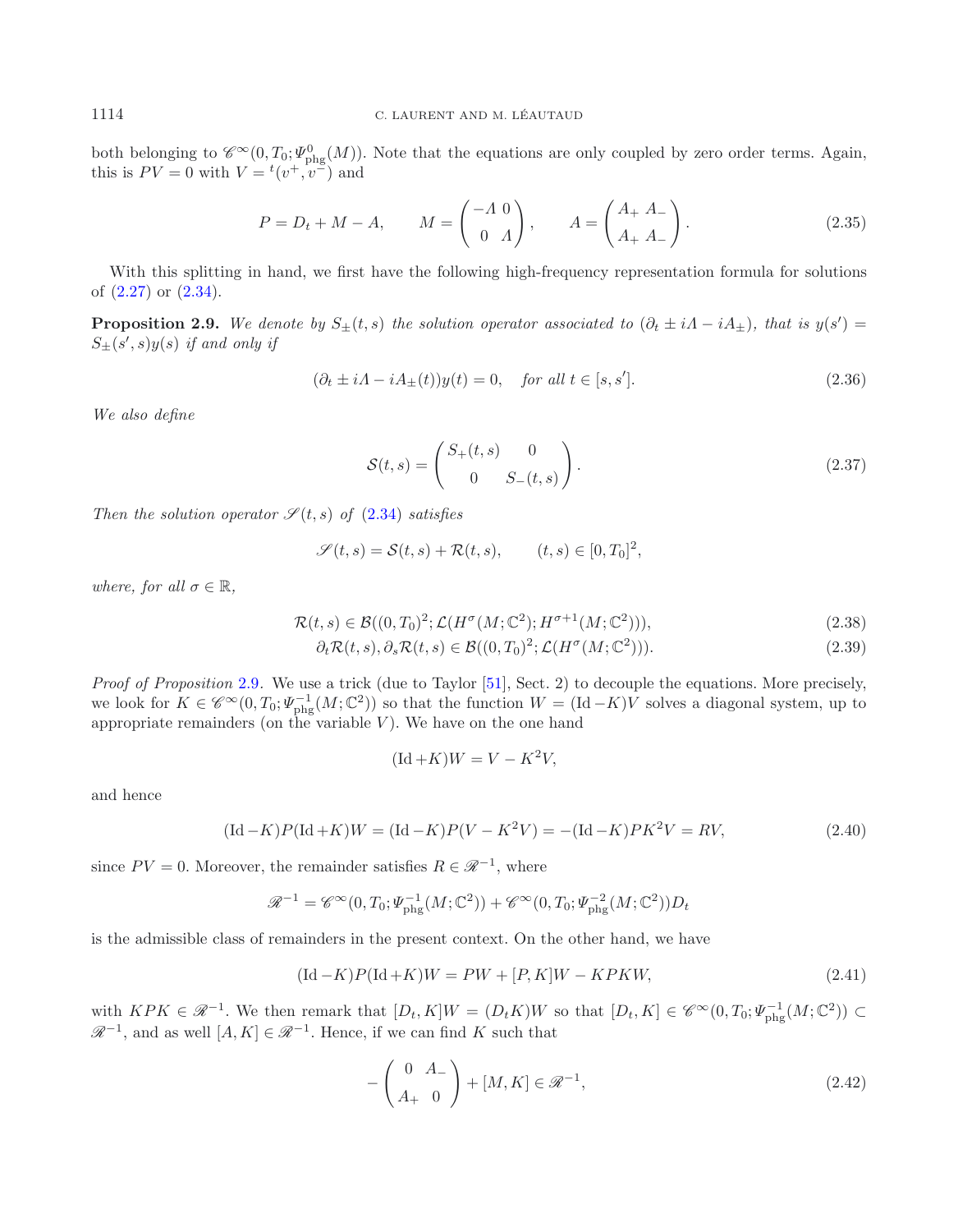we will then obtain from  $(2.40)$  and  $(2.41)$  that W solves

$$
P_d W = R_1 W + R_2 V = RV,
$$
\n(2.43)

with  $R_1, R_2, R \in \mathcal{R}^{-1}$  and, with M defined in [\(2.35\)](#page-17-3),

<span id="page-18-1"></span>
$$
P_d = D_t + M - A_d, \qquad A_d = \begin{pmatrix} A_+ & 0 \\ 0 & A_- \end{pmatrix}.
$$

Now taking (for instance)

$$
K := \frac{1}{2} \begin{pmatrix} 0 & -\Lambda^{-1} A_+ \\ A_- \Lambda^{-1} & 0 \end{pmatrix} \in \mathscr{C}^{\infty}(0, T_0; \Psi_{\text{phg}}^{-1}(M; \mathbb{C}^2))
$$

realizes [\(2.42\)](#page-17-4), and we are left to study  $P_dW = RV$ ,  $R \in \mathcal{R}^{-1}$ , with  $W = (\text{Id} - K)V$ .

With  $S(t, s)$  defined in [\(2.37\)](#page-17-5), equation [\(2.43\)](#page-18-1) is now solved by

$$
W(t) = \mathcal{S}(t,s)W(s) + \int_s^t \mathcal{S}(t,t')R(t')V(t')dt', \qquad R \in \mathcal{R}^{-1}.
$$

Recalling that  $W = (\text{Id} - K)V$  and that  $V(t) = \mathscr{S}(t, s)V(s)$ , this yields

$$
V(t) = S(t,s)V(s) + K(t)\mathscr{S}(t,s)V(s) - S(t,s)K(s)V(s) + \left(\int_s^t S(t,t')R(t')\mathscr{S}(t',s)\mathrm{d}t'\right)V(s).
$$

This can be rewritten as

$$
V(t) = \mathcal{S}(t, s)V(s) + \mathcal{R}(t, s)V(s),
$$

with

$$
\mathcal{R}(t,s) = K(t)\mathcal{S}(t,s) - \mathcal{S}(t,s)K(s) + \left(\int_s^t \mathcal{S}(t,t')R(t')\mathcal{S}(t',s)\mathrm{d}t'\right)
$$

satisfying

$$
\mathcal{R}(t,s) \in \mathcal{B}((0,T_0)^2; \mathcal{L}(H^{\sigma}(M;\mathbb{C}^2); H^{\sigma+1}(M;\mathbb{C}^2))),
$$
  

$$
\partial_t \mathcal{R}(t,s), \partial_s \mathcal{R}(t,s) \in \mathcal{B}((0,T_0)^2; \mathcal{L}(H^{\sigma}(M;\mathbb{C}^2))),
$$

for all  $\sigma \in \mathbb{R}$ , according to the respective regularity properties of  $\mathscr{S}(t,s)$ ,  $\mathscr{S}(t,s)$  and  $K(s)$  (see Appendix [A.1](#page-0-2)) for the regularity properties of  $\mathcal{S}(t, s), \mathcal{S}(t, s)$ .

**Remark 2.10.** Note that the decoupling of the two equations is permitted since the difference of the two eigenvalues of the principal part of the system, namely  $\pm \lambda$ , is elliptic. Moreover, we do no have the choice of the principal symbol of K in this procedure. Also, we could choose K by a classical iterative procedure so that all remainders are infinitely smoothing, which is not needed here.

<span id="page-18-0"></span>**Remark 2.11.** Note here that we do not need to use that Λ (the square root of the Laplace operator defined via spectral theory) is a pseudodifferential operator. Indeed, we could in place of  $\Lambda$  use any operator E such that

- $E \in \Psi_{\text{phg}}^1(M)$  with  $\sigma_1(E)(x,\xi) = \lambda(x,\xi) = |\xi|_x$
- E is selfadjoint on  $L^2(M)$ ,
- *E* is positive, in the sense that  $(Eu, u)_{L^2(M)} \geq C ||u||^2_{L^2(M)}$ ,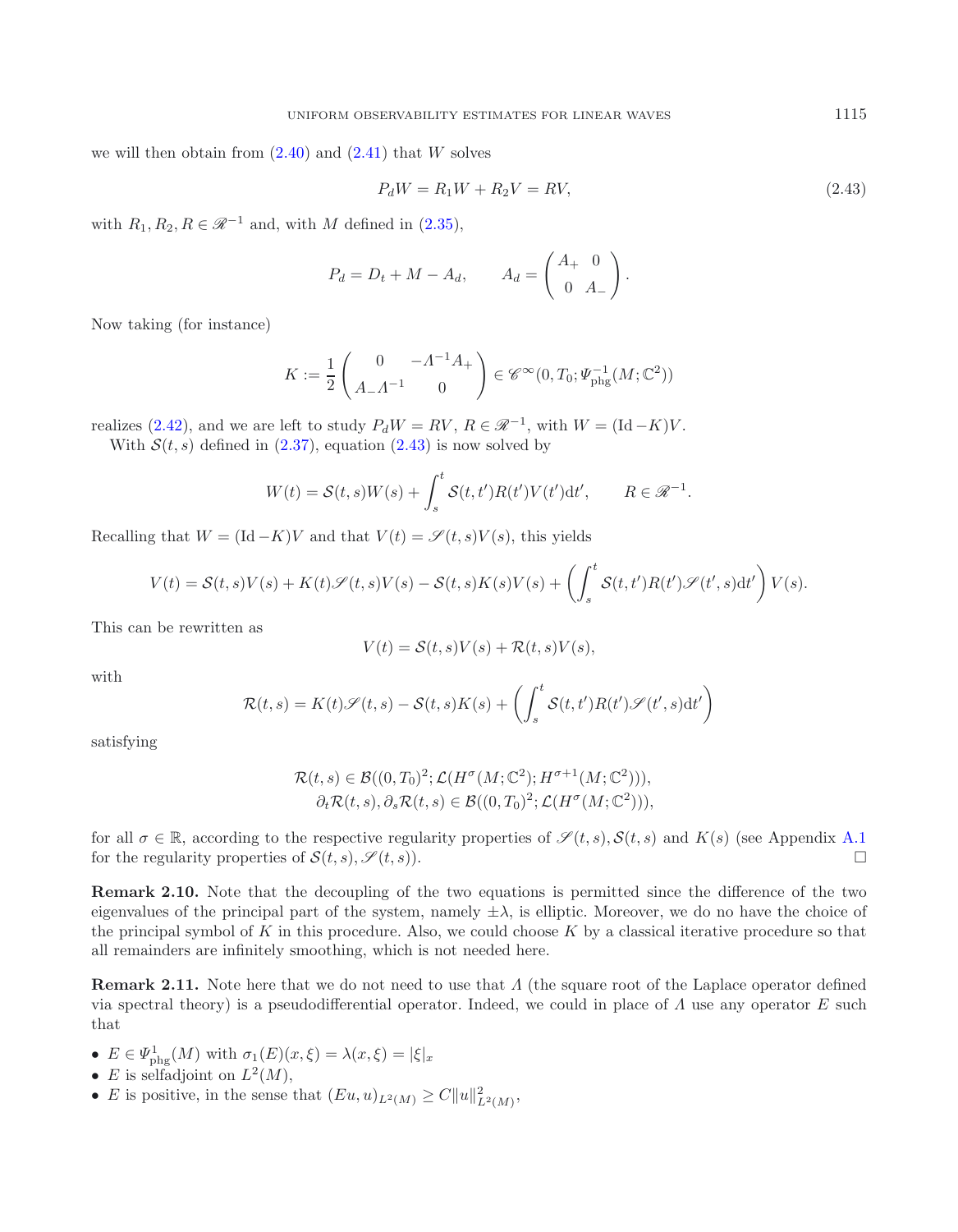Then notice that we have  $-\Delta - E^2 \in \Psi_{\text{phg}}^1(M)$ , with principal symbol  $\sigma_1(-\Delta - E^2)$  real since  $-\Delta - E^2$  is selfadjoint on  $L^2(M)$ . As a consequence writing equation [\(2.27\)](#page-15-2) with  $E^2$  instead of  $\Lambda^2 = -\Delta + 1$  only amounts to add to  $A_1$  a term with real principal symbol. Then, we conclude by remarking that the result of Proposition [2.12](#page-19-1) only depends on  $\text{Im}(a_1)$ .

Such an operator E is easy to construct using only basic pseudodifferential calculus on M: Start with some  $A \in$  $\Psi_{\rm phg}^1(M)$  with  $\sigma_1(A)(x,\xi) = \lambda(x,\xi)$  (given by any quantification of the symbol  $\lambda$ ), and set  $E := \frac{1}{2}(A+A^*) + C_0$ with  $C_0$  large enough so that E is positive (use for that the Gårding inequality). Then it is clear that E fulfills all above conditions.

In Section [2.2,](#page-9-0) it was convenient to take an exact square root  $\Lambda$ , so that to have the nice exact formula [\(2.7\)](#page-9-4). The analysis of the present section shows this is not needed.

<span id="page-19-1"></span>The representation formula of Proposition [2.9](#page-17-0) together with an appropriate Egorov theorem (Thm. [A.3\)](#page-4-1) allows to express the Gramian control operator as follows.

**Proposition 2.12.** *Denoting by*  $V_0 = (v_0, v_1) \in H^s(M) \times H^{s-1}(M)$  *the initial data for System* [\(2.27\)](#page-15-2)*, and*  $\widetilde{\Sigma}V_0 = {}^t\left(\frac{v_1}{i} + Av_0, \frac{v_1}{i} - Av_0\right)$ , we have

$$
\int_0^T \|b_{\omega}v(t)\|_{H^s(M)}^2 dt = \left(\mathcal{G}_T \tilde{\Sigma} V_0, \tilde{\Sigma} V_0\right)_{H^{s-1}(M) \times H^{s-1}(M)},\tag{2.44}
$$

*where*  $G_T = G_T + R_T$  *with*  $R_T \in \mathcal{B}(0,T_0;\mathcal{L}(H^{\sigma}(M),H^{\sigma+1}(M;\mathbb{C}^2)))$  for all  $\sigma \in \mathbb{R}$ , and  $G_T \in \mathbb{R}$  $\mathscr{C}^{\infty}(0,T_0;\mathfrak{C}^0_{\mathrm{phg}}(M;\mathbb{C}^{2\times 2}))$  *has principal symbol* 

$$
\sigma_0(G_T) := \frac{1}{4} \begin{pmatrix} g_T^+ & 0 \\ 0 & g_T^- \end{pmatrix} \in S_{\rm phg}^0(T^*M, \mathbb{C}^{2 \times 2}),
$$

*with*

$$
g_T^{\pm}(\rho) = \int_0^T b_\omega^2 \circ \pi \circ \varphi_t^{\pm}(\rho) e^{-\int_0^t \text{Im}(a_0 \pm a_1 \lambda^{-1})(\tau, \varphi_\tau^{\pm}(\rho)) d\tau} dt.
$$

<span id="page-19-0"></span>**Remark 2.13.** Note that the proof of Proposition [2.12](#page-19-1) also allows to recover an analogue of ([\[25\]](#page-39-2), Lem. 3.1) which is the crucial step towards the estimate of the optimal exponential decay rate for the damped wave equation. Namely, for all  $T > 0$ , there is a constant  $C > 0$  such that we have, for all solutions of  $\partial_t^2 v - \Delta v + b_0 \partial_t v =$ 0 with real valued  $b_0$ , the following estimates:

$$
\mathcal{E}_1(v, \partial_t v)(T) \le \exp\left(-2\inf_{(x,\xi)\in S^*M} \int_0^T b_0(s, x(s))ds\right) \mathcal{E}_1(v, \partial_t v)(0) + C\mathcal{E}_0(v, \partial_t v)(0),
$$
  

$$
\mathcal{E}_1(v, \partial_t v)(T) \ge \exp\left(-2\sup_{(x,\xi)\in S^*M} \int_0^T b_0(s, x(s))ds\right) \mathcal{E}_1(v, \partial_t v)(0) - C\mathcal{E}_0(v, \partial_t v)(0),
$$

where  $x(s) = \pi \circ \varphi_s(x, \xi)$ . The proof is very close to that of Proposition [2.12:](#page-19-1) it follows from the representation formula of Proposition [2.9,](#page-17-0) the Egorov Theorem [A.3,](#page-4-1) and the sharp Gårding estimate.

*Proof of Proposition* [2.12](#page-19-1). According to  $(2.31)$ , the unique solution to  $(2.27)$  is given by

$$
v(t) = \frac{1}{2} \Lambda^{-1} (v^+(t) - v^-(t)) = LV(t),
$$

where

$$
V(t) = {}^{t}(v^{+}(t), v^{-}(t)),
$$
 and  $L := \frac{1}{2} \Lambda^{-1}(1, -1).$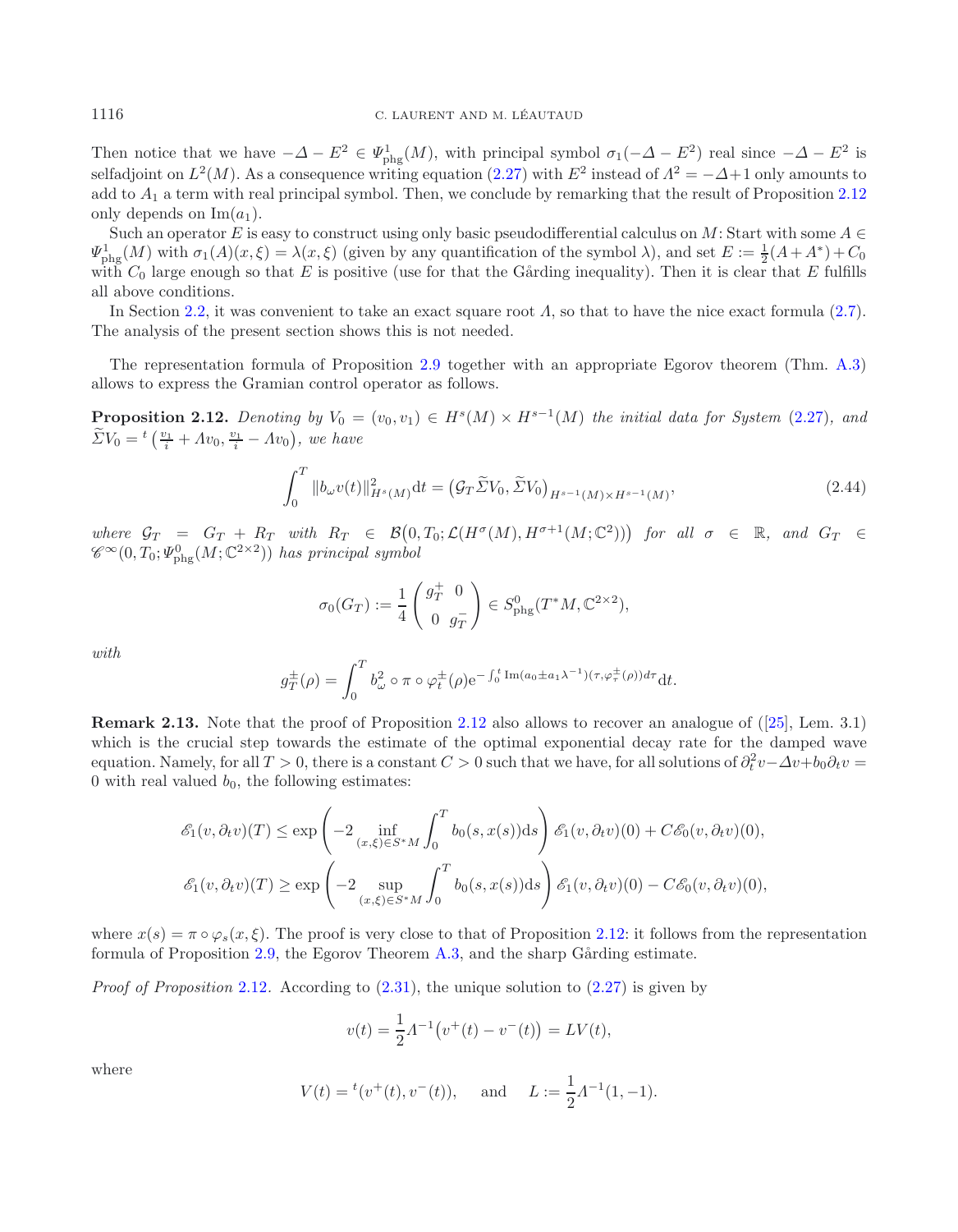According to Proposition [2.9,](#page-17-0)  $V(t) = {}^t(v^+(t), v^-(t))$  satisfies

$$
V(t) = \mathscr{S}(t,0)V^0, \qquad \mathscr{S}(t,0) = \mathcal{S}(t,0) + \mathcal{R}(t,0), \qquad t \in [0,T_0],
$$

with

$$
V^{0} = (v_{0}^{+}, v_{0}^{-}) = \widetilde{\Sigma}(v_{0}, v_{1}) = \left(\frac{v_{1}}{i} + Av_{0}, \frac{v_{1}}{i} - Av_{0}\right) \in H^{s-1}(M; \mathbb{C}^{2}),
$$

for  $(v_0, v_1) \in H^s(M) \times H^{s-1}(M)$ . Now, we compute

$$
\int_0^T \Vert b_\omega v(t) \Vert_{H^s(M)}^2 \mathrm{d}t = \int_0^T \Vert b_\omega L \mathcal{S}(t,0)V^0 \Vert_{H^s(M)}^2 \mathrm{d}t
$$
  
= 
$$
\int_0^T \left( \mathcal{S}(t,0)^{*t} L b_\omega A^{2s} b_\omega L \mathcal{S}(t,0)V^0, V^0 \right)_{L^2(M;\mathbb{C}^2)} \mathrm{d}t
$$

where all adjoints are taken in  $L^2$ . This implies

$$
\int_0^T \|b_\omega v(t)\|_{H^s(M)}^2 dt = (\mathcal{G}_T V^0, V^0)_{H^{s-1}(M; \mathbb{C}^2)}, \quad \mathcal{G}_T = \int_0^T \Lambda^{2(1-s)} \mathscr{S}(t, 0)^{*t} L b_\omega \Lambda^{2s} b_\omega L \mathscr{S}(t, 0) dt.
$$

Recalling now the form of  $\mathscr{S}(t,0) = \mathcal{S}(t,0) + \mathcal{R}(t,0)$  given by Proposition [2.9,](#page-17-0) we set

$$
\tilde{\mathcal{G}}_T := \int_0^T A^{2(1-s)} \mathcal{S}(t,0)^* L b_\omega A^{2s} b_\omega L \mathcal{S}(t,0) dt, \text{ and } \tilde{R}_T = \mathcal{G}_T - \tilde{\mathcal{G}}_T
$$
\n(2.45)

<span id="page-20-1"></span>The regularity properties of  $\Lambda^{2(1-s)}$ ,  $\mathscr{S}(t,0)$ , L, and that of  $\mathcal{R}(t,0)$  given in  $(2.38)-(2.39)$  $(2.38)-(2.39)$  $(2.38)-(2.39)$  yield that

$$
\tilde{R}_T \in \mathcal{B}((0,T_0); \mathcal{L}(H^{\sigma}(M;\mathbb{C}^2); H^{\sigma+1}(M;\mathbb{C}^2))).
$$

Next, recalling the definition of  $S(t, 0)$  in  $(2.37)$ , we can compute

$$
\mathcal{S}(t,0)^{*t}Lb_{\omega}A^{2s}b_{\omega}L\mathcal{S}(t,0) = \begin{pmatrix} S_{+}(t,0)^{*}BS_{+}(t,0) & -S_{+}(t,0)^{*}BS_{-}(t,0) \\ -S_{-}(t,0)^{*}BS_{+}(t,0) & S_{-}(t,0)^{*}BS_{-}(t,0) \end{pmatrix},
$$
\n(2.46)

<span id="page-20-0"></span>with

$$
B = \frac{1}{4} \Lambda^{-1} b_{\omega} \Lambda^{2s} b_{\omega} \Lambda^{-1} \in \Psi_{\rm phg}^{2s-2}(M).
$$

Let us first study the diagonal terms in  $(2.46)$ . With  $S_{\pm}(t, 0)$  defined in  $(2.36)$ , the Egorov Theorem [A.3](#page-4-1) yields the existence of  $Q_{\pm}(t) \in \mathscr{C}^{\infty}((0,T_0), \Psi_{\text{phg}}^{2s-2}(M))$  and

$$
R_{\pm}(t) \in \mathcal{B}\big((0,T_0),\mathcal{L}(H^{\sigma}(M),H^{\sigma+1-2(s-1)}(M))\big),
$$
  

$$
\partial_t R_{\pm}(t) \in \mathcal{B}\big((0,T_0),\mathcal{L}(H^{\sigma}(M),H^{\sigma-2(s-1)}(M))\big),
$$

for all  $\sigma \in \mathbb{R},$  such that we have

$$
S_{\pm}(t,0)^* BS_{\pm}(t,0) - Q_{\pm}(t) = R_{\pm}(t), \qquad t \in (0,T_0).
$$

and the principal symbol of  $Q_{\pm}(t)$  is given by

$$
q_{\pm}(t,\rho) = \frac{1}{4}\lambda^{2s-2}b_{\omega}^2 \circ \pi \circ \varphi_{t}^{\pm}(\rho)e^{2\int_{t}^{0} \text{Im}(a_{\pm})(\tau,\varphi_{\tau}^{\pm}(\rho))d\tau} \quad \in \mathscr{C}^{\infty}((0,T_0),S_{\text{phg}}^{2s-2}(T^*M)),
$$

where  $a_{\pm} = \sigma_0(A_{\pm}).$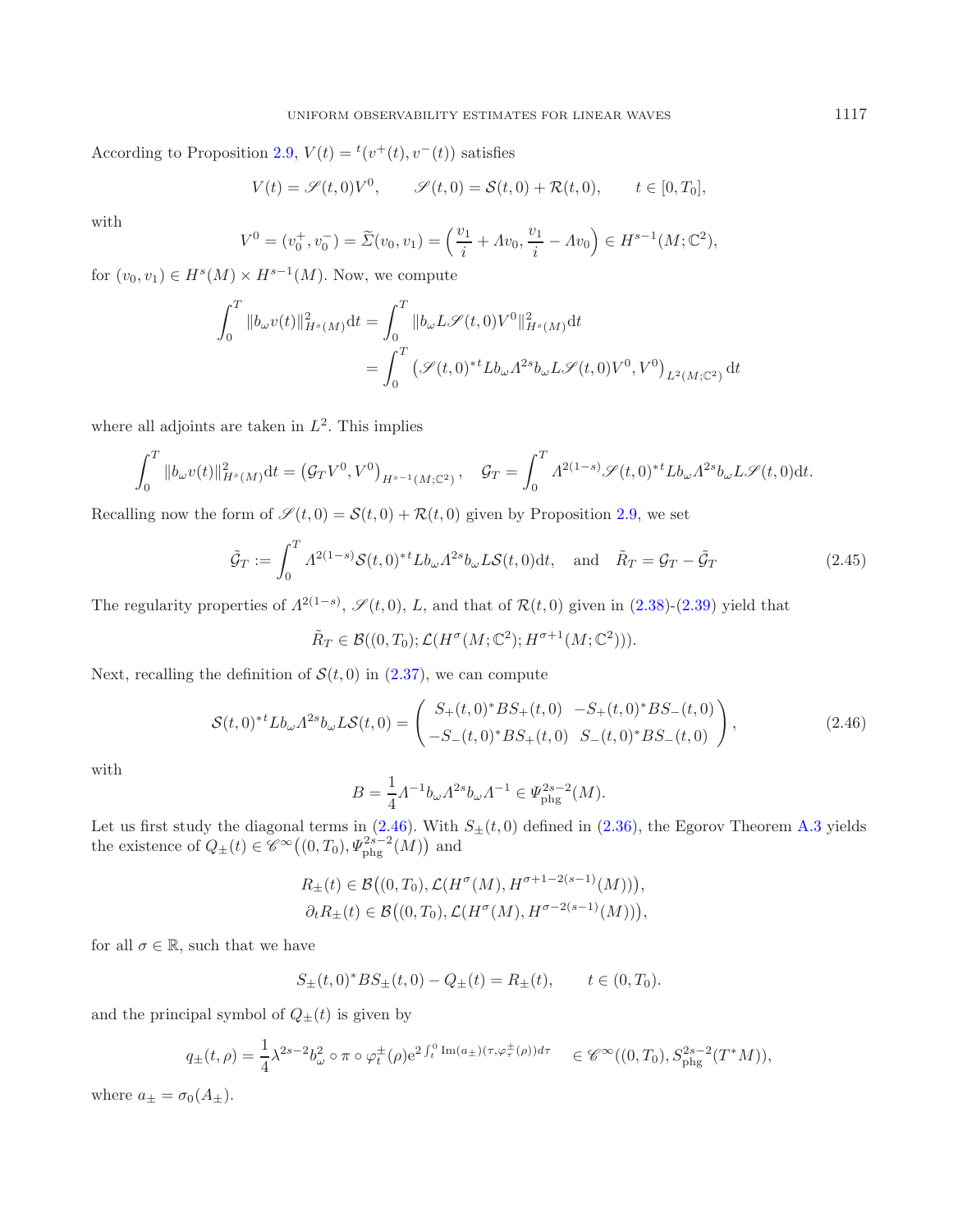#### 1118 C. LAURENT AND M. LEAUTAUD ´

Concerning the anti-diagonal terms in  $(2.46)$  when integrated on  $(0, T)$ , Lemma [A.7](#page-31-0) yields

$$
\int_0^T S_{\pm}(t,0)^* BS_{\mp}(t,0)dt \in \mathcal{B}\big((0,T_0), \mathcal{L}(H^{\sigma}(M), H^{\sigma+1-2(s-1)}(M))\big).
$$

With all these properties in hand, when coming back to [\(2.45\)](#page-20-1), we may now write  $\tilde{G}_T := G_T + R_T^0$  where  $R_T^0 \in \mathcal{B}((0,T_0), \mathcal{L}(H^{\sigma}(M;\mathbb{C}^2), H^{\sigma+1}(M;\mathbb{C}^2)))$  for all  $\sigma \in \mathbb{R}$ , and  $G_T$  is given by

$$
G_T := \begin{pmatrix} \Lambda^{2(1-s)} \int_0^T Q_+(t) dt & 0 \\ 0 & \Lambda^{2(1-s)} \int_0^T Q_-(t) dt \end{pmatrix} \in \mathscr{C}^{\infty}(0, T_0; \Psi_{\rm phg}^0(M)),
$$

and has principal symbol

$$
\sigma_0(G_T) := \frac{1}{4} \begin{pmatrix} \int_0^T b_\omega^2 \circ \pi \circ \varphi_t^+(\rho) e^{-2\int_0^t \text{Im}(a_+) (\tau, \varphi_\tau^+(\rho)) d\tau} dt & 0 \\ 0 & \int_0^T b_\omega^2 \circ \pi \circ \varphi_t^-(\rho) e^{-2\int_0^t \text{Im}(a_-)(\tau, \varphi_\tau^-(\rho)) d\tau} dt \end{pmatrix}.
$$

This, together with  $(2.45)$  concludes the proof of the proposition.  $\Box$ 

As a consequence of Proposition [2.12,](#page-19-1) we obtain the following high-frequency observability estimate. We use for this the definition of the constant  $\mathfrak{K}(T)$  associated to  $(2.27)$ :

<span id="page-21-3"></span><span id="page-21-2"></span><span id="page-21-1"></span>
$$
\mathfrak{K}(T) := \min \left\{ \min_{\rho \in S^*M} g_T^+(\rho), \min_{\rho \in S^*M} g_T^-(\rho) \right\}.
$$
\n(2.47)

<span id="page-21-0"></span>**Proposition 2.14.** For any  $T_0 > 0$ , there exists a constant  $C_0 > 0$  such that for all  $T \in [0, T_0]$ , for all  $V_0 = (v_0, v_1) \in H^s(M) \times H^{s-1}(M)$  and associated solution v of  $(2.27)$ , we have

$$
\int_0^T \|b_\omega v(t)\|_{H^s(M)}^2 dt \ge \mathfrak{K}(T)\mathscr{E}_s(V_0) - C_0 \mathscr{E}_{s-1/2}(V_0),\tag{2.48}
$$

*where*  $\mathfrak{K}(T)$  *is defined by*  $(2.47)$ *.* 

Note that in the case of equation  $(1.2)$ – $(1.10)$  above, the symbols  $a_0$ ,  $a_1$  are given by  $(2.28)$  and  $(2.29)$ , so that in this case, denoting by  $(x^{\pm}(s), \xi^{\pm}(s)) = \varphi_s^{\pm}(x_0, \xi_0)$ , we have

$$
g_T^{\pm}(x_0, \xi_0) = \int_0^T b_{\omega}^2(x^{\pm}(t)) \exp\left(\int_0^t \text{Re}(b_0)(\tau, x^{\pm}(\tau)) \pm \left\langle \frac{\xi^{\pm}(\tau)}{|\xi^{\pm}(\tau)|_{x^{\pm}(\tau)}}, \text{Re}(b_1)(\tau, x^{\pm}(\tau)) \right\rangle_{x^{\pm}(\tau)} d\tau\right) dt. (2.49)
$$

The two functions  $g_T^-$  and  $g_T^+$  in [\(2.49\)](#page-21-2) are linked by the following lemma, proved in Appendix [B.](#page-7-0)

**Lemma 2.15.** *With*  $g_T^-$  *and*  $g_T^+$  *given by* [\(2.49\)](#page-21-2) *we have*  $g_T^- \circ \sigma = g_T^+$ *, where*  $\sigma(x,\xi) = (x,-\xi)$ *.* 

According to Lemma [2.15](#page-21-3) (together with the fact that  $\sigma$  is an involution), we have in this situation  $\min_{\rho \in S^*M} g_T^+(\rho) = \min_{\rho \in S^*M} g_T^-(\rho)$ . This justifies the definition [\(1.11\)](#page-5-3) in Theorem [1.4.](#page-5-2)

*Proof of Proposition* [2.14](#page-21-0)*.* We follow the proof of Proposition [2.5.](#page-11-1) From Proposition [2.12](#page-19-1) and the use of the uniform Gårding estimate of Theorem [A.9](#page-33-2) (or its corollary), we obtain, uniformly for  $T \in [0, T_0]$ ,

$$
\int_0^T \|b_{\omega}v(t)\|_{H^s(M)}^2 dt = \left(\mathcal{G}_T \tilde{\Sigma} V_0, \tilde{\Sigma} V_0\right)_{H^{s-1}(M) \times H^{s-1}(M)} \geq \frac{1}{4} \mathfrak{K}(T) \|\tilde{\Sigma} V_0\|_{H^{s-1}(M; \mathbb{C}^2)}^2 - C_0 \|\tilde{\Sigma} V_0\|_{H^{s-3/2}(M; \mathbb{C}^2)}^2.
$$

To conclude, we just notice that

$$
\|\widetilde{\Sigma}V_0\|_{H^{s-1}(M;\mathbb{C}^2)}^2 = \|\frac{v_1}{i} + Av_0\|_{H^{s-1}(M)}^2 + \|\frac{v_1}{i} - Av_0\|_{H^{s-1}(M)}^2
$$
  
=  $2\|v_1\|_{H^{s-1}(M)}^2 + 2\|v_0\|_{H^s(M)}^2 = 4\mathscr{E}_s(V_0).$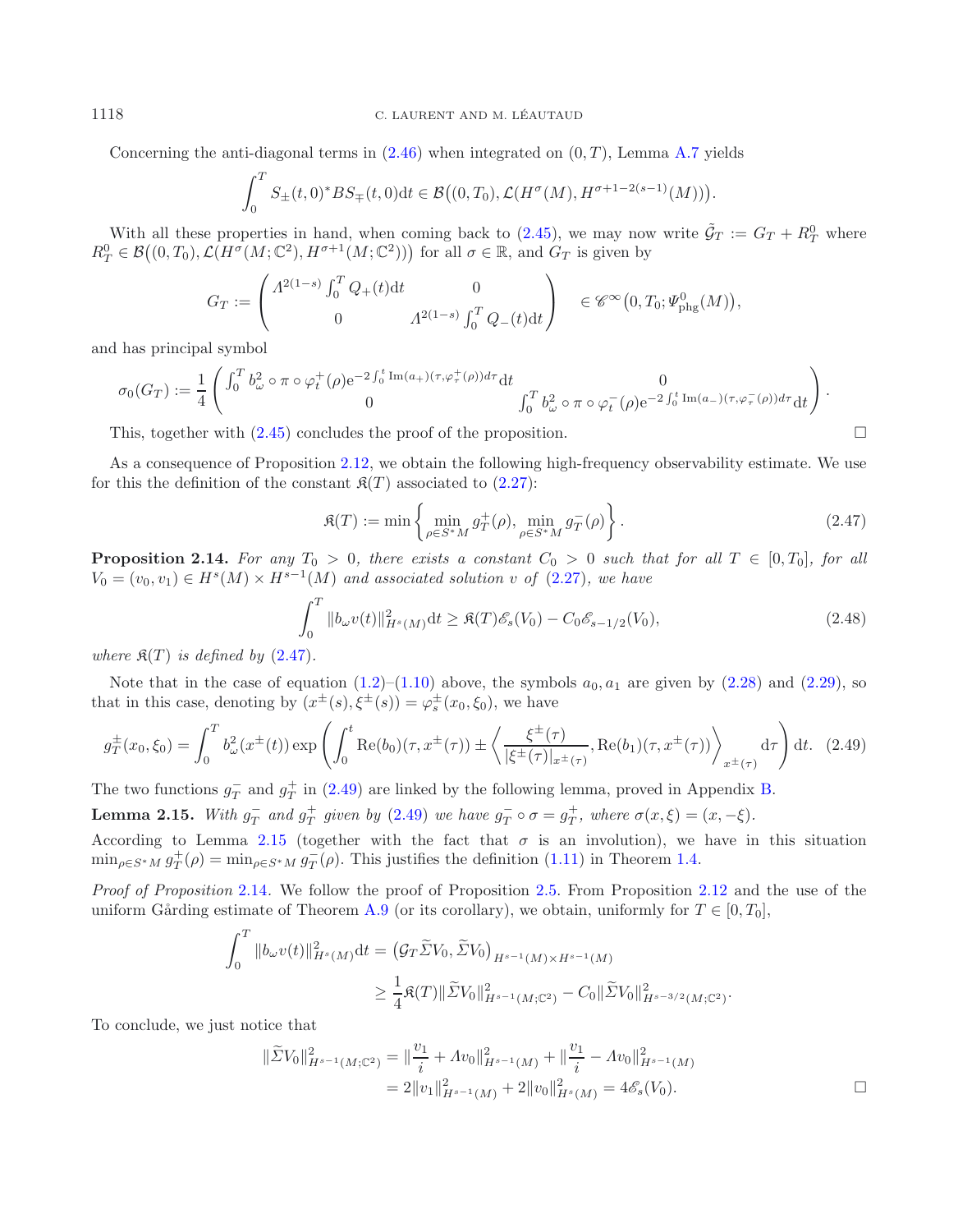### <span id="page-22-2"></span>3. Uniform dependence with respect to potentials

<span id="page-22-0"></span>In this section, we allow M to have a nonempty boundary  $\partial M$ . In fact, we do not perform a high-frequency analysis but rather use as a black box a known result, for which we refer, *e.g.*, to [\[2\]](#page-38-5) or [\[25\]](#page-39-2). We hence now use the notation:  $\mathcal{H}^1 = H_0^1(M) \times L^2(M)$ ,  $\mathcal{H}^1 = L^2(M) \times H^{-1}(M)$   $(H^{-1}$  being the usual dual space of  $H_0^1$ ), and

<span id="page-22-5"></span>
$$
\mathscr{E}_1(u, \partial_t u) = \frac{1}{2} \left( \|\partial_t u\|_{L^2(M)}^2 + \|\nabla u\|_{L^2(M)}^2 + \|u\|_{L^2(M)}^2 \right).
$$

In Section [3.1,](#page-22-1) we first focus on obaining (from [\[23\]](#page-39-6)) an explicit dependence of the low frequency estimates with respect to potentials. We then conclude the proof in Section [3.2.](#page-25-0)

#### <span id="page-22-1"></span>**3.1. The low-frequency estimate**

Our starting point is the following result, which is a particular case of ([\[23\]](#page-39-6), Thm. 6.3) (in which the operator considered may also contain first order terms).

**Theorem 3.1.** For any nonempty open subset  $\omega$  of M and any  $T > \mathcal{L}(M,\omega)$ , there exist  $\varepsilon, C, \kappa, \mu_0 > 0$  such *that for any*  $c \in L^{\infty}(M)$ , any  $u \in H^1((-T,T) \times M)$  *solving* [\(1.13\)](#page-5-4), we have, for any  $\mu \ge \mu_0 \max\{1, ||c||_{L^{\infty}}^{\frac{2}{3}}\}$ ,

$$
||u||_{L^{2}((-\varepsilon,\varepsilon)\times M)} \leq C e^{\kappa\mu} ||u||_{L^{2}((-T,T);H^{1}(\omega))} + \frac{C}{\mu} ||u||_{H^{1}((-T,T)\times M)}.
$$

 $If \partial M \neq \emptyset \ and \ \Gamma \ is \ a \ non \ empty \ open \ subset \ of \ \partial M, \ for \ any \ T > \mathcal{L}(M,\Gamma), \ there \ exist \ \varepsilon, C,\kappa,\mu_0>0 \ such \ that \$ *for any*  $u \in H^1((-T,T) \times M)$  *solving* [\(1.13\)](#page-5-4)*, we have* 

$$
||u||_{L^2((-\varepsilon,\varepsilon)\times M)} \leq Ce^{\kappa\mu} ||\partial_\nu u||_{L^2((-T,T)\times\Gamma)} + \frac{C}{\mu} ||u||_{H^1((-T,T)\times M)}.
$$

From this result, we may deduce, in case there is no first order terms, the following corollary which is a refined From this result, we may deduce, in case there is no first order terms, the following cord<br>version of ([\[23\]](#page-39-6), Thm. 6.1) (in which we replace  $C = C_0 e^{C_0 ||c||_{L\infty}}$  by  $C = C_0 e^{C_0 \sqrt{||c||_{L\infty}}}$ )

**Corollary 3.2.** *Under the same assumptions as Theorem* [3.1](#page-22-2)*, there exist*  $C_0, \kappa, \mu_0 > 0$  *such that for any*  $c \in L^{\infty}(M)$ , any  $u \in H^1((-T,T) \times M)$  solving [\(1.13\)](#page-5-4), we have, for any  $\mu \ge \mu_0 \max\{1, ||c||_{L^{\infty}}^{\frac{2}{3}}\}$ ,

$$
||(u_0, u_1)||_{\mathcal{H}^0} \leq Ce^{\kappa \mu} ||u||_{L^2((-T,T);H^1(\omega))} + \frac{C}{\mu} ||(u_0, u_1)||_{\mathcal{H}^1},
$$

*resp., in the boundary observation case,*

$$
||(u_0, u_1)||_{\mathcal{H}^0} \leq Ce^{\kappa \mu} ||\partial_{\nu}u||_{L^2((-T,T)\times\Gamma)} + \frac{C}{\mu} ||(u_0, u_1)||_{\mathcal{H}^1},
$$

*with*  $C = C_0 e^{C_0 \sqrt{\|c\|_{L^\infty}}}$ .

These estimates will eventually lead to the general bound of the form  $\mathfrak{C}_{obs} = C \exp(\exp(C ||c||_{L^{\infty}(M)}^{1/2}))$ . This result is a direct consequence of the following energy estimates.

<span id="page-22-3"></span>**Lemma 3.3.** *There exists*  $C > 0$  *such for any* u *solution of* [\(1.13\)](#page-5-4)*, we have* 

$$
||(u(t),\partial_t u(t))||_{\mathcal{H}^1} \leq C e^{C|t-s| \sqrt{||c||_{L^{\infty}}}} ||(u(s),\partial_t u(s))||_{\mathcal{H}^1},
$$
\n(3.1)

$$
||(u(t), \partial_t u(t))||_{\mathcal{H}^0} \leq C e^{C|t-s| \sqrt{||c||_{L^{\infty}}}} ||(u(s), \partial_t u(s))||_{\mathcal{H}^0}.
$$
\n(3.2)

<span id="page-22-4"></span>*For any*  $T > 0$  *there exists*  $C > 0$  *such that for any* u *solution of* [\(1.13\)](#page-5-4)*, we have* 

$$
C^{-1}e^{-C\sqrt{\|c\|_{L^{\infty}}}}\|u\|_{H^{1}((-T,T)\times M)} \leq \|(u_{0},u_{1})\|_{\mathcal{H}^{1}} \leq C e^{C\sqrt{\|c\|_{L^{\infty}}}}\|u\|_{H^{1}((-T,T)\times M)},
$$
\n(3.3)

$$
C^{-1}e^{-C\sqrt{\|c\|_{L^{\infty}}}}\|u\|_{L^{2}((-T,T)\times M)} \leq \|(u_{0},u_{1})\|_{\mathcal{H}^{0}} \leq C e^{C\sqrt{\|c\|_{L^{\infty}}}}\|u\|_{L^{2}((-T,T)\times M)}.
$$
\n(3.4)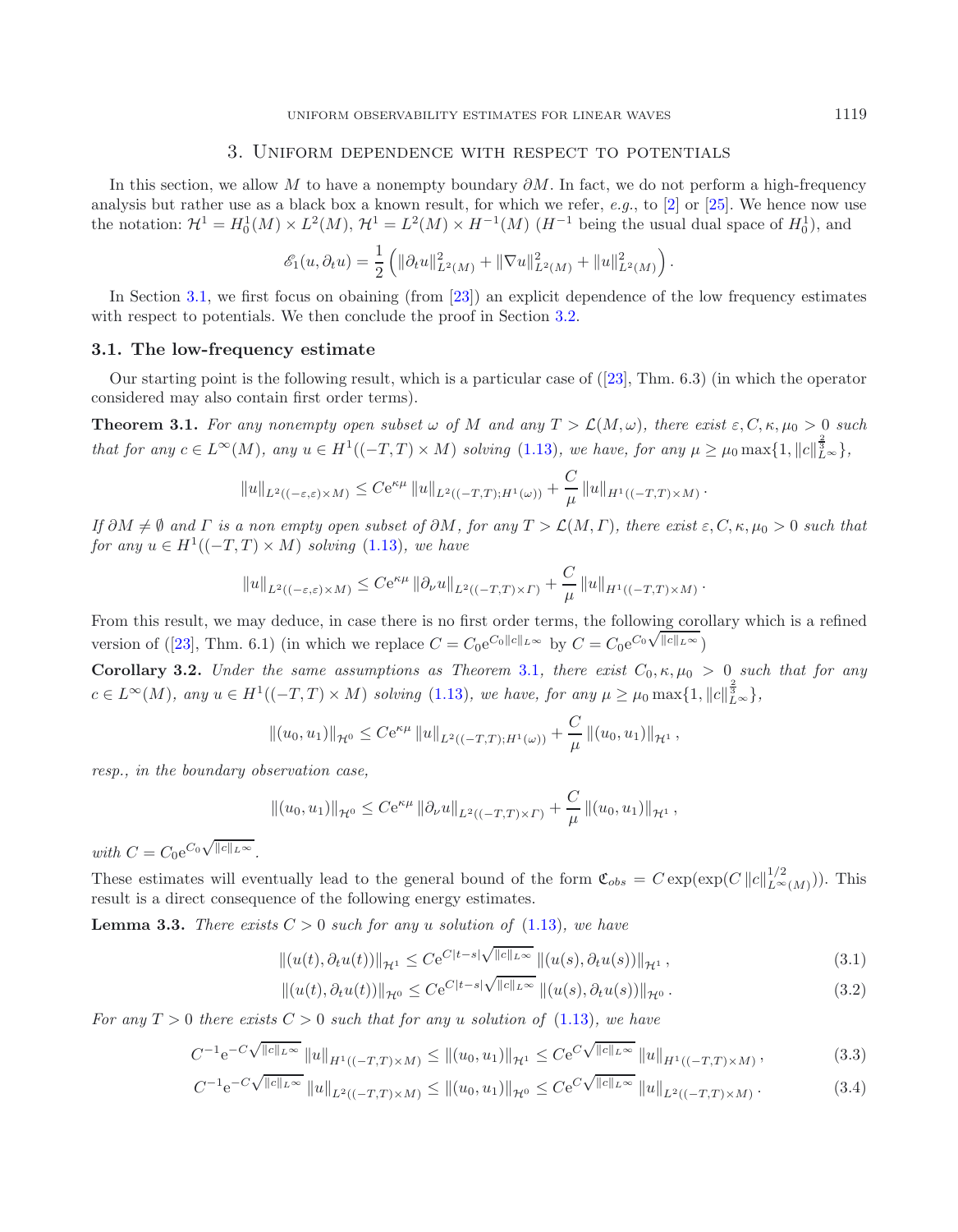The nontrivial part of this Lemma is in the power  $1/2$  for the size of the potential. Estimates  $(3.1)$  and  $(3.2)$  are proved in [\[13\]](#page-38-3) using a modified energy method (see estimate (2.50) and (2.44) in that reference, see also [\[53](#page-39-14)]). Both estimates in  $(3.3)$  and the first part of  $(3.4)$  are obtained by integration on  $(-T, T)$ . The second estimate of  $(3.4)$  is obtained from  $(3.3)$  by a duality argument (see the proof of Theorem 6.1 in [\[23](#page-39-6)]). A similar argument will be performed in the proof of Lemma  $3.5$ .

In the case when c belongs to  $L^{\infty}_{\delta}$ , the exponential dependence with respect to c in the constant  $\mathfrak{C}_{obs}$  can in fact be improved. We stress the fact that potentials in  $L^{\infty}_{\delta}$  are real-valued so that  $-\Delta + c$  is selfadjoint on  $L^2$ . If  $c \in L_0^{\infty}$ , the operator  $-\Delta + c$  is nonnegative.

Setting

$$
\mathscr{E}_c(u, \partial_t u) = \frac{1}{2} \left( \| \partial_t u \|_{L^2(M)}^2 + \| \nabla u \|_{L^2(M)}^2 + \int_M c |u|^2 \right),
$$

we always have

<span id="page-23-3"></span>
$$
\mathscr{E}_c(u,\partial_t u) \le (1 + ||c||_{L^{\infty}(M)})\mathscr{E}_1(u,\partial_t u),
$$

<span id="page-23-2"></span>and, if  $c \in L^{\infty}_{\delta}$  with  $\delta > 0$  we also obtain

$$
\mathcal{E}_1(u, \partial_t u) = \frac{1}{2} \left( \| \partial_t u \|_{L^2(M)}^2 + \| \nabla u \|_{L^2(M)}^2 + \| u \|_{L^2(M)}^2 \right)
$$
  
\n
$$
\leq \frac{1}{2} \left( \| \partial_t u \|_{L^2(M)}^2 + \| \nabla u \|_{L^2(M)}^2 + \delta^{-1} \left( \int_M |\nabla u|^2 + c |u|^2 \right) \right)
$$
  
\n
$$
\leq (1 + \delta^{-1}) \mathcal{E}_c(u, \partial_t u). \tag{3.5}
$$

We have the following elementary Lemma which applies for any  $c \in L^{\infty}_{\delta} \subset L^{\infty}_0$ ,  $\delta \geq 0$ .

**Lemma 3.4.** *Let*  $T > 0$ *. Then, there exists*  $C_T > 0$  *such that for all*  $c \in L_0^{\infty}$ *, all*  $(u_0, u_1) \in H_0^1(M) \times L^2(M)$ *,*  $g \in L^1(0,T; L^2(M))$  *and u associated solution of* 

$$
\begin{cases}\n\partial_t^2 u - \Delta u + cu = g, \\
u_{|\partial M} = 0, & \text{if } \partial M \neq \emptyset, \\
(u, \partial_t u)_{t=0} = (u_0, u_1),\n\end{cases}
$$
\n(3.6)

*we have the estimate*

<span id="page-23-1"></span><span id="page-23-0"></span>
$$
\sup_{t \in [0,T]} (\mathscr{E}_c(u, \partial_t u)) \leq C_T \left( \mathscr{E}_c(u_0, u_1) + ||g||^2_{L^1(0,T;L^2(M)} \right).
$$

*If moreover*  $g = 0$ *, then we have*  $\mathscr{E}_c(u, \partial_t u) = \mathscr{E}_c(u_0, u_1)$  *on*  $(0, T)$ *.* 

*Proof.* Note first that  $c \in L_0^{\infty}$  ensures that  $\mathscr{E}_c$  is nonnegative. Multiply the equation by  $\partial_t \overline{u}$ , take real part and integrate on  $M$  to obtain (at least for smooth solutions)

$$
\frac{d}{dt} (\mathscr{E}_c(u, \partial_t u)) = \int_M g(t, x) \partial_t \overline{u}(t, x) \le ||g(t)||_{L^2(M)} ||\partial_t u(t)||_{L^2(M)} \le ||g(t)||_{L^2(M)} \sqrt{2\mathscr{E}_c(u, \partial_t u)}.
$$

An appropriate Gronwall inequality gives the expected estimate. The case  $g = 0$  comes from the first identity.  $\Box$ 

Now, we prove the following bound by duality.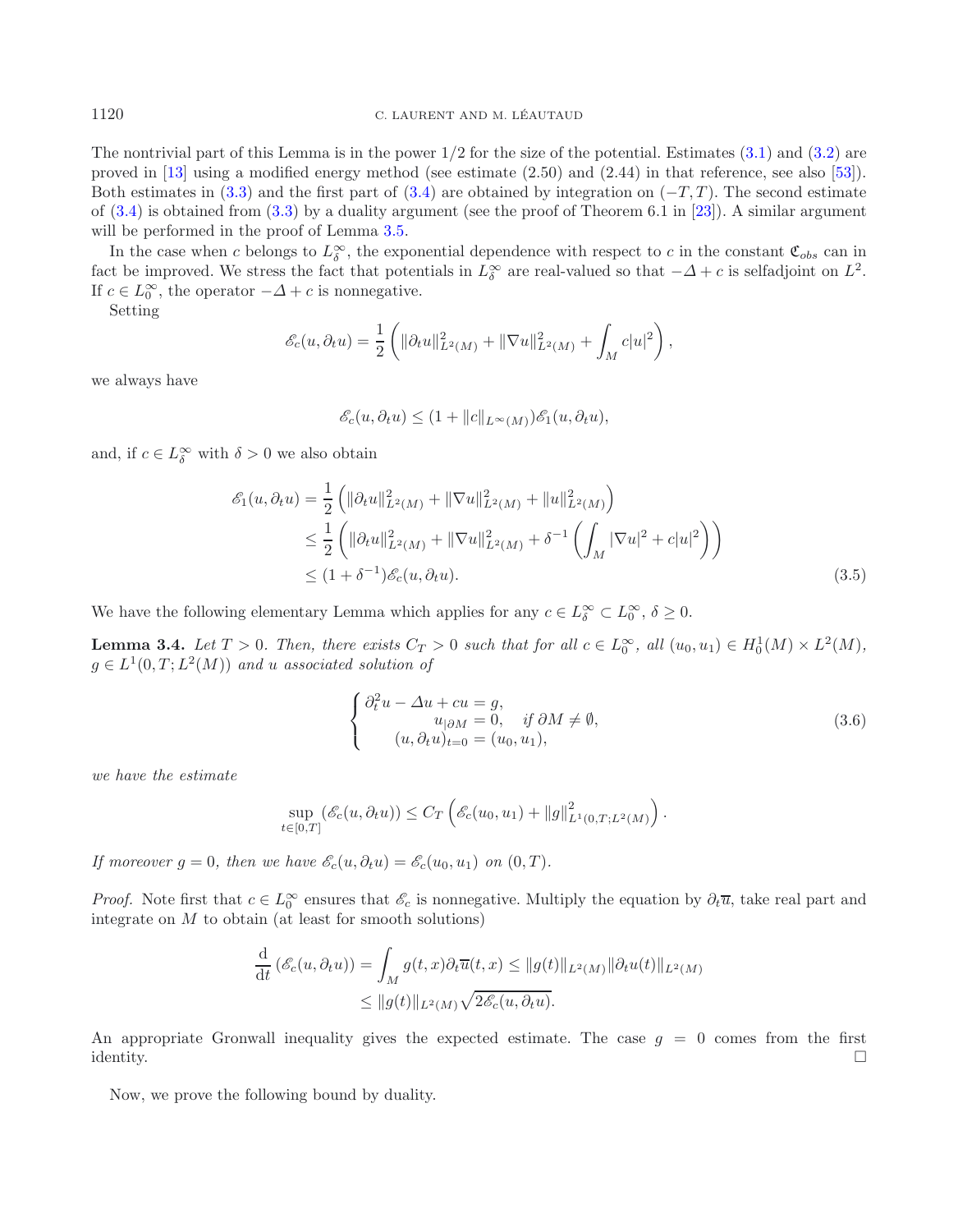**Lemma 3.5.** For all  $T, \varepsilon > 0$  there is  $C_{\varepsilon,T} > 0$  such that for all  $\delta > 0$ ,  $c \in L^{\infty}_{\delta}$ , all  $(u_0, u_1) \in H_0^1(M) \times L^2(M)$ , *and all associated solution*  $u \in C^{0}(0, T; H_{0}^{1}(M)) \cap C^{1}(0, T; L^{2}(M))$  *of* [\(3.6\)](#page-23-1) *with*  $g = 0$ *, we have,* 

$$
||u||_{L^2((-T,T)\times M)} \le (1+\delta^{-1})^{\frac{1}{2}}C_{\varepsilon,T} ||u||_{L^2((-\varepsilon,\varepsilon)\times M)}.
$$

*Proof.* Define v to be the unique (backward) solution to

$$
\begin{cases}\n(\partial_t^2 - \Delta + c)v = u \\
v_{|\partial M} = 0 \\
(v, \partial_t v)_{|t=T} = (0, 0).\n\end{cases}
$$

<span id="page-24-0"></span>By integration by parts, we have

$$
\int_0^T \int_M |u|^2 = \int_0^T \int_M u(\partial_t^2 - \Delta + c)\overline{v} = \int_M \partial_t u(0)\overline{v}(0) - \int_M u(0)\partial_t \overline{v}(0). \tag{3.7}
$$

But now, take  $\chi \in C^{\infty}([0,T])$  with  $\chi = 1$  close to 0 and  $\chi = 0$  for  $t \in [\varepsilon, T]$ . Define  $w = \chi(t)v$  solution of

$$
\begin{cases}\n(\partial_t^2 - \Delta + c)w = \chi u + 2\dot{\chi}(t)\partial_t v + \ddot{\chi}(t)v =: g =: g_1 + g_2 \\
w_{|\partial M} = 0 \\
(w, \partial_t w)_{|t=0} = (v, \partial_t v)_{|t=0}, \\
(w, \partial_t w)_{|t=T} = (0, 0).\n\end{cases}
$$

with  $g_1 = \chi u$ . We have the estimate

$$
||g_2||^2_{L^2((0,T)\times M)} \leq C ||(v,\partial_t v)||^2_{L^2([0,T],\mathcal{H}^1(M))} = 2C \int_0^T \mathscr{E}_1(v,\partial_t v) \mathrm{d}t.
$$

Moreover,  $(3.5)$  then yields  $\mathscr{E}_1(v, \partial_t v) \leq C(1 + \delta^{-1})\mathscr{E}_c(v, \partial_t v)$  so that

$$
||g_2||^2_{L^2((0,T)\times M)} \leq C \int_0^T \mathscr{E}_c(v,\partial_t v) dt \leq CT(1+\delta^{-1}) \sup_{t\in[0,T]} \mathscr{E}_c(v,\partial_t v)(t).
$$

Then, the equation satisfied by  $v$  together with Lemma [3.4](#page-23-3) give

$$
||g_2||^2_{L^2((0,T)\times M)} \le CT(1+\delta^{-1}) \sup_{t\in[0,T]} \mathscr{E}_c(v,\partial_t v)(t) \le C_T(1+\delta^{-1}) ||u||^2_{L^2((0,T)\times M)}.
$$

Since  $g_1 = \chi u$  trivially satisfies this estimate, we finally obtain, with  $g = g_1 + g_2$  (we drop the dependence with respect to T or  $\varepsilon$ )

$$
||g||_{L^{2}((0,T)\times M)}^{2} \leq C(1+\delta^{-1}) ||u||_{L^{2}((0,T)\times M)}^{2}.
$$
\n(3.8)

The same computation as in  $(3.7)$  for w, noticing that the boundary value of w are the same as v, yields the identity

<span id="page-24-1"></span>
$$
\int_0^T \int_M u \overline{g} = \int_0^T \int_M u (\partial_t^2 - \Delta + c) \overline{w} = \int_M \partial_t u(0) \overline{v}(0) - \int_M u(0) \partial_t \overline{v}(0).
$$

Identifying this right hand-side with that of [\(3.7\)](#page-24-0), we therefore obtain

$$
\int_0^T \int_M u \overline{g} = \int_0^T \int_M |u|^2.
$$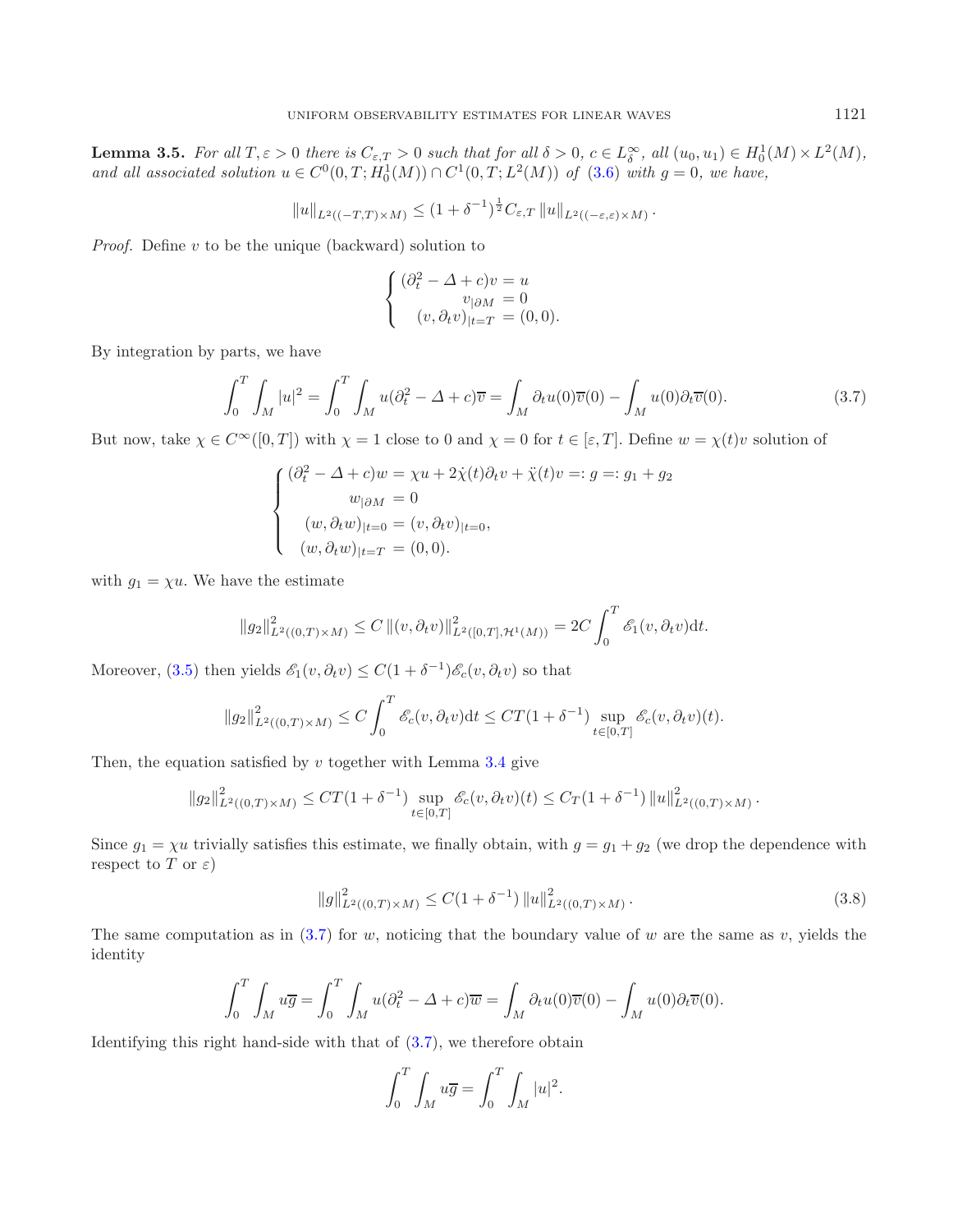Moreover, since g is supported in  $[0, \varepsilon]$ , and using  $(3.8)$  we have

<span id="page-25-1"></span>
$$
\int_0^T \int_M |u|^2 = \int_0^{\varepsilon} \int_M u \overline{g} \le ||u||_{L^2((0,\varepsilon)\times M)} ||g||_{L^2((0,\varepsilon)\times M)}
$$
  
 
$$
\le C(1+\delta^{-1})^{\frac{1}{2}} ||u||_{L^2([0,\varepsilon]\times M)} ||u||_{L^2((0,T)\times M)}.
$$

and therefore  $||u||_{L^2((0,T)\times M)} \leq C(1+\delta^{-1})^{\frac{1}{2}}||u||_{L^2((0,\varepsilon)\times M)}$ . Changing  $u(t)$  into  $u(-t)$  also leads to  $||u||_{L^2((-T,0)\times M)} \leq C(1+\delta^{-1})^{\frac{1}{2}} ||u||_{L^2((- \varepsilon,0)\times M)},$  which concludes the proof of the lemma.

With this refined energy estimates (with respect to those of the proof of [\[23\]](#page-39-6), Thm. 6.2) and using the quantitative unique continuation result of Theorem [3.1](#page-22-2) above, we can then prove the following result.

**Corollary 3.6.** *Let*  $T > \mathcal{L}(M, \omega)$  *(resp.* $T > \mathcal{L}(M, \Gamma)$ *). There exist*  $C, \kappa, \mu_0 > 0$  *such that for any*  $(u_0, u_1) \in$  $H_0^1(M) \times L^2(M)$ , for any  $\delta > 0$ , any  $c \in L_\delta^\infty$ , and associated solution u of [\(1.13\)](#page-5-4), we have, with  $C_\delta =$  $C(1+\delta^{-1/2})$ *, the estimate* 

$$
||u||_{L^{2}((-T,T)\times M)} \leq C_{\delta}e^{\kappa\mu}||u||_{L^{2}((-T,T);H^{1}(\omega_{0}))} + \frac{C_{\delta}}{\mu}\left(||(u_{0},u_{1})||_{\mathcal{H}^{1}(M)} + ||cu||_{L^{2}((-T,T)\times M)}\right).
$$
(3.9)

*resp., the estimate*

$$
||u||_{L^{2}((-T,T)\times M)} \leq C_{\delta}e^{\kappa\mu} ||\partial_{\nu}u||_{L^{2}((-T,T)\times\Gamma)} + \frac{C_{\delta}}{\mu} \left( ||(u_{0},u_{1})||_{\mathcal{H}^{1}(M)} + ||cu||_{L^{2}((-T,T)\times M)} \right).
$$
(3.10)

*for all*  $\mu \ge \mu_0 \max\{1, ||c||^{\frac{2}{3}}_{L^{\infty}}\}.$ 

*Proof.* We start again from the above Theorem [3.1,](#page-22-2) namely, for all  $\mu \ge \mu_0 \max\{1, ||c||^{\frac{2}{3}}_{L^{\infty}}\}$ , we have

$$
||u||_{L^{2}((-\varepsilon,\varepsilon)\times M)} \leq C e^{\kappa\mu} ||u||_{L^{2}((-T,T);H^{1}(\omega))} + \frac{C}{\mu} ||u||_{H^{1}((-T,T)\times M)}.
$$

Lemma [3.5](#page-23-0) then gives

$$
||u||_{L^{2}((-T,T)\times M)} \leq C_{\delta}e^{\kappa\mu}||u||_{L^{2}((-T,T);H^{1}(\omega))} + \frac{C_{\delta}}{\mu}||u||_{H^{1}((-T,T)\times M)}.
$$

Then, using classical hyperbolic energy estimates, viewing  $cu$  as a source term, we have

<span id="page-25-2"></span>
$$
||u||_{H^1((-T,T)\times M)} \leq C(||(u_0, u_1)||_{\mathcal{H}^1(M)} + ||cu||_{L^2((-T,T)\times M)}).
$$

<span id="page-25-0"></span>Plugging this last estimate into the previous one yields the sought result.  $\Box$ 

### **3.2. The full observability estimate**

We now combine the quantitative unique continuation result of Corollary [3.2](#page-22-5) (general case) or [3.6](#page-25-1) (case  $c \in L^{\infty}_{\delta}$ ) with an observability estimate (or a relaxed observability estimate) for the wave equation without potential (used here as a black box) to prove Theorem [1.5.](#page-5-1) The following is *e.g.* given in [\[1](#page-38-4), [2](#page-38-5)].

**Theorem 3.7** ([\[2\]](#page-38-5)). *Assumes that*  $(\omega, T)$  *satisfies GCC, resp.that*  $(\Gamma, T)$  *satisfies GCC*<sub>∂</sub>*. Then, there exist*  $C_0, C_1 > 0$  such that for any  $(w_0, w_1) \in H_0^1(M) \times L^2(M)$ , and associated solution w of

$$
\begin{cases}\n\partial_t^2 w - \Delta w = 0, \\
w|_{\partial M} = 0, \quad \text{if } \partial M \neq \emptyset, \\
(w(0), \partial_t w(0)) = (w_0, w_1),\n\end{cases}
$$
\n(3.11)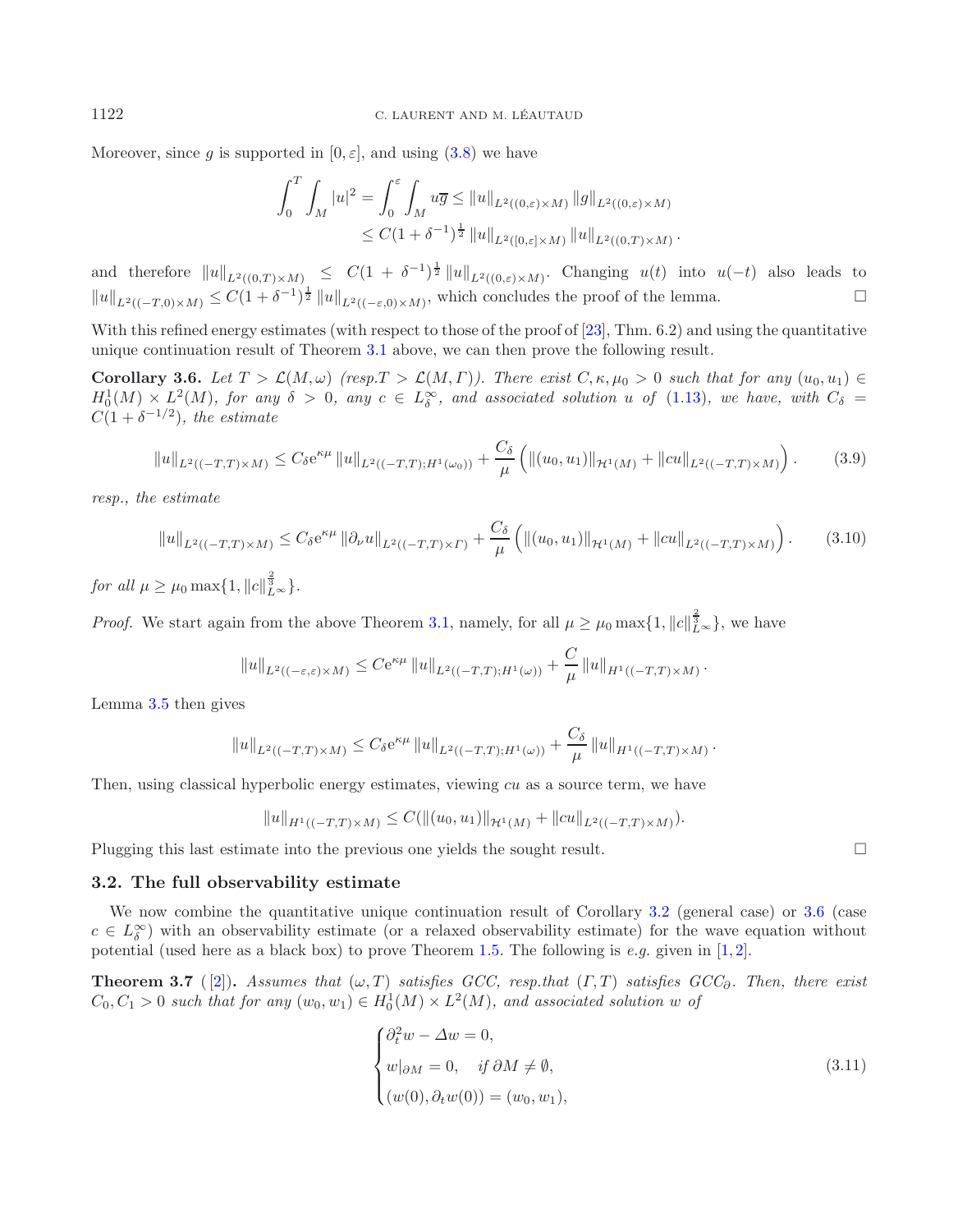*we have*

<span id="page-26-0"></span>
$$
\int_0^T \|w(t)\|_{H^1(\omega)}^2 dt \ge C_1 \mathcal{E}_1(w_0, w_1),\tag{3.12}
$$

*resp.,*

<span id="page-26-1"></span>
$$
\int_0^T \|\partial_{\nu} w(t)\|_{L^2(\Gamma)}^2 dt \ge C_1 \mathcal{E}_1(w_0, w_1). \tag{3.13}
$$

**Remark 3.8.** Note that we only need [\(3.12\)](#page-26-0) and [\(3.13\)](#page-26-1) under the relaxed form [\(1.4\)](#page-1-2) (*i.e.* with a remainder term of the form  $C\mathscr{E}_0(w_0, w_1)$ . Here, it is stated as in [\[1,](#page-38-4) [2\]](#page-38-5).

*Proof of Theorem* [1.5](#page-5-1)*.* Both estimates (boundary and internal observation) are proved the same way, so we only detail e.g. the internal case. We shall however stress when the proof of the boundary observation differs.

With w solution of [\(3.11\)](#page-25-2) and v solution of [\(1.13\)](#page-5-4), starting from the same initial data  $V_0 = (v_0, v_1) = (w_0, w_1)$ , we have, setting  $z = w - v$ ,

$$
\begin{cases} \partial_t^2 z - \Delta z = c(x)v, \\ z|_{\partial M} = 0, \quad \text{if } \partial M \neq \emptyset \\ (z, \partial_t z)|_{t=0} = (0, 0). \end{cases}
$$
 (3.14)

Then, the hyperbolic energy estimates for z yield

$$
\int_0^T \|z(t)\|_{H^1(\omega)}^2 dt \le C \|z\|_{L^\infty(0,T;H^1(M))}^2 \le C \|cv\|_{L^2((0,T);L^2(M))}^2.
$$

In the case of boundary observation, we use instead the so-called "hidden regularity" of the boundary normal trace for solutions to the wave equation (see for instance [\[28\]](#page-39-0), Thm. 4.1, p. 44 in the flat case), given by

$$
\int_0^T \|\partial_{\nu} z(t)\|_{L^2(\Gamma)}^2 dt \leq C \|c v\|_{L^1((0,T);L^2(M))}^2.
$$

Hence, from the observability estimate  $(3.12)$ , we obtain

$$
2\int_0^T \|z(t)\|_{H^1(\omega)}^2 \mathrm{d}t + 2\int_0^T \|v(t)\|_{H^1(\omega)}^2 \mathrm{d}t \ge \int_0^T \|w(t)\|_{H^1(\omega)}^2 \mathrm{d}t \ge C_1 \mathscr{E}_1(V_0),
$$

<span id="page-26-2"></span>and hence

$$
\int_0^T \|v(t)\|_{H^1(\omega)}^2 dt \ge C_0 \mathcal{E}_1(V_0) - C \|cv\|_{L^2((0,T);L^2(M))}^2.
$$
\n(3.15)

Next, in the general case  $c \in L^{\infty}$ , we write

$$
||cv||_{L^{2}((0,T);L^{2}(M))}^{2} \leq ||c||_{L^{\infty}}^{2}||v||_{L^{2}((0,T);L^{2}(M))}^{2} \leq C \exp(C||c||_{L^{\infty}}^{1})\mathscr{E}_{0}(V_{0}),
$$

according to [\(3.4\)](#page-22-4). Note then that  $(\omega, T)$  satisfies GCC implies that  $T > T_{UC}(\omega)$  (resp., that  $(\Gamma, T)$  satisfies  $GCC_{\partial}$  implies that  $T > T_{UC}(\Gamma)$ ) as in the boundaryless case (see Rem. [B.5\)](#page-11-1). Hence, this estimate, together with  $(3.15)$  and Corollary [3.2,](#page-22-5) yields

$$
C \exp(C||c||_{L^{\infty}}^{\frac{1}{2}}) e^{\kappa \mu} \int_0^T ||v(t)||_{H^1(\omega)}^2 dt + \frac{C \exp(C||c||_{L^{\infty}}^{\frac{1}{2}})}{\mu^2} \mathcal{E}_1(V_0) + \int_0^T ||v(t)||_{H^1(\omega)}^2 dt \ge C_0 \mathcal{E}_1(V_0). \tag{3.16}
$$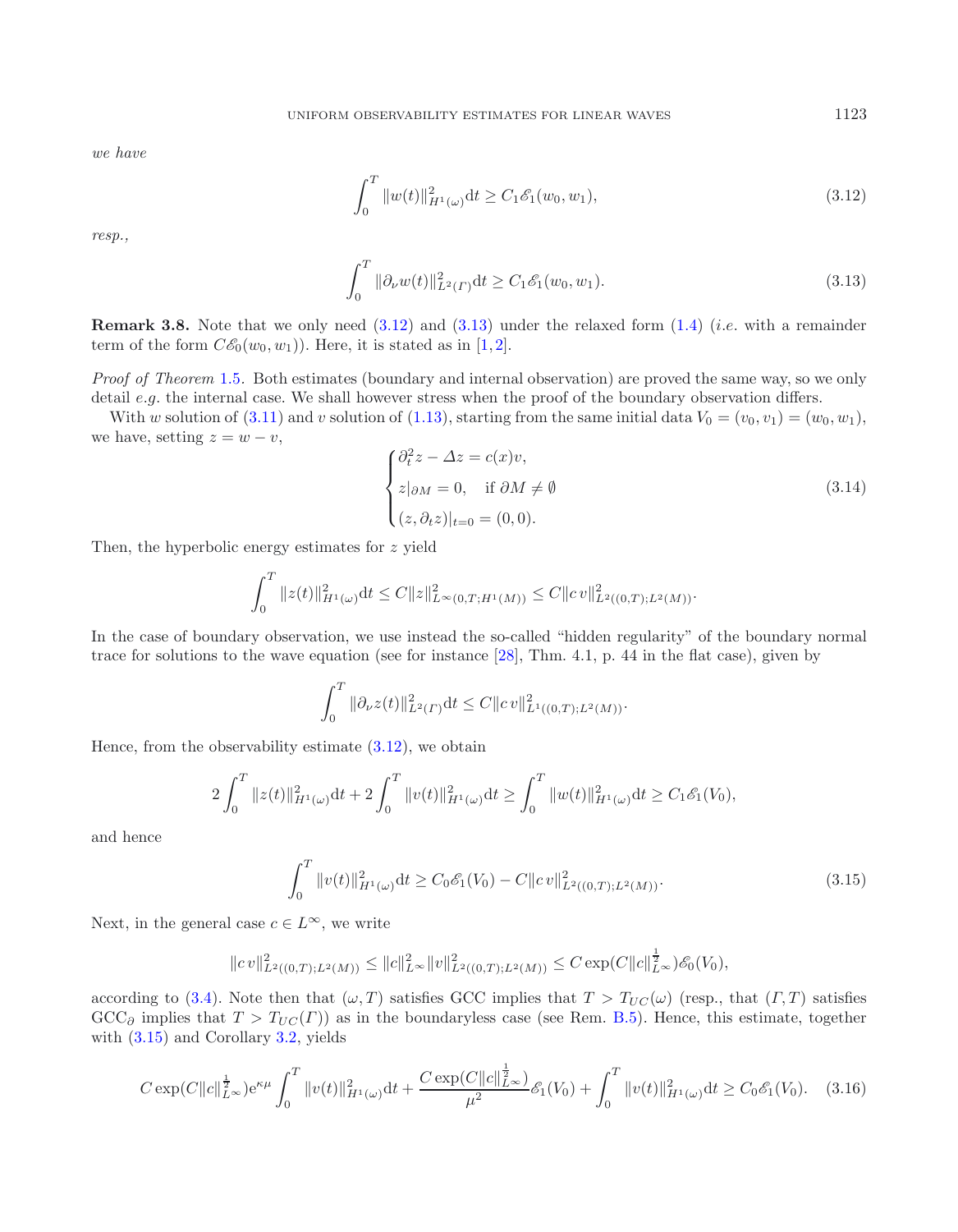### 1124 C. LAURENT AND M. LÉAUTAUD

for any  $\mu \geq \mu_0 \max\{1, ||c||_{L^{\infty}}^{\frac{2}{3}}\}.$  This yields the sought result in the general case  $c \in L^{\infty}$ , after having taken  $\mu^2 \geq \frac{2C}{C_0} \exp(C \|c\|_{L^{\infty}}^{\frac{1}{2}}).$ 

From now on, we consider the case  $c \in L^{\infty}_{\delta}$ . The strategy is slightly different. Considering w the solution of [\(3.11\)](#page-25-2) coinciding with v at time  $t = T/2$  (instead of  $t = 0$ ), we obtain similarly

$$
\int_0^T \|v(t)\|_{H^1(\omega)}^2 dt \ge C_0 \mathcal{E}_1(v, \partial_t v)(T/2) - C \|cv\|_{L^2((0,T);L^2(M))}^2.
$$
\n(3.17)

<span id="page-27-0"></span>This uses the observability estimate [\(3.12\)](#page-26-0) together with the fact that w satisfies  $\mathscr{E}_1(w, \partial_t w)(t) \leq C \mathscr{E}_1(w, \partial_t w)(0)$ . We may now use the quantitative unique continuation result of Corollary [3.6](#page-25-1) to get rid of the term

 $||cv||_{L^2((0,T);L^2(M))}^2$ . Corollary [3.6](#page-25-1) (applied on the time interval  $(0,T)$  instead of  $(-T,T)$ ) yields the existence of  $C, \kappa, \mu_0 > 0$  such that for any  $c \in L^{\infty}(M)$ , any v solution of [\(1.13\)](#page-5-4), and any  $\mu \geq \mu_0 \max\{1, ||c||_{L^{\infty}}^{\frac{2}{3}}\}$ , we have, with  $V(T/2) = (v, \partial_t v)(T/2)$ ,

$$
||cv||_{L^{2}((0,T)\times M)} \leq ||c||_{L^{\infty}} ||v||_{L^{2}((0,T)\times M)}
$$
  
 
$$
\leq C_{\delta} ||c||_{L^{\infty}} e^{\kappa\mu} ||v||_{L^{2}((0,T);H^{1}(\omega))} + \frac{C_{\delta} ||c||_{L^{\infty}}}{\mu} (||V(T/2)||_{\mathcal{H}^{1}(M)} + ||c v||_{L^{2}((0,T)\times M)}) .
$$

So, for  $\mu \geq 2C_{\delta} ||c||_{L^{\infty}}$ , we obtain

$$
||cv||_{L^{2}((0,T)\times M)} \leq C_{\delta} ||c||_{L^{\infty}} e^{\kappa\mu} ||v||_{L^{2}((0,T);H^{1}(\omega))} + \frac{C_{\delta} ||c||_{L^{\infty}}}{\mu} ||V(T/2)||_{\mathcal{H}^{1}(M)}.
$$

Plugging this into [\(3.17\)](#page-27-0) yields

$$
\mathscr{E}_1(V(T/2)) \leq C_{\delta}^2 (1 + \|c\|_{L^{\infty}})^2 \left( e^{2\kappa\mu} \int_0^T \|v(t)\|_{H^1(\omega)}^2 dt + \frac{1}{\mu^2} \mathscr{E}_1(V(T/2)) \right).
$$

We now take  $\mu = \max\{\mu_0, \mu_0 ||c||_{L^{\infty}}^{\frac{2}{3}}, 2C_{\delta}||c||_{L^{\infty}}, \sqrt{2}C_{\delta}(1+||c||_{L^{\infty}})\}$  so that to absorb the last term in the right handside, and finally obtain

$$
\mathcal{E}_1(V(T/2)) \le C e^{C_\delta \|c\|_{L^\infty}} \int_0^T \|v(t)\|_{H^1(\omega)}^2 \mathrm{d}t.
$$

Using now e.g. [\(3.1\)](#page-22-3) implies  $\mathscr{E}_1(V(0)) \leq C e^{\|c\|_{L^{\infty}}^{\frac{1}{2}}}\mathscr{E}_1(V(T/2))$ , which concludes the proof of the theorem.

# Appendix A. Pseudodifferential calculus

### **A.1. Remainder of classical facts**

We define  $S_{\text{phg}}^m(T^*M)$ , as the set of polyhomogeneous symbols of order  $m \in \mathbb{R}$  on M. We recall that symbols in the class  $S^{m}_{\text{phg}}(T^*\mathbb{R}^n)$  behave well with respect to changes of variables, up to symbols in  $S^{m-1}_{\text{phg}}(T^*\mathbb{R}^n)$  (see [\[18](#page-38-19)], Thm. 18.1.17 and Lem. 18.1.18).

We denote by  $\varPsi_{\text{phg}}^m(M)$ , the space of polyhomogeneous pseudodifferential operators of order m on M: one says that  $A \in \Psi_{\text{phg}}^{m}(\tilde{M})$  if

(1) its kernel  $K_A \in \mathscr{D}'(M \times M)$  is smooth away from the diagonal  $\Delta_M = \{(x, x); x \in M\};$ 

(2) for every coordinate patch  $M_{\kappa} \subset M$  with coordinates  $M_{\kappa} \ni x \mapsto \kappa(x) \in \tilde{M}_{\kappa} \subset \mathbb{R}^n$  and all  $\phi_0, \phi_1 \in \mathscr{C}_c^{\infty}(\tilde{M}_{\kappa})$ the map

$$
u \mapsto \phi_1(\kappa^{-1})^* A \kappa^* (\phi_0 u)
$$

is in  $Op(S^{m}_{phg}(T^*\mathbb{R}^n))$ .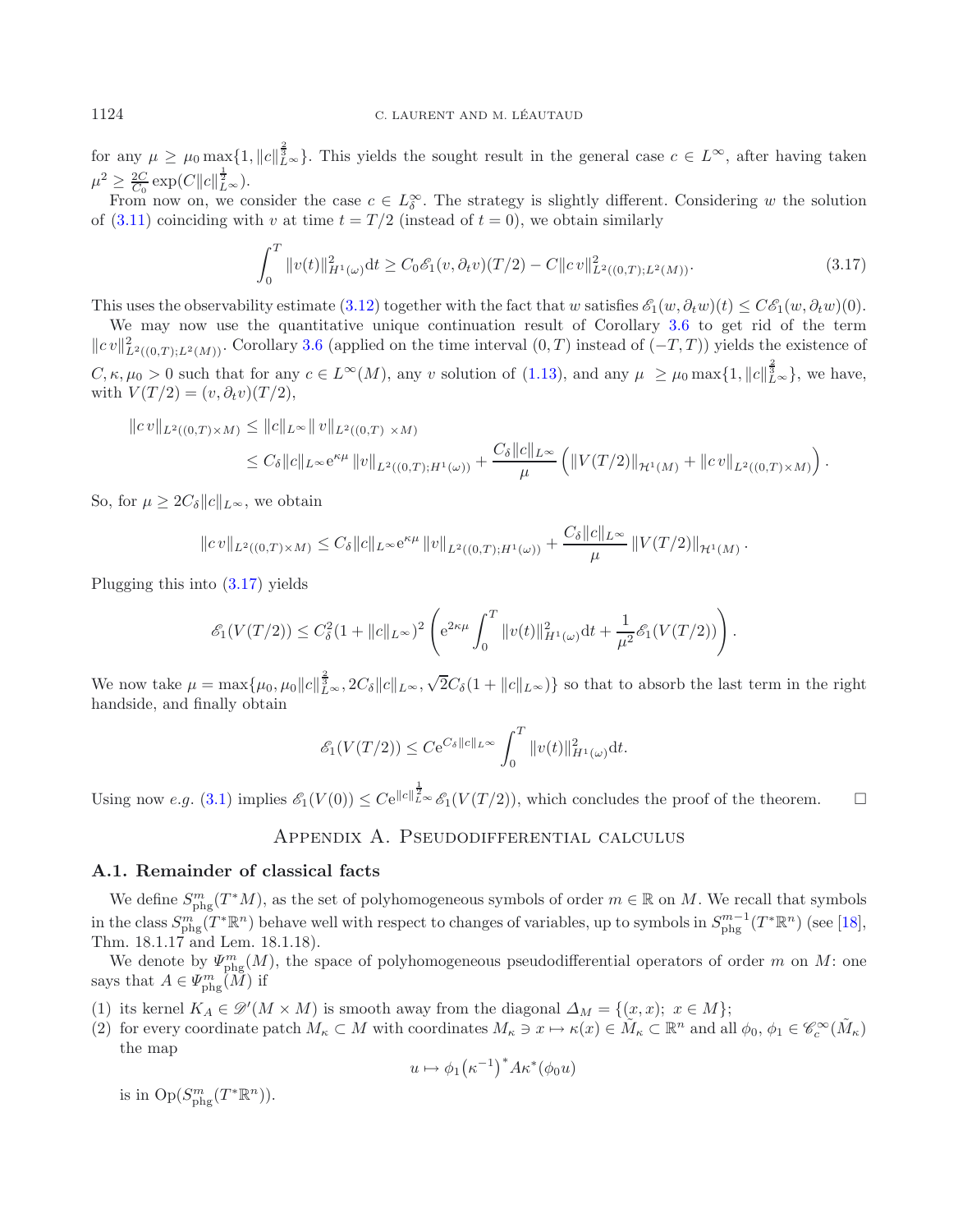For  $A \in \Psi_{\text{phg}}^m(M)$ , we denote by  $\sigma_m(A) \in S_{\text{phg}}^m(T^*M)$  the principal symbol of A (see [\[18\]](#page-38-19), Chap. 18.1). Note that the principal symbol is uniquely defined in  $S_{\text{phg}}^{m}(T^{*}M)$  because of the polyhomogeneous structure (see the remark following Def. 18.1.20 in [\[18\]](#page-38-19)). Also, the map  $\sigma_m: \Psi_{\text{phg}}^m(M) \to S_{\text{phg}}^m(T^*M)$  is onto (it suffices to construct a quantization on  $T^*M$  by means of local charts, see for instance the discussion after Def. 18.1.20 in [\[18](#page-38-19)]).

In the main part of the paper, we need to consider pseudodifferential operators acting on  $M$  yet depending upon the parameter  $t \in (0, T)$  with some smoothness with respect to t. Here, we follow [\[11\]](#page-38-20) for the definitions and notation. Let  $k \in \mathbb{N} \cup \{\infty\}$ , we say that  $A_t \in \mathscr{C}^k((0,T),\mathrm{Op}(S_{\mathrm{phg}}^m(\mathbb{R}^n \times \mathbb{R}^n)))$  if  $A_t = \mathrm{Op}(a_t)$  with  $a_t \in \mathscr{C}^k((0,T), S^{m}_{\text{phg}}(\mathbb{R}^n \times \mathbb{R}^n))$ . Next we say that  $A_t \in \mathscr{C}^k((0,T), \Psi^{m}_{\text{phg}}(M))$  if

- (1) its kernel  $K_{A_t}(x, y)$  is in  $\mathscr{C}^k((0, T); \mathscr{C}^{\ell}(M \times M \setminus \Delta_M))$  for all  $\ell \in \mathbb{N}$ ;
- (2) for every coordinate patch  $M_{\kappa} \subset M$  with coordinates  $M_{\kappa} \ni x \mapsto \kappa(x) \in \tilde{M}_{\kappa} \subset \mathbb{R}^n$  and all  $\phi_0, \phi_1 \in \mathscr{C}_c^{\infty}(\tilde{M}_{\kappa})$ the map

$$
u \mapsto \phi_1(\kappa^{-1})^* A_t \kappa^* (\phi_0 u)
$$

is in  $\mathscr{C}^k((0,T), \mathrm{Op}(S^m_{\mathrm{phg}}(T^*\mathbb{R}^n)))$ .

Let us now recall some basic facts concerning the first order hyperbolic Cauchy problem. The following result can be adapted from ([\[18\]](#page-38-19), Chap. XXIII).

**Theorem A.1.** *Let*  $\mathcal{I} \subset \mathbb{R}$  *be a compact interval and take*  $\sigma \in \mathbb{R}$ *. Assume*  $H(t) \in \mathscr{C}^0(\mathcal{I}; \Psi_{\text{phg}}^1(M))$  *has real principal symbol. Then, there exists*  $C > 0$  *such that for all*  $f \in L^1(\mathcal{I}; H^{\sigma}(M))$ *, all*  $s \in \mathcal{I}$  *and all*  $u_0 \in H^{\sigma}(M)$ *, the Cauchy problem*

$$
\begin{cases} \partial_t u(t) - iH(t)u(t) = f(t), & t \in \mathcal{I}, \\ u|_{t=s} = u_0. \end{cases}
$$
 (A.1)

*has a unique (distribution) solution*  $u \in \mathscr{C}^0(\mathcal{I}; H^{\sigma}(M))$ *, that satisfies* 

<span id="page-28-0"></span> $||u||_{L^{\infty}(\mathcal{T}\cdot H^{\sigma}(M))} \leq C||u_0||_{H^{\sigma}(M)} + C||f||_{L^1(\mathcal{T}\cdot H^{\sigma}(M))}.$ 

*If moreover*  $f = 0$ *, then*  $u \in \mathscr{C}^1(\mathcal{I}; H^{\sigma-1}(M))$ *.* 

The constant C essentially depends on a uniform bound on  $||H(t) - H^*(t)||_{L^{\infty}(\mathcal{I};\mathcal{L}(H^{\sigma}(M)))}$  and commutator estimates. The fact that C does not depend on the initial time s follows from the proof of  $(18)$ , Lem. 23.1.1).

Note also that, in case  $f = 0$ , the regularity  $\mathscr{C}^1(\mathcal{I}; H^{\sigma-1}(M))$  of the solution u implies that [\(A.1\)](#page-28-0) is in fact an equality of functions in  $\mathscr{C}^0(\mathcal{I}; H^{\sigma-1}(M)).$ 

As a consequence of this theorem, for all  $t, s \in \mathcal{I}$ , there is a bounded linear solution map  $S(t, s) \in \mathcal{L}(H^{\sigma}(M))$ (for any  $\sigma \in \mathbb{R}$ ), given by  $u_0 \mapsto u(t)$ , where u is the unique solution to [\(A.1\)](#page-28-0) with  $f = 0$ . We recall that the space  $\mathcal{B}(I; \mathcal{L}(B_1; B_2))$  is defined in Definition [2.1.](#page-8-2) As a consequence of Theorem [A.1,](#page-3-1) the solution operator  $S(t, s)$  enjoys in particular the following regularity properties.

**Corollary A.2.** *With the notations and assumptions of Theorem* [A.1](#page-3-1)*, we have*

- (1)  $S(t,s) \in \mathcal{B}(\mathcal{I} \times \mathcal{I}; \mathcal{L}(H^{\sigma}(M)))$  *for all*  $\sigma \in \mathbb{R}$ ;
- (2) the linear operator  $\partial_t S(t,s) : u_0 \mapsto \partial_t (S(t,s)u_0)$  satisfies  $\partial_t S(t,s) \in \mathcal{B}(\mathcal{I} \times \mathcal{I}; \mathcal{L}(H^{\sigma}(M); H^{\sigma-1}(M)))$  for all  $\sigma \in \mathbb{R}$  *together with*  $\partial_t S(t,s) - iH(t)S(t,s) = 0$ ,  $S(s,s) = \mathrm{Id}$ ;
- (3) *we have*  $S(t, s)S(s, t) = \text{Id}$  *for all*  $(s, t) \in \mathcal{I} \times \mathcal{I}$ ;
- (4) *for all*  $u_0 \in H^{\sigma}(M)$  *and*  $t \in \mathcal{I}$ , the application  $s \mapsto S(t, s)u_0$  is in  $\mathscr{C}^0(\mathcal{I}; H^{\sigma}(M)) \cap \mathscr{C}^1(\mathcal{I}; H^{\sigma-1}(M))$ and, defining the linear operator  $\partial_s S(t,s)$  :  $u_0 \mapsto \partial_s (S(t,s)u_0)$ , it satisfies  $\partial_s S(t,s) \in \mathcal{B}(\mathcal{I} \times$  $\mathcal{I}: \mathcal{L}(H^{\sigma}(M); H^{\sigma-1}(M)))$  *for all*  $\sigma \in \mathbb{R}$  *together with*  $\partial_s S(t, s) + iS(t, s)H(s) = 0$ *.*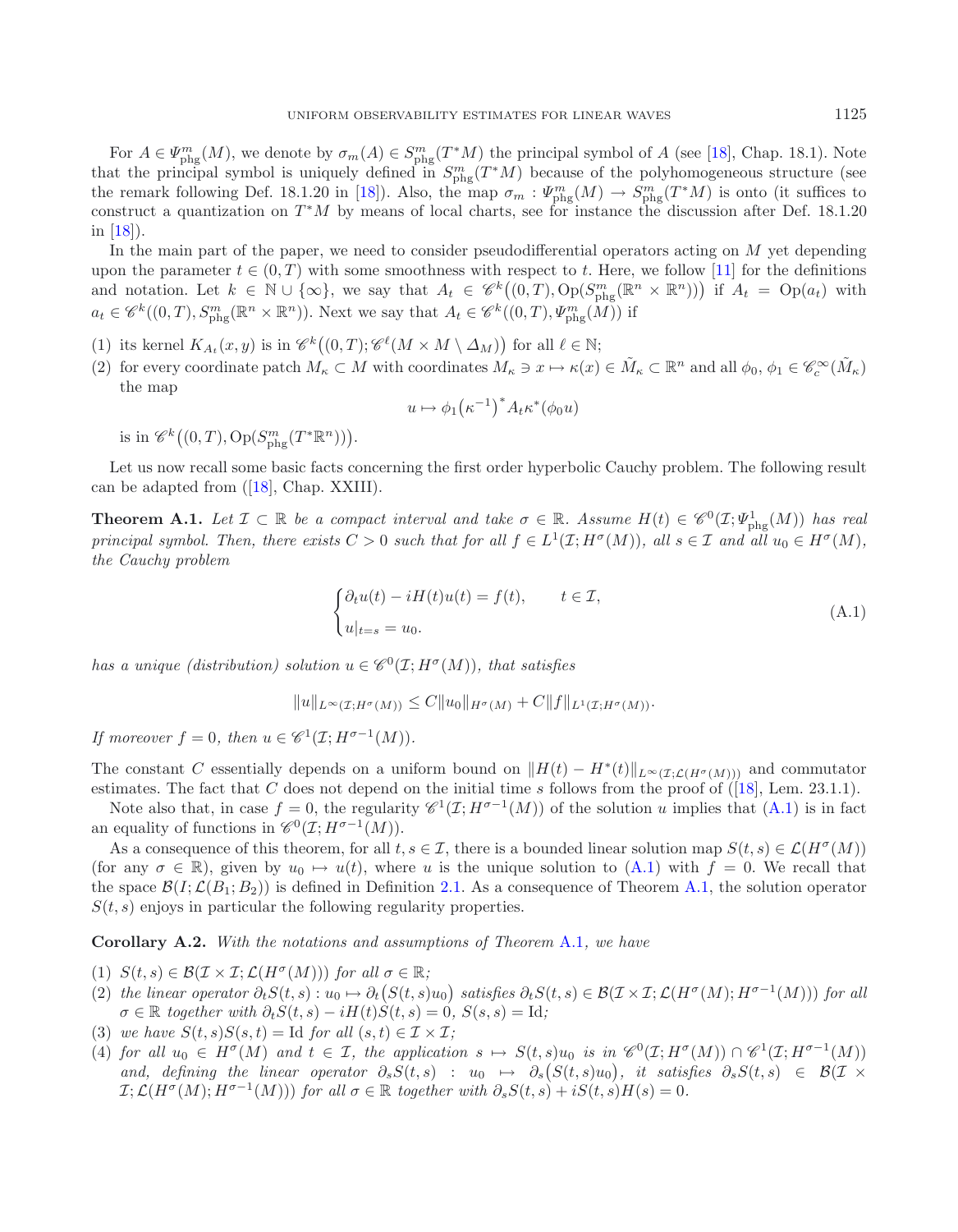Points (1), (2) and (3) are direct consequences of Theorem [A.1.](#page-3-1) Beware that  $\partial_t S(t, s)$  is not a derivative in the Banach space  $\mathcal{L}(H^{\sigma}(M); H^{\sigma-1}(M))$ . Point (4) follows from point (3) and the regularity properties of  $S(t, s)$ with respect to t (given in points (1) and (2)). The equation satisfied by  $\partial_s S(t, s)$  comes from the fact that  $\partial_2S(t,s)S(s,t) = -S(t,s)\partial_1S(s,t)$  (where  $\partial_1$  and  $\partial_2$  stand for derivatives with respect to the first and second variables respectively).

Note also that we have, for any  $v \in \mathscr{C}^{0}(\mathcal{I}; H^{\sigma}(M)) \cap \mathscr{C}^{1}(\mathcal{I}; H^{\sigma-1}(M))$  the formula:

$$
\partial_t(S(t,s)v(t)) = \partial_t S(t,s)v(t) + S(t,s)\partial_t v(t).
$$

#### **A.2. A non-autonomous non-selfadjoint Egorov theorem**

In the main part of the paper, we use the following non-selfadjoint non-autonomous version of the Egorov theorem. A semiclassical version of such a result in the autonomous case can be found in [\[41,](#page-39-27) [43\]](#page-39-28).

**Theorem A.3.** Let  $T > 0$  and  $H(t) \in \mathscr{C}^{\infty}(0,T;\mathcal{V}_{\text{phg}}^1(M))$  having real principal symbol. Denote by  $A_1(t) := \frac{1}{2}(H(t) + H(t)^*) \in \mathscr{C}^{\infty}(0,T;\mathcal{V}_{\text{phg}}^1(M))$  and  $A_0(t) := \frac{1}{2i}(H(t) - H(t)^*) \in \mathscr{C}^{\infty}(0,T;\mathcal{V}_{\text{phg}}^0(M))$ *taken in*  $L^2(M)$ ), with (real-valued) principal symbols  $a_1 = \sigma_1(A_1) = \sigma_1(H) \in \mathscr{C}^{\infty}(0,T;S^1_{\text{phg}}(T^*M))$ , and  $a_0 = \sigma_0(A_0) \in \mathscr{C}^{\infty}(0,T; S^0_{\text{phg}}(T^*M))$ . Denote by  $S(t,s)$  the solution operator associated to  $\partial_t - iH(t)$ , that is  $S(s', s)u_0 = u(s')$  where

$$
\partial_t u(t) - iH(t)u(t) = 0, \qquad u|_{t=s} = u_0.
$$

*Then, for any*  $P_m(s) \in \mathscr{C}^{\infty}((0,T), \Psi_{\text{phg}}^m(M)), m \in \mathbb{R}$ , there exist  $Q(t,s) \in \mathscr{C}^{\infty}((0,T)^2, \Psi_{\text{phg}}^m(M))$  and

$$
R(t,s) \in \mathcal{B}\big((0,T)^2, \mathcal{L}(H^\sigma(M), H^{\sigma+1-m}(M))\big)
$$

$$
\partial_t R(t,s), \partial_s R(t,s) \in \mathcal{B}\big((0,T)^2, \mathcal{L}(H^\sigma(M), H^{\sigma-m}(M))\big)
$$

*for all*  $\sigma \in \mathbb{R}$ *, such that we have* 

$$
S(s,t)^{*}P_{m}(s)S(s,t) - Q(t,s) = R(t,s), \qquad (t,s) \in (0,T)^{2}.
$$

<span id="page-29-0"></span>*Moreover, the principal symbol of* Q(t, s) *is given by*

$$
q(t,s,\rho) = p_m(s,\chi_{s,t}(\rho))e^{2\int_s^t a_0(\tau,\chi_{\tau,t}(\rho))d\tau} \quad \in \mathscr{C}^{\infty}((0,T)^2,S^{m}_{\text{phg}}(T^*M)),
$$
\n(A.2)

*where*  $p_m(s, \cdot) = \sigma_m(P_m(s))$ , and  $\chi_{s,t}(\rho_0) = \rho(s,t)$  *is given by the flow of the Hamiltonian vector field associated*  $with -a_1(s)$ *:* 

$$
\frac{d}{ds}\rho(s,t) = H_{-a_1(s)}(\rho(s,t)), \qquad \rho(t,t) = \rho_0 \in T^*M.
$$

Note that both operators  $A_1$  and  $A_0$  are selfadjoint on  $L^2(M)$  for all  $t \in [0,T]$  and satisfy  $H(t) = A_1(t) + iA_0(t)$ . The proof is inspired from  $(52]$ , Chap. 7.8 and [\[41\]](#page-39-27), Thm. 3.43).

**Remark A.4.** In this result, the error term  $R(t, s)$  is 1-smoothing. Of course, a classical inductive construction (see [\[18\]](#page-38-19), Sect. 18.1) allows to replace this by an infinitely smoothing operator. This is not needed in the present paper since we only carry an analysis at first order.

**Remark A.5.** In the simplest case  $H = \Lambda$ , we have

- $a_1 = \lambda = |\xi|_x;$
- $a_0 = 0$  because  $\Lambda$  is selfadjoint;
- $S(t, s) = e^{i(t-s)A}$  and hence  $S(s, t) = e^{i(s-t)A}$  and  $S(s, t)^* = (e^{i(s-t)A})^* = e^{i(t-s)A}$ ;
- $\rho(s,t) = \varphi_{(s-t)}^-(\rho_0) = \varphi_{(t-s)}^+(\rho_0).$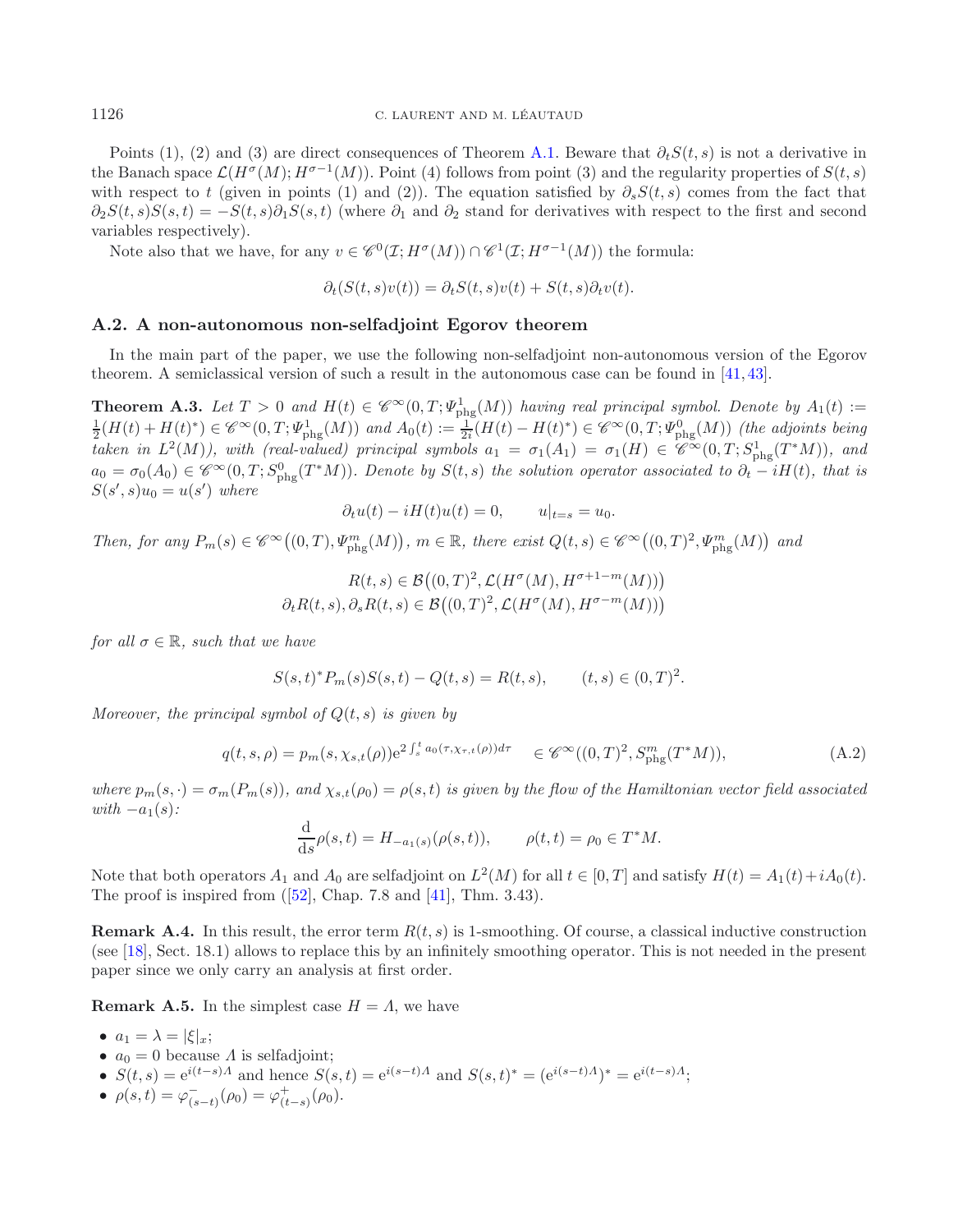The conclusion of the Theorem (written with  $s = 0$  and  $P_m$  independent on s) is therefore the classical result that  $e^{itA}P_m e^{-itA}$  is (modulo a 1-smoothing operator) a pseudodifferential operator of order m with principal symbol  $q(t, \rho) = p_m(\varphi_t^+(\rho)).$ 

*Proof.* First notice that  $S(t, s)$  (solution operator at time t, issued from s) satisfies

$$
\partial_t S(t,s) - iH(t)S(t,s) = 0, \quad S(s,s) = \mathrm{Id}.
$$

As a consequence, since  $S(t, s)S(s, t) =$  Id, we also have, with  $H(t)^* = A_1(t) - iA_0(t)$ ,

$$
\partial_t S(s,t) + iS(s,t)H(t) = 0,
$$
  
\n
$$
\partial_t S(t,s)^* + iS(t,s)^*H(t)^* = 0,
$$
  
\n
$$
\partial_t S(s,t)^* - iH(t)^*S(s,t)^* = 0.
$$

Corollary [A.2](#page-3-2) yields the following regularity properties

$$
S(t,s) \in \mathcal{B}(\mathcal{I} \times \mathcal{I}; \mathcal{L}(H^{\sigma}(M))), \quad \partial_t S(t,s), \partial_s S(t,s) \in \mathcal{B}(\mathcal{I} \times \mathcal{I}; \mathcal{L}(H^{\sigma}(M); H^{\sigma-1}(M)))
$$

as well as for  $S(t, s)^*$ , for all  $\sigma \in \mathbb{R}$ .

Now, setting

$$
P(t,s) := S(s,t)^* P_m(s) S(s,t),
$$

<span id="page-30-0"></span>and using the above equations, we have  $P(s, s) = P_m(s)$  with

$$
\partial_t P(t,s) = iH(t)^* P(t,s) - iP(t,s)H(t) = i[A_1(t), P(t,s)] + A_0(t)P(t,s) + P(t,s)A_0(t). \tag{A.3}
$$

We now construct an approximate pseudodifferential solution  $Q(t, s)$  for  $(A.3)$ : its principal symbol  $q(t, s, x, \xi)$ should satisfy

$$
\partial_t q(t, s, \cdot) = \{a_1(t, \cdot), q(t, s, \cdot)\} + 2a_0(t, \cdot)q(t, s, \cdot), \text{ and } q(s, s, \rho) = p_m(s, \rho), \tag{A.4}
$$

<span id="page-30-1"></span>where  $\{\cdot,\cdot\}$  stands for the Poisson bracket in the  $(x,\xi)$  variables.

We first check that the function  $q(t, s, x, \xi)$  defined in [\(A.2\)](#page-29-0) satisfies [\(A.4\)](#page-30-1). From (A.2), and using  $\chi_{\tau,t}$   $\circ$  $\chi_{t,s}(\rho) = \chi_{\tau,s}(\rho)$ , we have:

$$
q(t,s,\chi_{t,s}(\rho)) = p_m(s,\rho) e^{2\int_s^t a_0(\tau,\chi_{\tau,s}(\rho))d\tau}.
$$

This yields  $q(s, s, \rho) = p_m(s, \rho)$  and

$$
\partial_t \left( q(t,s,\chi_{t,s}(\rho)) \mathrm{e}^{-2\int_s^t a_0(\tau,\chi_{\tau,s}(\rho))\mathrm{d}\tau} \right) = 0,
$$

which, according to the definition of the flow  $\chi_{t,s}$ , is

$$
\left((\partial_t q)(t,s,\cdot)+\{-a_1(t,\cdot),q(t,s,\cdot)\}-2a_0(t,\cdot)q(t,s,\cdot)\right)(\chi_{t,s}(\rho))e^{-2\int_s^t a_0(\tau,\chi_{\tau,s}(\rho))d\tau}=0,
$$

for all  $(t, s) \in (0, T)^2$  and  $\rho \in S^*M$ , which proves  $(A.4)$ .

<span id="page-30-2"></span>Note that we use the homogeneity of  $a_1$  of order 1 allows to keep the homogeneity of  $q(t, \rho)$ . This allows to select one  $Q(t, s)$ , so that

$$
Q(t,s) \in \mathscr{C}^{\infty}\big((0,T)^2, \Psi_{\text{phg}}^m(M)\big) \text{ satisfies } \sigma_m(Q(t,s)) = q(t,s,\cdot). \tag{A.5}
$$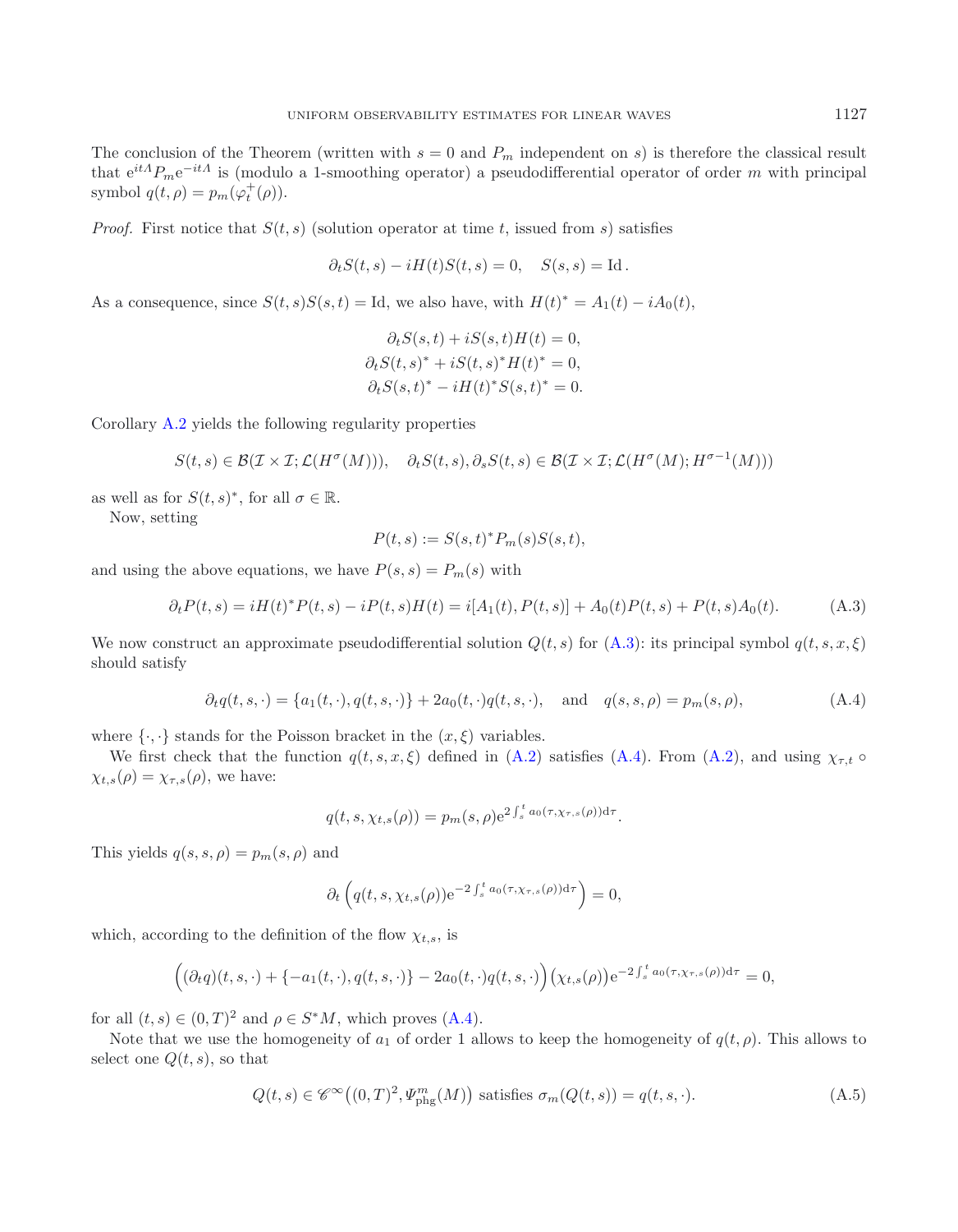<span id="page-31-1"></span>From [\(A.4\)](#page-30-1) and pseudodifferential calculus, we now have

$$
\partial_t Q(t,s) = i[A_1(t), Q(t,s)] + A_0(t)Q(t,s) + Q(t,s)A_0(t) + R(t,s)
$$
  
=  $iH(t)^*Q(t,s) - iQ(t,s)H(t) + R(t,s)$ , (A.6)

with  $R \in \mathscr{C}^{\infty}((0,T)^2; \Psi_{\text{phg}}^{m-1}(M))$ . We now estimate the remainder  $Q(t,s) - P(t,s)$ . We set

$$
T(t,s) := S(t,s)^{*} \big(Q(t,s) - P(t,s)\big)S(t,s) = S(t,s)^{*}Q(t,s)S(t,s) - P_m(s),
$$

so that we have

$$
\partial_t T(t,s) = \partial_t \left( S(t,s)^* Q(t,s) S(t,s) \right)
$$
  
=  $S(t,s)^* \left( -i H(t)^* Q(t,s) + \partial_t Q(t,s) + i Q(t,s) H(t) \right) S(t,s)$   
=  $S(t,s)^* R(t,s) S(t,s)$ ,

after having used [\(A.6\)](#page-31-1). This yields

$$
Q(t,s) - P(t,s) = S(s,t)^{*} \left( Q(s,s) - P_m(s) + \int_s^t S(t',s)^{*} R(t',s) S(t',s) dt' \right) S(s,t),
$$

where  $R \in \mathscr{C}^{\infty}((0,T)^2; \Psi_{\text{phg}}^{m-1}(M))$  and  $Q(s,s) - P_m(s) \in \mathscr{C}^{\infty}((0,T); \Psi_{\text{phg}}^{m-1}(M))$ . This now implies

$$
Q(t,s) - P(t,s) \in \mathcal{B}\big((0,T)^2, \mathcal{L}(H^{\sigma}(M), H^{\sigma+1-m}(M))\big),
$$
  

$$
\partial_t\big(Q(t,s) - P(t,s)\big), \partial_s\big(Q(t,s) - P(t,s)\big) \in \mathcal{B}\big((0,T)^2, \mathcal{L}(H^{\sigma}(M), H^{\sigma-m}(M))\big),
$$

<span id="page-31-0"></span>for any  $\sigma \in \mathbb{R}$ . This, together with the expression of Q in [\(A.5\)](#page-30-2) concludes the proof of the theorem.

### **A.3. Smoothing properties of some operators**

The following lemma is taken from  $([11], \text{ Lem. A.1})$  $([11], \text{ Lem. A.1})$  $([11], \text{ Lem. A.1})$  and inspired by  $[10]$ .

**Lemma A.6.** *Let*  $\gamma \in \mathbb{R}^*$  *and*  $B_0 \in \Psi_{\text{phg}}^0(M)$ *. Then, the operator defined by* 

<span id="page-31-2"></span>
$$
B(T) = \int_0^T e^{it\gamma A} B_0 e^{it\gamma A} dt,
$$

*satisfies*  $B \in \mathcal{B}_{loc}(\mathbb{R}; \mathcal{L}(H^{\sigma}(M), H^{\sigma+1}(M)))$  *for all*  $\sigma \in \mathbb{R}$ *.* 

This lemma suffices for the study of the Klein–Gordon equation in Section [2.2](#page-9-0) (in which it is only used for  $\gamma = \pm 1$ ). In the general case of Section [2.4](#page-15-0) however, we need the following non-autonomous version of this result.

**Lemma A.7.** Let  $\mathcal{I} \subset \mathbb{R}$  be an interval containing 0, and let  $H_+, H_- \in \mathscr{C}^{\infty}(\mathcal{I}; \Psi_{\text{phg}}^1(M))$  such that  $\lambda =$  $\sigma_1(H_+) = -\sigma_1(H_-) \in \mathbb{R}$  *is time independant and elliptic. Then for any*  $B_0 \in \Psi_{\text{phg}}^m(\widetilde{M})$ ,  $m \in \mathbb{R}$ , the operator *defined by*

$$
B(T) = \int_0^T S_+(t,0)^* B_0 S_-(t,0) \mathrm{d}t,
$$

*where*  $S_{\pm}(t,0)$  *is the solution operator for the evolution equation*  $\partial_t - iH_{\pm}(t)$ *, satisfies for all*  $\sigma \in \mathbb{R}$ *, B* ∈  $\mathcal{B}_{\text{loc}}(\mathcal{I};\mathcal{L}(H^{\sigma}(M), H^{\sigma+1-m}(M))).$ 

We refer to Corollary [A.2](#page-3-2) for the properties of  $S_{\pm}(t,0)$ . We shall need the following lemma.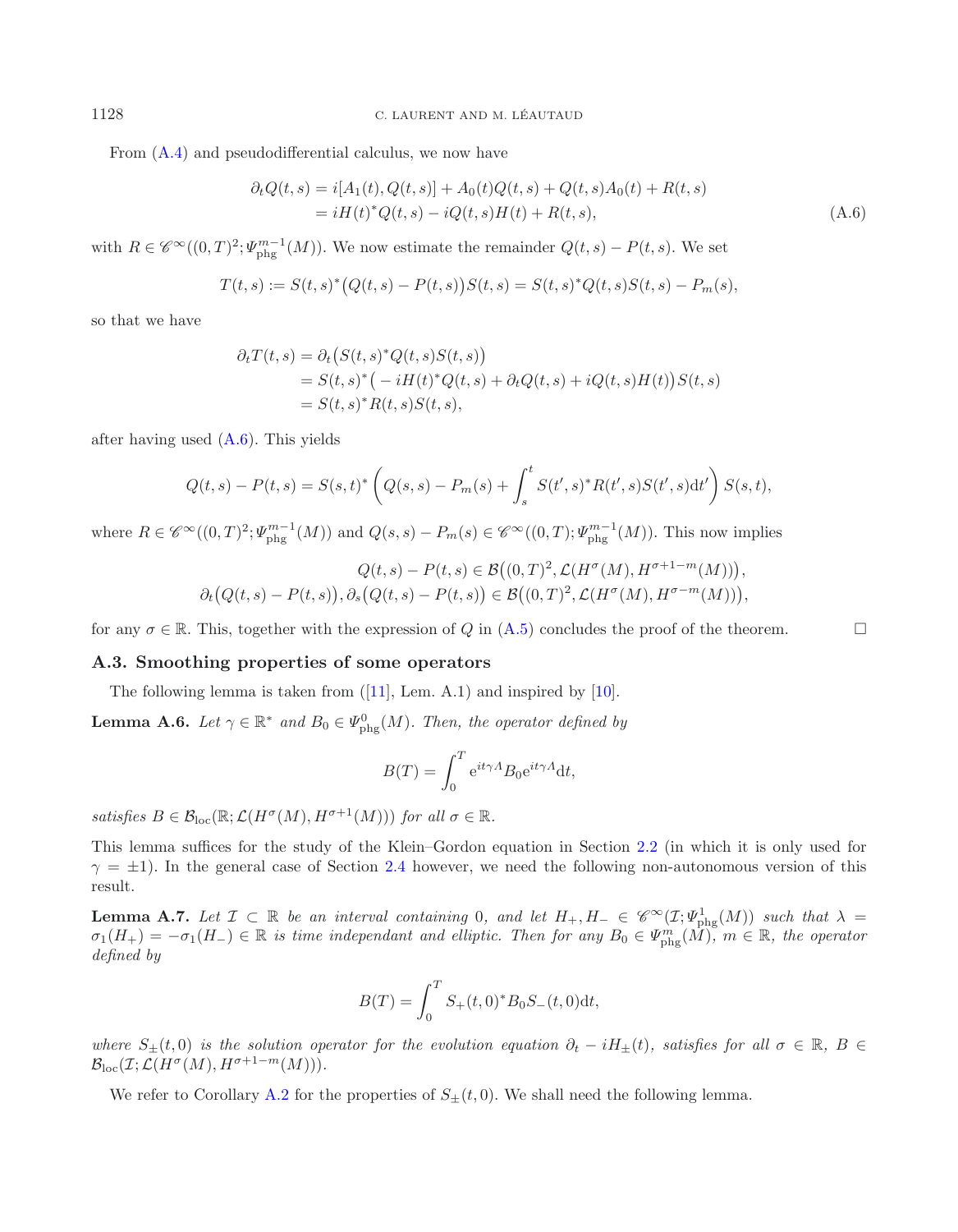**Lemma A.8.** *Let*  $\mathcal{I} \subset \mathbb{R}$  *be an interval containing* 0*, and let*  $H(t) \in \mathscr{C}^{\infty}(\mathcal{I}; \Psi_{\text{phg}}^1(M))$  *with real principal symbol and denote by*  $S(t, s)$  *the solution operator for the evolution equation*  $\partial_t - iH(t)$  *with initial data at time* s. Then, *for any*  $A \in \Psi_{\text{phg}}^m(M)$ *, we have* 

<span id="page-32-0"></span>
$$
[A, S(t, 0)] = \int_0^t S(t, s)[A, iH(s)]S(s, 0)ds.
$$
 (A.7)

*In particular if*  $A = \Lambda$  *and*  $H(t) = \Lambda + iR(t)$ *, with*  $R \in \mathscr{C}^{\infty}(\mathcal{I}; \Psi_{\text{phg}}^{0}(M))$ *, we have* 

$$
[A, S(t,0)], [A, S(t,0)^*] \in \mathcal{B}_{loc}(\mathcal{I}; \mathcal{L}(H^s(M)))
$$

*for all*  $s \in \mathbb{R}$ *.* 

*Proof of Lemma* [A.8](#page-31-2). The function  $u(t)=[A, S(t, 0)]u_0 = AS(t, 0)u_0 - S(t, 0)Au_0$  satisfies  $u(0) = 0$  and solves

$$
\partial_t u(t) = AiH(t)S(t,0)u_0 - iH(t)S(t,0)Au_0 = [A, iH(t)]S(t,0)u_0 + iH(t)u(t),
$$

so that the Duhamel formula directly yields  $(A.7)$ .

*Proof of Lemma* [A.7](#page-31-0). We first notice that  $B(T) \in \mathcal{B}_{loc}(\mathcal{I};\mathcal{L}(H^s(M),H^{s-m}(M)))$  since  $S_{\pm}(t,0)$  preserve regularity. We recall also that

$$
\partial_t S_{\pm}(t,0) - i H_{\pm}(t) S_{\pm}(t,0) = 0, \quad \partial_t S_{\pm}(t,0)^* + i S_{\pm}(t,0)^* H_{\pm}(t)^* = 0,\tag{A.8}
$$

<span id="page-32-1"></span>To prove the result, it suffices to prove that  $AB(T) \in \mathcal{B}_{loc}(\mathcal{I};\mathcal{L}(H^s(M), H^{s-m}(M)))$ . We thus compute

$$
iAB(T) = \int_0^T iS_+(t,0)^*AB_0S_-(t,0)dt + \int_0^T i[S_+(t,0)^*,A]B_0S_-(t,0)dt.
$$

The second term belongs to  $\mathcal{B}_{\text{loc}}(\mathcal{I};\mathcal{L}(H^s(M), H^{s-m}(M)))$  according to Lemma [A.8.](#page-31-2) The first term may be rewritten as

$$
\int_0^T iS_+(t,0)^* AB_0S_-(t,0)dt = \int_0^T iS_+(t,0)^* H_+(t)^* B_0S_-(t,0)dt + \int_0^T i(A - H_+(t)^*)S_+(t,0)^* B_0S_-(t,0)dt.
$$

The second term belongs to  $\mathcal{B}_{\text{loc}}(\mathcal{I};\mathcal{L}(H^s(M),H^{s-m}(M)))$  since  $\Lambda - H_+(t)^* \in \mathscr{C}^{\infty}(\mathcal{I};\Psi^0_{\text{phg}}(M))$ , and it remains only to examine the first one. Using [\(A.8\)](#page-32-1), we now have, for some  $R \in \mathcal{B}_{loc}(\mathcal{I};\mathcal{L}(H^s(M),H^{s-m}(M))),$ 

$$
iAB(T) = \int_0^T -\partial_t S_+(t,0)^* B_0 S_-(t,0) dt + R
$$
  
= 
$$
\int_0^T S_+(t,0)^* B_0 \partial_t S_-(t,0) dt - [S_+(t,0)^* B_0 S_-(t,0)]_0^T + R,
$$

after an integration by parts (note that this is done in the weak sense, i.e. when applied to a function). Using again [\(A.8\)](#page-32-1), we obtain, for other remainders  $R \in \mathcal{B}_{\text{loc}}(\mathcal{I};\mathcal{L}(H^s(M), H^{s-m}(M))),$ 

$$
iAB(T) = \int_0^T S_+(t,0)^* B_0 i H_-(t) S_-(t,0) dt + R,
$$
  
= 
$$
\int_0^T S_+(t,0)^* B_0 i(-A) S_-(t,0) dt + R,
$$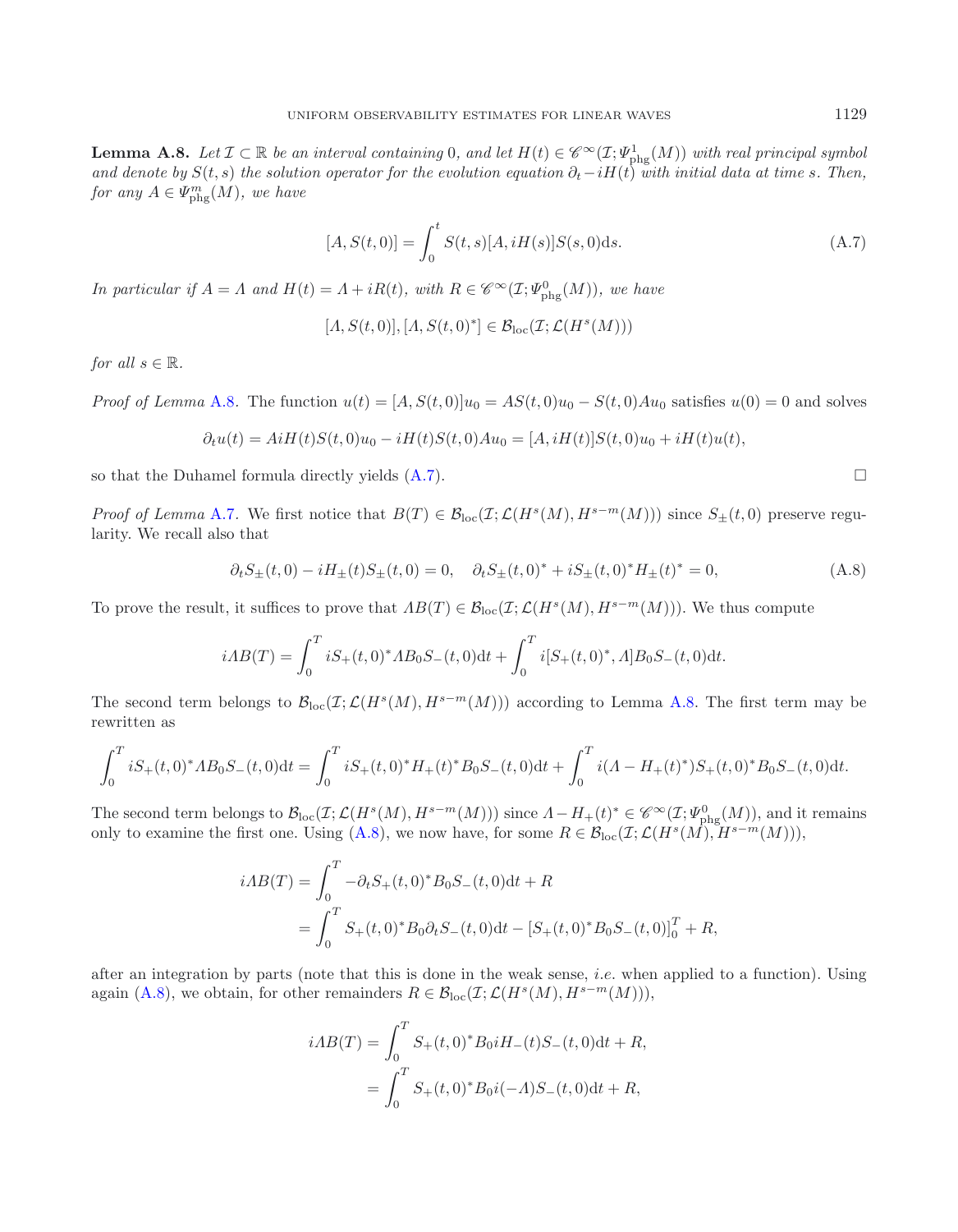where we used that  $-A-H_-(t) \in \mathscr{C}^{\infty}(\mathcal{I}; \Psi_{\text{phg}}^0(M))$ . Using  $[B_0, A] \in \Psi_{\text{phg}}^m(M)$ , we now have

$$
iAB(T) = \int_0^T S_+(t,0)^*(-iA)B_0S_-(t,0)dt + R,
$$

that is, using again Lemma [A.8,](#page-31-2)

<span id="page-33-2"></span>
$$
iAB(T) = -iAB(T) + R,
$$

<span id="page-33-0"></span>with  $R \in \mathcal{B}_{loc}(\mathcal{I};\mathcal{L}(H^s(M),H^{s-m}(M)))$ . This concludes the proof of the lemma.

### **A.4. Uniform estimates on compact manifolds**

We give here for the sake of completeness a version of the sharp Gårding inequality (and also boundedness estimates for pseudodifferential operators) on a compact manifold, with a uniform dependence of the constant w.r.t. the operator involved. Its counterpart on  $\mathbb{R}^n$  (of which the result presented here is a consequence) is given in Theorem 2.5.4 of [\[27](#page-39-29)] for instance.

We use the notation  $M_{\varepsilon} = \{(x, y) \in M \times M, \text{dist}(x, y) > \varepsilon\}.$ 

**Theorem A.9.** Let  $(U_j, \kappa_j)_{j=1...N}$  be a fixed atlas of M and  $(\psi_j)_{j=1...N}$  a subordinated partition of unity. Let  $\tilde{\psi}_j \in \mathscr{C}_c^{\infty}(U_j)$  be such that  $\tilde{\psi}_j = 1$  on  $\text{supp}(\psi_j)$ . Then, for all  $s \in \mathbb{R}$ , there exists  $\gamma$  a seminorm on  $S^0_{\text{phg}}(T^*\mathbb{R}^n)$ , *there exist*  $\varepsilon > 0$ ,  $\ell > 0$  *and*  $C > 0$  *such that, for all*  $A \in \Psi_{\text{phg}}^{0}(M)$  *and all*  $u \in H^{s}(M)$ *, we have* 

$$
||Au||_{H^{s}(M)} \leq C \left( \sup_{j \in \{1...N\}} \gamma(a^j) + ||K_A||_{W^{\ell,\infty}(M_{\varepsilon})} \right) ||u||_{H^{s}(M)},
$$
\n(A.9)

*and, if moreover*  $\sigma_0(A) \geq 0$  *on*  $T^*M$ *,* 

$$
\operatorname{Re}(Au, u)_{H^s(M)} \ge -C \left( \sup_{j \in \{1...N\}} \gamma(a^j) + \|K_A\|_{W^{\ell, \infty}(M_\varepsilon)} \right) \|u\|_{H^{s-1/2}(M)}^2, \tag{A.10}
$$

where  $a^j \in S^0_{\text{phg}}(T^*\mathbb{R}^n)$  *is the (full) symbol of the operator*  $(\kappa_j^{-1})^*\psi_jA\tilde{\psi}_j\kappa_j^* \in \Psi^0_{\text{phg}}(\mathbb{R}^n)$ .

As a direct consequence, we have the following corollary.

<span id="page-33-1"></span>**Corollary A.10.** *Let*  $s \in \mathbb{R}$ ,  $T_1 < T_2$  and assume  $A_t \in \mathscr{C}^0([T_1, T_2]; \Psi_{\text{phg}}^0(M))$ *. Then, there exists a constant* C > 0 *such that*

$$
||A_t u||_{H^s(M)} \le C||u||_{H^s(M)}, \quad \text{for all } t \in [T_1, T_2], \text{ and } u \in H^s(M),
$$

*and, if moreover*  $\sigma_0(A) \geq 0$  *on*  $[T_1, T_2] \times T^*M$ ,

$$
\text{Re}(A_t u, u)_{H^s(M)} \geq -C||u||^2_{H^{s-1/2}(M)}, \text{ for all } t \in [T_1, T_2], \text{ and } u \in H^s(M).
$$

*Proof of Theorem* [A.9](#page-33-2). We only prove the uniform Gårding inequality [\(A.10\)](#page-33-3). The proof of the uniform boundedness estimate  $(A.9)$  is the same (using *e.g.* [\[27\]](#page-39-29), proof of Thm. 1.1.4).

Notice first that the result in  $H^s(M)$  is a consequence of the result in  $L^2(M)$  and  $(A.9)$ : For  $u \in \mathscr{C}^{\infty}(M)$ , applying  $(A.10)$  to  $\Lambda^s u$  yields

$$
(A\Lambda^s u, \Lambda^s u)_{L^2(M)} \ge -C_0 \| \Lambda^s u \|_{H^{-1/2}(M)}^2 = -C_0 \| u \|_{H^{s-1/2}(M)}^2,
$$

with  $C_0 = \sup_{j \in \{1...N\}} \gamma(a^j) + ||K_A||_{W^{\ell,\infty}(M_{\varepsilon})}$ . Writing now

$$
|(A\Lambda^s u, \Lambda^s u)_{L^2(M)} - (\Lambda^s A u, \Lambda^s u)_{L^2(M)}| = |(\Lambda^{1/2}[A, \Lambda^s]u, \Lambda^{s-1/2}u)_{L^2(M)}| \le C_A ||u||_{H^{s-1/2}(M)}^2,
$$

where the constant  $C_A$  has the same form as  $C_0$  according to  $(A.9)$ , yields the result in  $H<sup>s</sup>(M)$ .

<span id="page-33-4"></span><span id="page-33-3"></span> $\Box$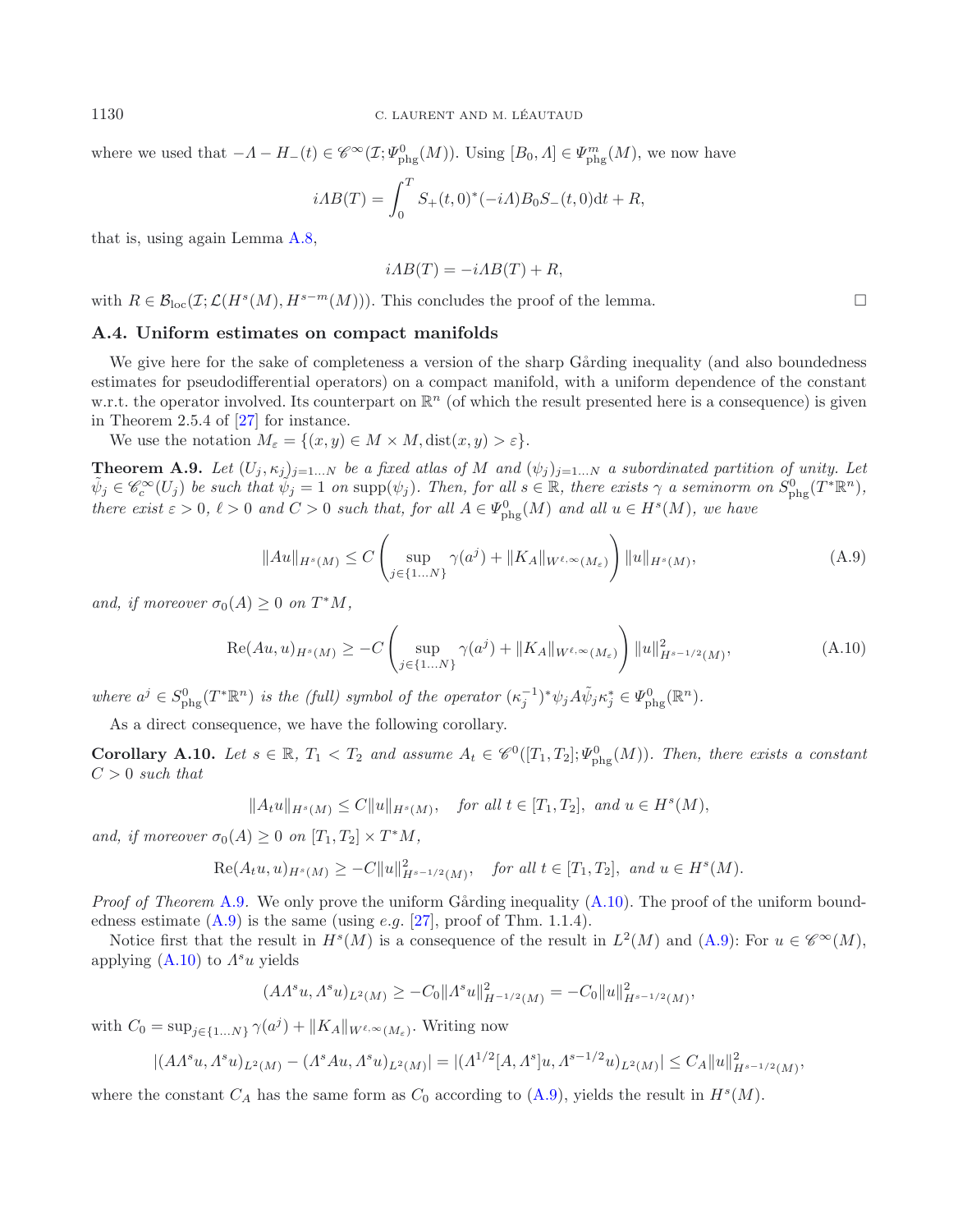Let us now prove the case  $s = 0$ . We have

$$
A = \sum_{j=1...N} \psi_j A = \sum_{j=1...N} \psi_j A \tilde{\psi}_j + \psi_j A (1 - \tilde{\psi}_j).
$$
 (A.11)

The kernel of each operator  $\psi_j A(1-\tilde{\psi}_j)$  is given by  $K^j(x,y) := \psi_j(x)K_A(x,y)(1-\tilde{\psi}_j(y))$ . Since  $\psi_j(1-\tilde{\psi}_j) = 0$ , it is supported in the set  $M_{\varepsilon j}$  for some  $\varepsilon^j > 0$ . As a consequence, this operator is infinitely smoothing and we have in particular

$$
\|\psi_j A(1-\tilde{\psi}_j)\|_{\mathcal{L}(H^{-1/2}(M);H^{1/2}(M))} \leq C_j \|K_A\|_{W^{\ell,\infty}(M_{\varepsilon^j})},
$$

so that

$$
\left| \left( \psi_j A(1 - \tilde{\psi}_j) u, u \right)_{L^2(M)} \right| \le || (\psi_j A(1 - \tilde{\psi}_j) u ||_{H^{1/2}(M)} ||u||_{H^{-1/2}(M)}
$$
  
\n
$$
\le C_j ||K_A||_{W^{\ell, \infty}(M_{\varepsilon^j})} ||u||_{H^{-1/2}(M)}^2.
$$
\n(A.12)

Next, concerning the terms of the form  $\psi_i A \tilde{\psi}_i$  in [\(A.11\)](#page-34-0), we write

$$
(\psi_j A \tilde{\psi}_j u, u)_{L^2(M)} = (((\kappa_j^{-1})^* \psi_j A \tilde{\psi}_j \kappa_j^*) (\kappa_j^{-1})^* u, (\kappa_j^{-1})^* u)_{L^2(\mathbb{R}^n, \sqrt{\det(g)} dL)},
$$

where the principal symbol of the operator  $(\kappa_j^{-1})^* \psi_j A \tilde{\psi}_j \kappa_j^*$  is  $(\kappa_j^{-1})^* (\psi_j \sigma_0(a)) \geq 0$  on  $T^* \mathbb{R}^n$ . Using the sharp Gårding inequality in  $\mathbb{R}^n$  as stated in ([\[27\]](#page-39-29), Thm. 2.5.4), we obtain, for smooth compactly supported functions v,

$$
\left( \left( (\kappa_j^{-1})^* \psi_j A \tilde{\psi}_j \kappa_j^* \right) v, v \right)_{L^2(\mathbb{R}^n, \sqrt{\det(g)} dL)} \ge -C_j \gamma(a^j) \|v\|_{H^{-1/2}(\mathbb{R}^n)}^2. \tag{A.13}
$$

Note that we have used here that the sharp Gårding inequality remains unchanged under the addition of an operator in  $\varPsi_{\text{phg}}^{-1}(\mathbb{R}^n)$ .

Finally, combining [\(A.12\)](#page-34-1), [\(A.13\)](#page-34-2), with [\(A.11\)](#page-34-0), and recalling that there is a finite number of coordinate patches  $U_j$ , we obtain the result of Theorem [A.9.](#page-33-2)  $\Box$ 

# Appendix B. Geometric facts

### **B.1. Definitions and notations**

Recall that M is a compact manifold without boundary, that for  $x \in M$ ,  $T_xM$  denotes the tangent space to M at the point x, and  $T_x^*M$  its dual space, the cotangent space to M at x. We also denote  $\pi: TM \to M$ and  $\pi : T^*M \to M$  the canonical projections to the manifold, the duality bracket at x being denoted by  $\langle \cdot, \cdot \rangle_x = \langle \cdot, \cdot \rangle_{T_x^*M, T_xM}$ . The manifold M is endowed with a Riemannian metric g, that is: for any  $x \in M$ ,  $g_x$  is a positive definite quadratic form on  $T_xM$ , depending smoothly on x. The Riemannian metric g furnishes an isomorphism  $T_xM \to T_x^*M$ ,  $v \mapsto v^{\flat} := g_x(v, \cdot)$ , with inverse  $v = (v^{\flat})^{\sharp}$ . The metric g on TM induces a metric  $g^*$ on  $T^*M$ , canonically defined by  $g_x^*(\xi, \eta) = g_x(\xi^{\sharp}, \eta^{\sharp})$  for  $x \in M$ , and  $\xi, \eta \in T_x^*M$ . We denote by  $SM$  (resp.  $S^*M$ ) the Riemannian sphere (resp.cosphere) bundle over M, with fiber over  $x \in M$  given by  $\{v \in TM, g_x(v, v)=1\}$  $(\text{resp.}\{\xi \in T^*M, g_x^*(\xi, \xi) = 1\}).$ 

We define the Hamiltonian  $\lambda(x,\xi) = |\xi|_x = \sqrt{g_x^*(\xi,\xi)} \in \mathscr{C}^\infty(T^*M \setminus 0)$ , which is a homogeneous function of degree one in the variable  $\xi \in T_x^*M$ . We denote by  $H_\lambda$  and  $\varphi_t = \varphi_t^+$  the associated Hamiltonian vector field and flow, that is

$$
\frac{\mathrm{d}}{\mathrm{d}t}\varphi_t(\rho) = H_\lambda(\varphi_t(\rho)), \qquad \varphi_0(\rho) = \rho \in T^*M,
$$

<span id="page-34-3"></span>with, in local charts,  $H_{\lambda} = \partial_{\xi} \lambda \cdot \partial_{x} - \partial_{x} \lambda \cdot \partial_{\xi}$ . Writing  $\varphi_t(\rho) = (x(t), \xi(t))$ , we have, still in local charts,

$$
\dot{x}(t) = \partial_{\xi} \lambda(x(t), \xi(t)), \quad \text{and} \quad \dot{\xi}(t) = -\partial_{x} \lambda(x(t), \xi(t)). \tag{B.1}
$$

<span id="page-34-2"></span><span id="page-34-1"></span><span id="page-34-0"></span>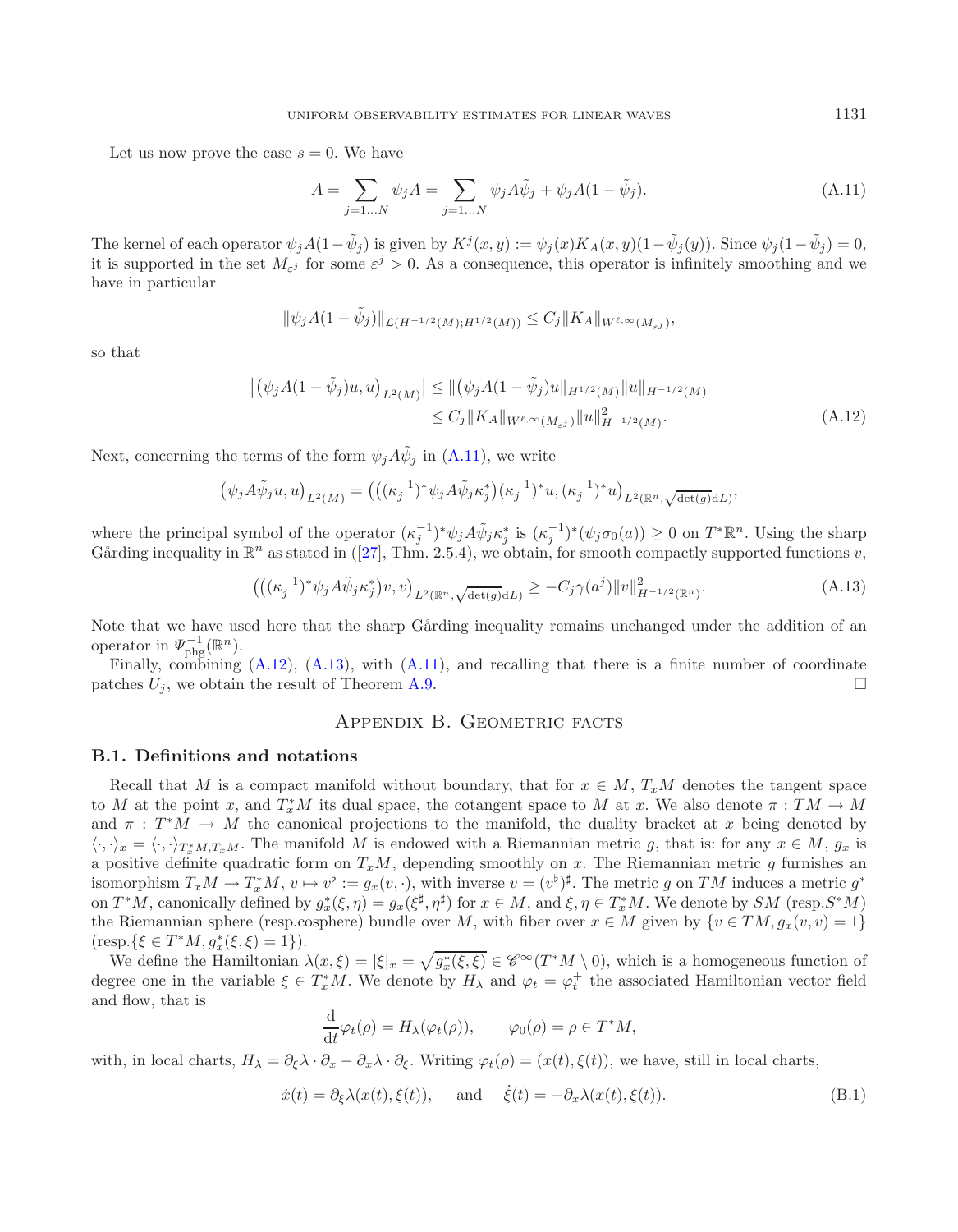This flow is globally defined, for it preserves the function  $\lambda$ . In particular  $(x(t), \xi(t)) \in S^*M = \{(x, \xi) \in$  $T^*M, \lambda(x, \xi) = 1$  for all  $t \in \mathbb{R}$  if  $(x(0), \xi(0)) \in S^*M$ . The following lemma gives the link between geodesics and projections on M of the curves of  $\varphi_t$  (see for instance [\[15\]](#page-38-21), Thm. 2.124 in the case of  $H_{\lambda^2/2} = \lambda H_\lambda$ , which gives the same result up to a reparametrization of the curve  $x(t)$ .

**Lemma B.1.** *Let*  $I = [a, b] \subset \mathbb{R}$ *. A curve*  $(x(t), \xi(t))_{t \in I}$  *on*  $T^*M \setminus 0$  *is a Hamiltonian curve of*  $\lambda$  (i.e. *satisfies* [\(B.1\)](#page-34-3)) in  $T^*M \setminus 0$  *if and only if the curve*  $(x(t))_{t\in I}$  *on* M *is a geodesic curve of the metric* g *on* M *(parametrized by arclength) such that*  $(x(t), \dot{x}(t)) \in SM$ ,  $t \in I$ *. Moreover, we have*  $\dot{x}(t) = \frac{\xi(t)^{\sharp}}{|\xi(t)|_{x(t)}} \in S_{x(t)}M$ ,  $t \in I$ .

In the main part of the article, we also use the Hamiltonian flow  $\varphi_t^-$  associated to the Hamiltonian  $-\lambda$  (which, as well, is global and preserves  $S<sup>*</sup>M$ ). Of course, it is linked with that of  $\lambda$  according to the following lemma.

**Lemma B.2.** *For all*  $t \in \mathbb{R}$  *and*  $\rho \in T^*M$ *, we have*  $\varphi_t^-(\rho) = \varphi_{-t}(\rho)$ *. Moreover, denoting by*  $\sigma : T^*M \to T^*M$ *the involution*  $(x, \xi) \mapsto (x, -\xi)$ *, we have*  $\sigma \circ \varphi_t(\rho) = \varphi_{-t} \circ \sigma(\rho)$ *.* 

This is classical. The first fact is *e.g.* a consequence of ([\[11](#page-38-20)], Lem. B.1), and the second of ([\[11\]](#page-38-20), Lem. B.3).

In the main part of the paper, we use the Riemannian distance to a subset  $E \subset M$ , defined by

$$
dist(x_1, E) = \inf_{x_0 \in E} dist(x_0, x_1),
$$

with

dist
$$
(x_0, x_1)
$$
 =  $\inf_{\gamma \in C^1([0,1];M), \gamma(0) = x_0, \gamma(1) = x_1} \text{length}(\gamma),$ 

where the Riemannian length of a path  $\gamma \in C^1([0,1];M)$  is given by length $(\gamma) = \int_0^1 \sqrt{g_{\gamma(t)}(\dot{\gamma}(t), \dot{\gamma}(t))} dt$ .

Given a smooth function u on M, we define the vector field  $\nabla u$  by  $\nabla u(x) = (du(x))^{\sharp}$ . As well, the Laplace-Beltrami operator may be defined by the identity

$$
\int_M (\Delta u)(x)v(x)dx = -\int_M g_x(\nabla u(x), \nabla v(x))dx,
$$

where dx is the Riemannian volume element (given by  $\sqrt{\det(g)}dL(x)$  in local charts, where  $dL(x)$  is the Lebesgue measure).

As a corollary of Lemma [B.2,](#page-9-1) we may now give a Proof of Lemma [2.15.](#page-21-3)

*Proof of Lemma* [2.15](#page-21-3). Recalling that  $\varphi_s^-(\rho) = \varphi_{-s}^+(\rho) = \varphi_{-s}(\rho)$  according to Lemma [B.2,](#page-9-1) [\(2.49\)](#page-21-2) can be rewritten, using  $(x(s), \xi(s)) = \varphi_s(x_0, \xi_0)$  for  $s \in \mathbb{R}$  as

$$
g_T^{\pm}(x_0,\xi_0) = \int_0^T b_\omega^2(x(\pm t)) \exp\left(\int_0^t \text{Re}(b_0)(\tau,x(\pm \tau)) \pm \left\langle \frac{\xi(\pm \tau)}{|\xi(\pm \tau)|_{x(\pm \tau)}}, \text{Re}(b_1)(\tau,x(\pm \tau)) \right\rangle_{x(\pm \tau)} d\tau\right) dt.
$$

According to Lemma [B.2,](#page-9-1) we also have  $\sigma \circ \varphi_s = \varphi_{-s} \circ \sigma$  (where  $\sigma(x, \xi) = (x, -\xi)$ ), that is, denoting  $(x(s, x_0, \xi_0), \xi(s, x_0, \xi_0)) = \varphi_s(x_0, \xi_0),$ 

$$
x(-s, x_0, -\xi_0) = x(s, x_0, \xi_0), \quad \xi(-s, x_0, -\xi_0) = -\xi(s, x_0, \xi_0), \quad s \in \mathbb{R}, (x_0, \xi_0) \in T^*M.
$$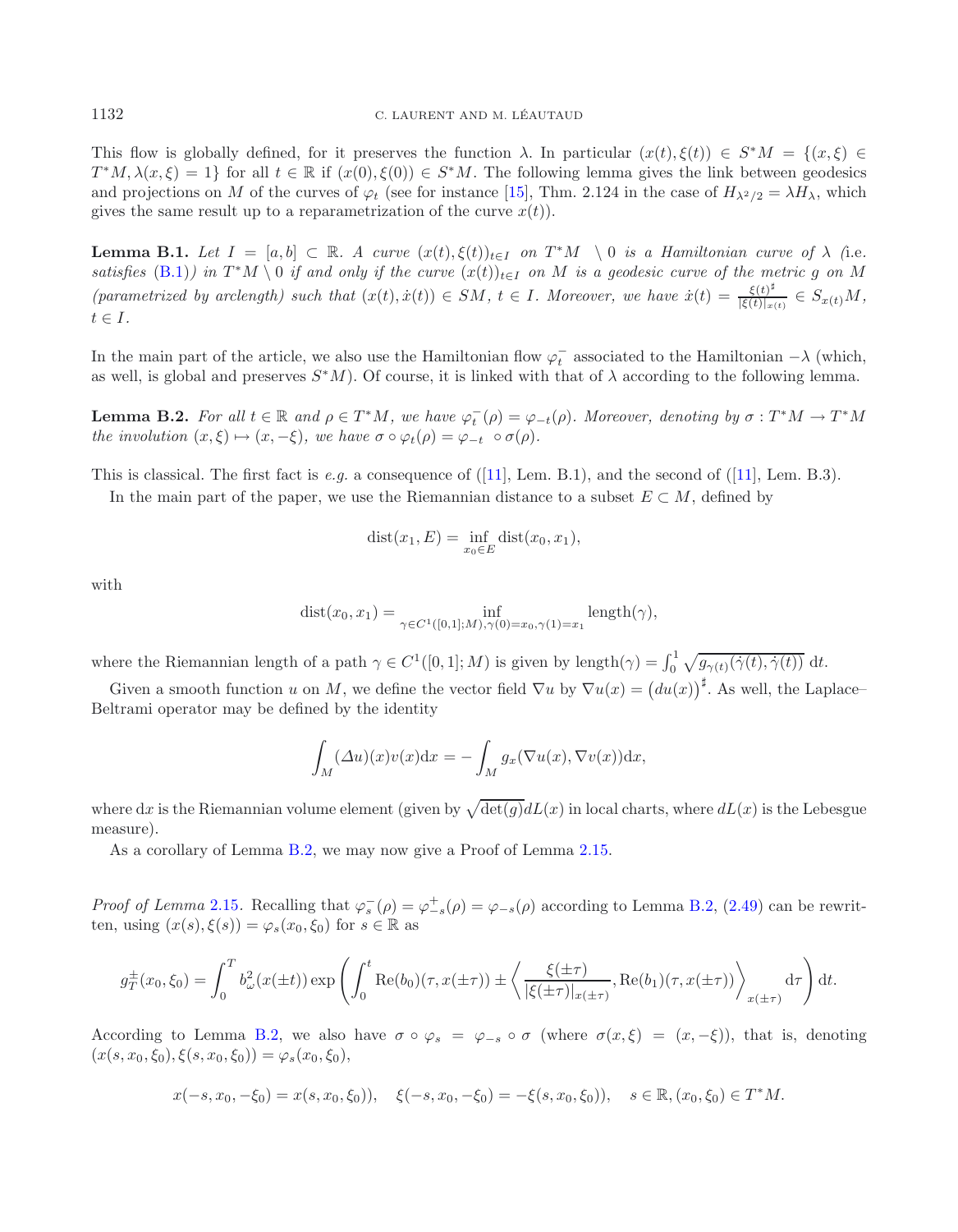Plugging this into the expression of  $g_T^-$ , we obtain

$$
g_T^-(x_0, -\xi_0) = \int_0^T b_\omega^2(x(-t, x_0, -\xi_0)) \exp\left(\int_0^t \text{Re}(b_0)(\tau, x(-\tau, x_0, -\xi_0))\right)
$$

$$
-\left\langle \frac{\xi(-\tau, x_0, -\xi_0)}{|\xi(-\tau, x_0, -\xi_0)|_{x(-\tau, x_0, -\xi_0)}}, \text{Re}(b_1)(\tau, x(-\tau, x_0, -\xi_0)) \right\rangle_{x(-\tau, x_0, -\xi_0)} d\tau \right) dt
$$

$$
= \int_0^T b_\omega^2(x(t, x_0, \xi_0)) \exp\left(\int_0^t \text{Re}(b_0)(\tau, x(\tau, x_0, \xi_0))\right)
$$

$$
-\left\langle \frac{-\xi(\tau, x_0, \xi_0)}{|\xi(\tau, x_0, \xi_0)|_{x(\tau, x_0, \xi_0)}} , \text{Re}(b_1)(\tau, x(\tau, x_0, \xi_0)) \right\rangle_{x(\tau, x_0, \xi_0)} d\tau \right) dt
$$

$$
= g_T^+(x_0, \xi_0).
$$

This is  $g_T^- \circ \sigma = g_T^+$  $T$  .

Note that Lemma [2.15](#page-21-3) contains in particular the following result.

**Corollary B.3.** *For any function*  $f \in \mathcal{C}^0(M)$ *, for any*  $T > 0$ *, we have* 

$$
\min_{\rho \in S^*M} \int_0^T f \circ \pi \circ \varphi_t^+(\rho) \mathrm{d}t = \min_{\rho \in S^*M} \int_0^T f \circ \pi \circ \varphi_t^-(\rho) \mathrm{d}t.
$$

# **B.2.** Comparing  $T_{UC}(\omega)$  and  $T_{GCC}(\omega)$

In this section, we briefly prove that  $2\mathcal{L}(M,\omega) = T_{UC}(\omega) \leq T_{GCC}(\omega)$  (where these quantities are defined in  $(1.5)$ ,  $(1.6)$  and  $(1.7)$  respectively) in general and study the case of equality.

**Lemma B.4.** *We always have*  $T_{GCC}(E) \geq 2\mathcal{L}(M, E)$ *.* 

*Proof.* Let  $\varepsilon > 0$ , we prove that for any  $x \in M$ ,  $2 \text{dist}(x, E) \leq T_{GCC}(E) + 2\varepsilon$ .

<span id="page-36-0"></span>Fix  $x \in M$ . By definition, there exists  $x_1 \in E$  so that

$$
dist(x, E) \le d_1 := dist(x, x_1) \le dist(x, E) + \varepsilon. \tag{B.2}
$$

Take any  $\xi \in S_x^*M$  and define the geodesic path  $\gamma(t) = \pi \circ \varphi_t((x,\xi))$  for  $t \in [0,d_1]$ . According to Lemma [B.1,](#page-8-2) we have

length 
$$
(\pi \circ \varphi_t((x,\xi))_{|[0,T]}) = T
$$
, for all  $T > 0$ .

Hence, we have  $\gamma(t) \notin E$  for  $t \in [0, d_1 - \varepsilon]$ , otherwise we would have  $dist(x, E) \leq d_1 - \varepsilon$ , which contradicts [\(B.2\)](#page-36-0). The same arguments proves that if we define  $\widetilde{\gamma}(t) = \pi \circ \varphi_t((x, -\xi))$  defined on  $[0, d_1 - \varepsilon]$ , we have  $\widetilde{\gamma}(t) \notin E$  for  $t \in [0, d_1 - \varepsilon]$ . Using Lemma [B.2,](#page-9-1) we also have  $\tilde{\gamma}(t) = \pi \circ \varphi_{-t}((x, \xi))$  on  $[0, d_1 - \varepsilon]$ .

The curve  $t \mapsto \pi \circ \varphi_t((x,\xi))$  for  $t \in [-d_1 + \varepsilon, d_1 - \varepsilon]$  is thus the concatenation of the two geodesics  $\gamma$  and  $\tilde{\gamma}$ . This is still a geodesic of length  $2d_1 - 2\varepsilon$  that does not intersect E. Therefore, we have  $T_{GCC}(E) \geq 2d_1 - 2\varepsilon$ . The first part of [\(B.2\)](#page-36-0) gives  $T_{GCC}(E) \ge 2 \text{ dist}(x, E) - 2\varepsilon$ . This gives the result.  $\Box$ 

**Remark B.5.** In the case  $\partial M \neq \emptyset$ , we also have  $T_{UC}(\omega) \leq T_{GCC}(\omega)$  for  $\omega$  open subsets of M, as well as  $T_{UC}(\Gamma) \leq T_{GCC}(\Gamma)$  for  $\Gamma$  open subsets of  $\partial M$ . The proof is similar, replacing  $\varphi_t$  by the appropriate broken bicharacteristic flow (see [\[31\]](#page-39-30) or [\[18\]](#page-38-19), Chap. XXIV).

In what follows, we assume  $\partial M = \emptyset$ .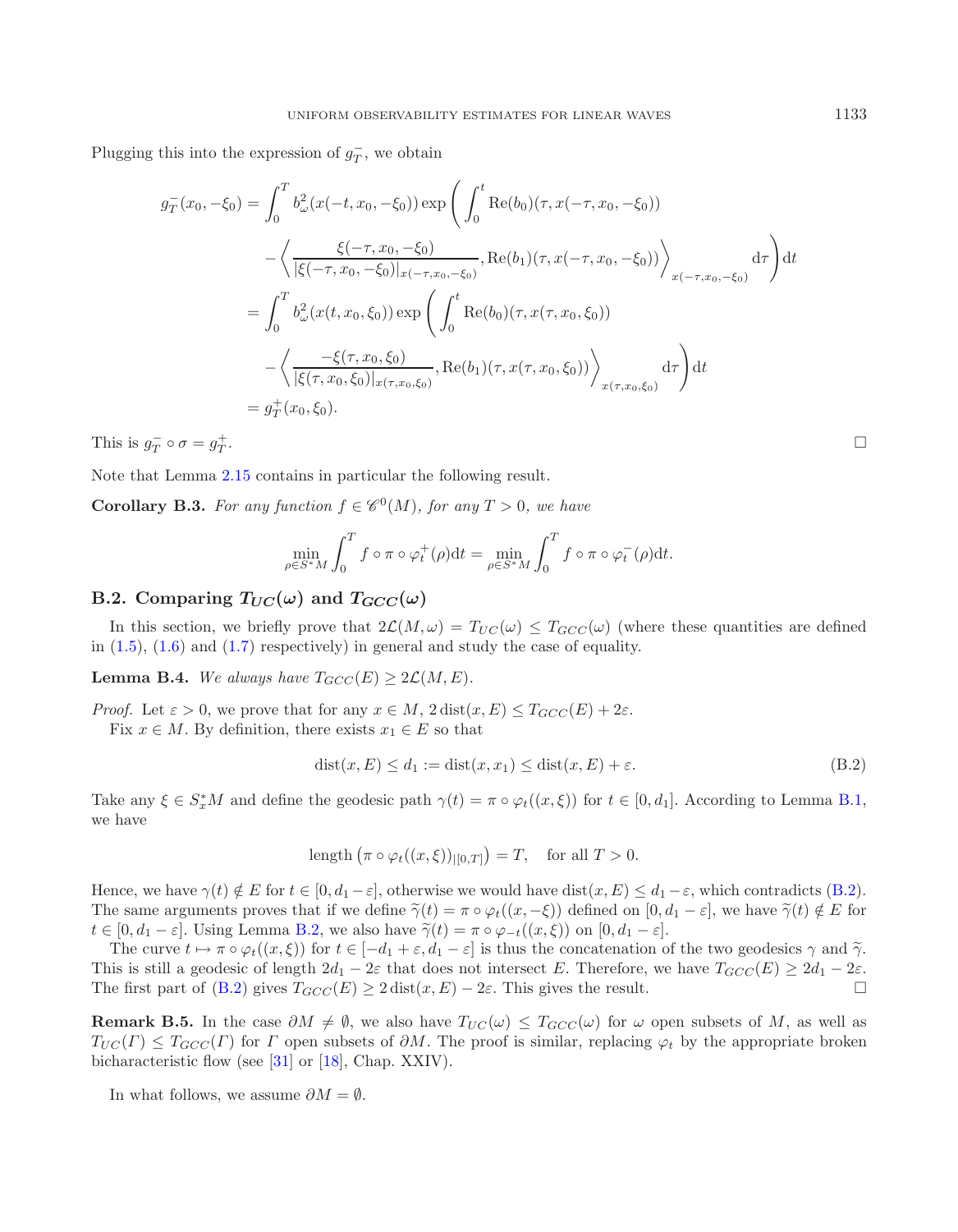**Lemma B.6** (Equality case). Assume  $T_{GCC}(E) = 2\mathcal{L}(M, E) = 2R_0 > 0$ , then, there is  $x_0 \in M$  such that  $dist(x_0, E) = R_0$  and for every  $\xi \in S_{x_0}^*M$ 

$$
\pi \circ \varphi_t((x_0, \xi)) \notin E \quad \forall |t| < R_0
$$
\n
$$
\pi \circ \varphi_t((x_0, \xi)) \in \overline{E} \quad \forall |t| = R_0.
$$

*Moreover, these properties are also satisfied by any*  $x_0 \in M$  *such that*  $dist(x_0, E) = R_0$ *. Finally, for any*  $x \in M$ *, we have the following alternative:* 

- *either* dist $(x, E) < R_0$ ,
- *or* dist $(x, E) = R_0$  *and the connected component of*  $M \setminus \overline{E}$  *containing* x *is the open ball*  $B(x, R_0)$ *.*

*Proof.* The function  $x \mapsto \text{dist}(x, E)$  is a continuous function on the compact manifold M. Consider  $x_0$  one of the points where it takes its maximum  $R_0 = \text{dist}(x_0, E) = \mathcal{L}(M, E)$ .

For any  $\xi \in S_{x_0}^*M$ , we have necessarily  $\pi \circ \varphi_t((x_0,\xi)) \notin E \ \forall |t| \ < R_0$ , otherwise, we would have  $dist(x_0, E) < R_0$ .

Moreover, assume that there exists  $\xi_0 \in S_{x_0}^*M$  so that  $\pi \circ \varphi_{R_0}((x_0,\xi_0)) \notin \overline{E}$ . By continuity of  $t \mapsto \pi \circ$  $\varphi_t((x_0, \xi_0))$  and the fact that the complementary of  $\overline{E}$  is open, there exists  $\varepsilon > 0$  so that  $\pi \circ \varphi_t((x_0, \xi_0)) \notin \overline{E}$  for  $t \in R_0 - \varepsilon, R_0 + \varepsilon$ . In particular, by combining with the previous result, we have that  $\pi \circ \varphi_t((x_0, \xi_0)) \notin E$  for  $t \in ]-R_0, R_0 + \varepsilon[$ . We have constructed a geodesic path of length at least  $2R_0 + \varepsilon/2$  that does not intersect E. This implies, in particular, that  $T_{GCC}(E) \geq 2R_0 + \varepsilon/2$ , which is a contradiction.

We now prove the last statement. According to the definition of  $R_0 = \mathcal{L}(M, E)$ , the situation dist $(x, E) > R_0$ does not happen, so that we only have to consider points  $x_0$  with dist $(x_0, E) = R_0$ . For such a point  $x_0$ , let U be the connected component of  $M \setminus \overline{E}$  containing  $x_0$ . We first prove that  $U \subset B(x_0, R_0)$ . The set  $M \setminus \overline{E}$  is open so that U is connected and open, an hence pathwise connected. Given  $x \in U$ , there exists  $\gamma : [0,1] \to U \subset M \setminus \overline{E}$  a continuous path so that  $\gamma(0) = x_0$  and  $\gamma(1) = x$ . In particular,  $\gamma(t) \notin \overline{E}$  for  $t \in [0, 1]$ . Assume dist $(x_0, x) \ge R_0$ . By continuity, there exists  $t_0 \in [0,1]$  so that  $dist(x_0, \gamma(t_0)) = R_0$ . There is a geodesic miminizing the distance between  $\gamma(t_0)$  and  $x_0$ . That is, there exists  $\xi_0 \in S_{x_0}^*M$  so that  $\pi \circ \varphi_{R_0}((x_0,\xi_0)) = \gamma(t_0)$ . In particular, by the previous statement,  $\gamma(t_0) \in \overline{E}$ . This is a contradiction. So, we have proved  $U \subset B(x_0, R_0)$ . Now, we check that  $dist(x_0, E) = R_0$  implies  $B(x_0, R_0) \subset M \setminus \overline{E}$ . Indeed, let  $x \in M$  with  $dist(x_0, x) < R_0$ . Then,  $x \notin \overline{E}$  since otherwise we would have  $dist(x_0, \overline{E}) < R_0$  which contradicts  $dist(x_0, \overline{E}) = dist(x_0, E) = R_0$ . So  $B(x_0, R_0) \subset M \setminus \overline{E}$ . But since  $B(x_0, R_0)$  is connected and contains  $x_0$ , we have  $B(x_0, R_0) \subset U$  by definition of U. This gives finally  $B(x_0, R_0) = U$ .

**Remark B.7.** Note that we have the two equivalences  $T_{GCC}(E) = 0 \iff (E \text{ satisfies GCC and } \overline{E} = M)$ , and  $T_{UC}(E)=0 \Longleftrightarrow \overline{E}=M.$ 

The following result is used in Section [2.3.](#page-13-1)

**Lemma B.8.** Let  $\omega$  be an open subset of M satisfying GCC and such that  $T_{UC}(\omega) < T_{GCC}(\omega)$ . Then, there *exists an open subset*  $\omega_0$  *of* M *such that* 

$$
\overline{\omega}_0 \subset \omega
$$
, and  $T_{UC}(\omega_0) < T_{GCC}(\omega)$ .

<span id="page-37-0"></span>*Proof.* We prove the more general fact for an open set  $\omega \subset M$ :

For any  $\varepsilon > 0$ , there exists an open set  $\omega_0$  with  $\overline{\omega}_0 \subset \omega$  so that  $\mathcal{L}(M, \omega_0) \leq \mathcal{L}(M, \omega) + \varepsilon$ . (B.3)

By compactness of M, we can find a finite family of points  $(x_i)_{i\in I}$ ,  $x_i \in M$ , with I finite, so that

$$
M = \bigcup_{i \in I} B(x_i, \varepsilon/2),
$$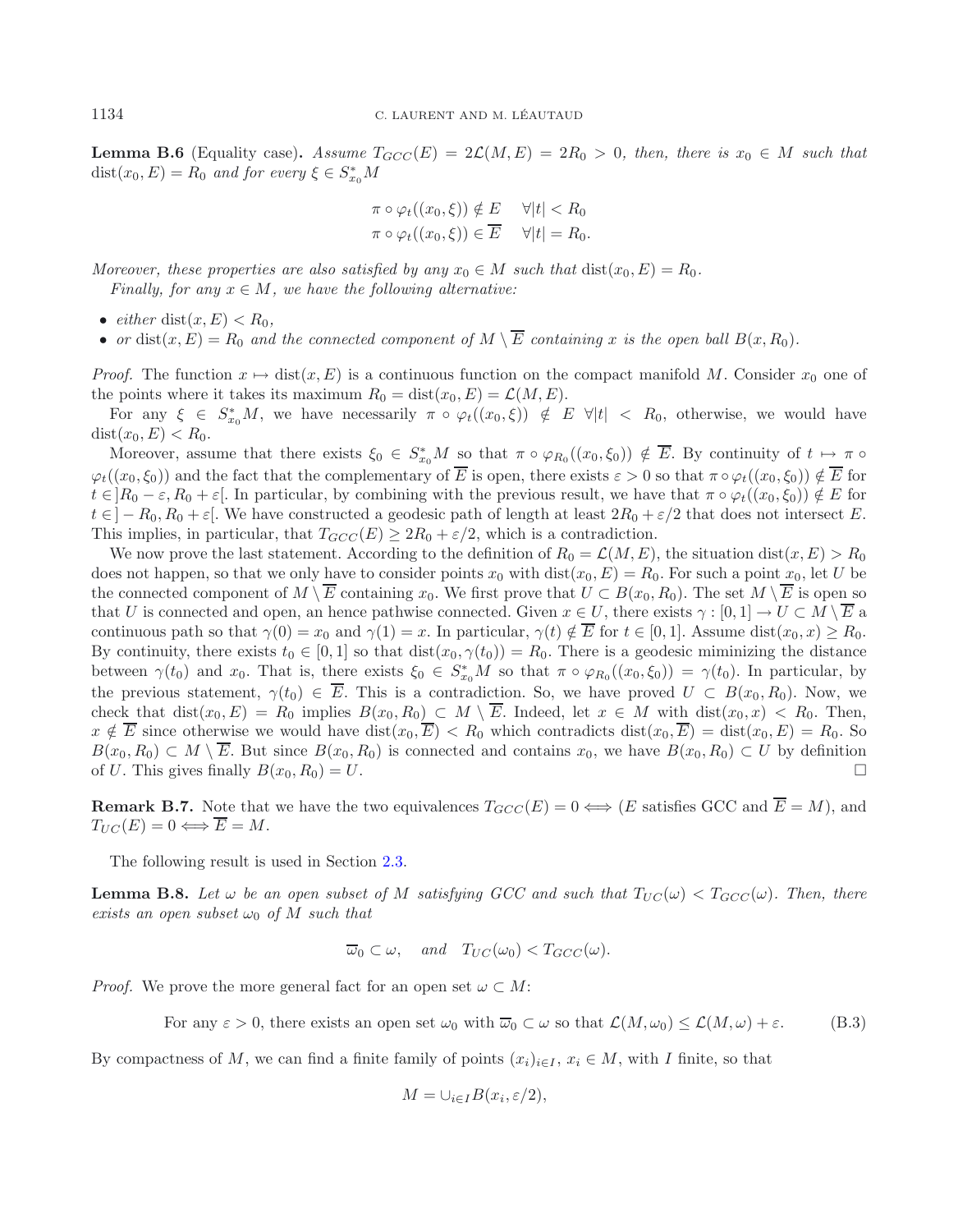where  $B(y, r) = \{x \in M, \text{dist}(x, y) < r\}$ . By definition of  $\mathcal{L}(M, \omega)$ , for any  $x_i$ , we have  $\text{dist}(x_i, \omega) \leq \mathcal{L}(M, \omega)$ and there exists  $y_i \in \omega$  so that  $dist(x_i, y_i) \leq \mathcal{L}(M, \omega) + \varepsilon/2$ .

Now, since  $\omega$  is an open set, there exists  $r_i > 0$  so that  $\overline{B(y_i, r_i)} \subset \omega$ . Now, we take

$$
\omega_0 := \cup_{i \in I} B(y_i, r_i).
$$

For any  $x \in M$ , we can pick  $i \in I$  so that  $x \in B(x_i, \varepsilon/2)$ . In particular,  $dist(x, y_i) \leq dist(x, x_i) + dist(x_i, y_i) \leq$  $\mathcal{L}(M,\omega) + \varepsilon$ . Therefore, for any  $x \in M$ , we have dist $(x,\omega_0) \leq \mathcal{L}(M,\omega) + \varepsilon$ . This gives  $\mathcal{L}(M,\omega_0) \leq \mathcal{L}(M,\omega) + \varepsilon$ . That  $\overline{\omega}_0 \subset \omega$  comes from  $\overline{B(y_i, r_i)} \subset \omega$  for all  $i \in I$  and the finiteness of I. This concludes the proof of [\(B.3\)](#page-37-0), and hence of the lemma.  $\Box$ 

<span id="page-38-4"></span>*Acknowledgements.* The authors would like to thank Kim-Dang Phung for very interesting conversations about quantitative unique continuation estimates, which were crucial at a very early stage of this paper.

#### **REFERENCES**

- [1] C. Bardos, G. Lebeau and J. Rauch, Un exemple d'utilisation des notions de propagation pour le contrôle et la stabilisation de problèmes hyperboliques. Nonlinear hyperbolic equations in applied sciences. Rend. Sem. Mat. Univ. Politec. Torino (Special Issue) (1989) 11–31.
- <span id="page-38-5"></span>[2] C. Bardos, G. Lebeau and J. Rauch, Sharp sufficient conditions for the observation, control, and stabilization of waves from the boundary. SIAM J. Contr. Opt. **30** (1992) 1024–1065.
- <span id="page-38-2"></span>[3] L. Baudouin, M. De Buhan and S. Ervedoza, Global Carleman estimates for waves and applications. Comm. Partial Differ. Eq. **38** (2013) 823–859.
- <span id="page-38-18"></span>[4] R. Bosi, Y. Kurylev and M. Lassas, Stability of the unique continuation for the wave operator *via* tataru inequality and applications. Preprint [arXiv:1506.04318](http://arxiv.org/abs/1506.04318) (2015).
- <span id="page-38-6"></span>[5] N. Burq and P. Gérard, Condition nécessaire et suffisante pour la contrôlabilité exacte des ondes. C. R. Acad. Sci. Paris Sér. I Math. **325** (1997) 749-752.
- <span id="page-38-13"></span>[6] F. Chaves-Silva and G. Lebeau, Announcement (2015).
- <span id="page-38-15"></span>[7] J.-M. Coron and S. Guerrero, Singular optimal control: A linear 1-D parabolic-hyperbolic example. Asympt. Anal. **44** (2005) 237–257.
- <span id="page-38-11"></span>[8] J.-M. Coron, Control and nonlinearity. Vol. 136 of Mathematical Surveys and Monographs. American Mathematical Society, Providence, RI (2007).
- [9] B. Dehman and S. Ervedoza, Dependence of high-frequency waves with respect to potentials. SIAM J. Control Optim. **52** (2014) 3722–3750.
- <span id="page-38-16"></span><span id="page-38-10"></span>[10] B. Dehman and G. Lebeau, Analysis of the HUM control operator and exact controllability for semilinear waves in uniform time. SIAM J. Control Optim. **48** (2009) 521–550.
- <span id="page-38-20"></span>[11] B. Dehman, J. Le Rousseau and M. Léautaud, Controllability of two coupled wave equations on a compact manifold. Arch. Ration. Mech. Anal. **211** (2014) 113–187.
- <span id="page-38-0"></span>[12] S. Dolecki and D.L. Russell, A general theory of observation and control. SIAM J. Control Optim. **15** (1977) 185–220.
- <span id="page-38-3"></span>[13] T. Duyckaerts, X. Zhang and E. Zuazua, On the optimality of the observability inequalities for parabolic and hyperbolic systems with potentials. Ann. Inst. Henri Poincaré, Anal. Non Linéaire 25 (2008) 1–41.
- <span id="page-38-12"></span>[14] S. Ervedoza and E. Zuazua, A systematic method for building smooth controls for smooth data. Discrete Contin. Dyn. Syst. Ser. B **14** (2010) 1375–1401.
- <span id="page-38-21"></span>[15] S. Gallot, D. Hulin and J. Lafontaine, Riemannian geometry. Universitext, 3rd edn. Springer-Verlag, Berlin (2004).
- <span id="page-38-7"></span>[16] P. Gérard, Microlocal defect measures. Comm. Partial Differ. Eq. 16 (1991) 1761–1794.
- <span id="page-38-14"></span>[17] A. Haraux, T. Liard and Y. Privat, How to estimate observability constants of one-dimensional wave equations? propagation versus spectral methods. J. Evol. Equ. (2016) 1–32.
- <span id="page-38-19"></span>[18] L. Hörmander, The Analysis of Linear Partial Differential Operators, Volume III. Springer-Verlag (1985). Second printing (1994).
- <span id="page-38-17"></span>[19] L. Hörmander, A uniqueness theorem for second order hyperbolic differential equations. Commun. Partial Differ. Eq. **17** (1992) 699–714.
- <span id="page-38-9"></span>[20] L. Hörmander, On the uniqueness of the Cauchy problem under partial analyticity assumptions. In Geometrical optics and related topics (Cortona, 1996). Vol. 32 of Progr. Nonlin. Differ. Eq. Appl. Birkhäuser Boston, Boston, MA (1997) 179–219.
- <span id="page-38-8"></span>[21] F. John, On linear partial differential equations with analytic coefficients. Unique continuation of data. Comm. Pure Appl. Math. **2** (1949) 209–253.
- <span id="page-38-1"></span>[22] V. Komornik, Exact controllability and stabilization. RAM: Res. Appl. Math. Masson, Paris (1994). The multiplier method.